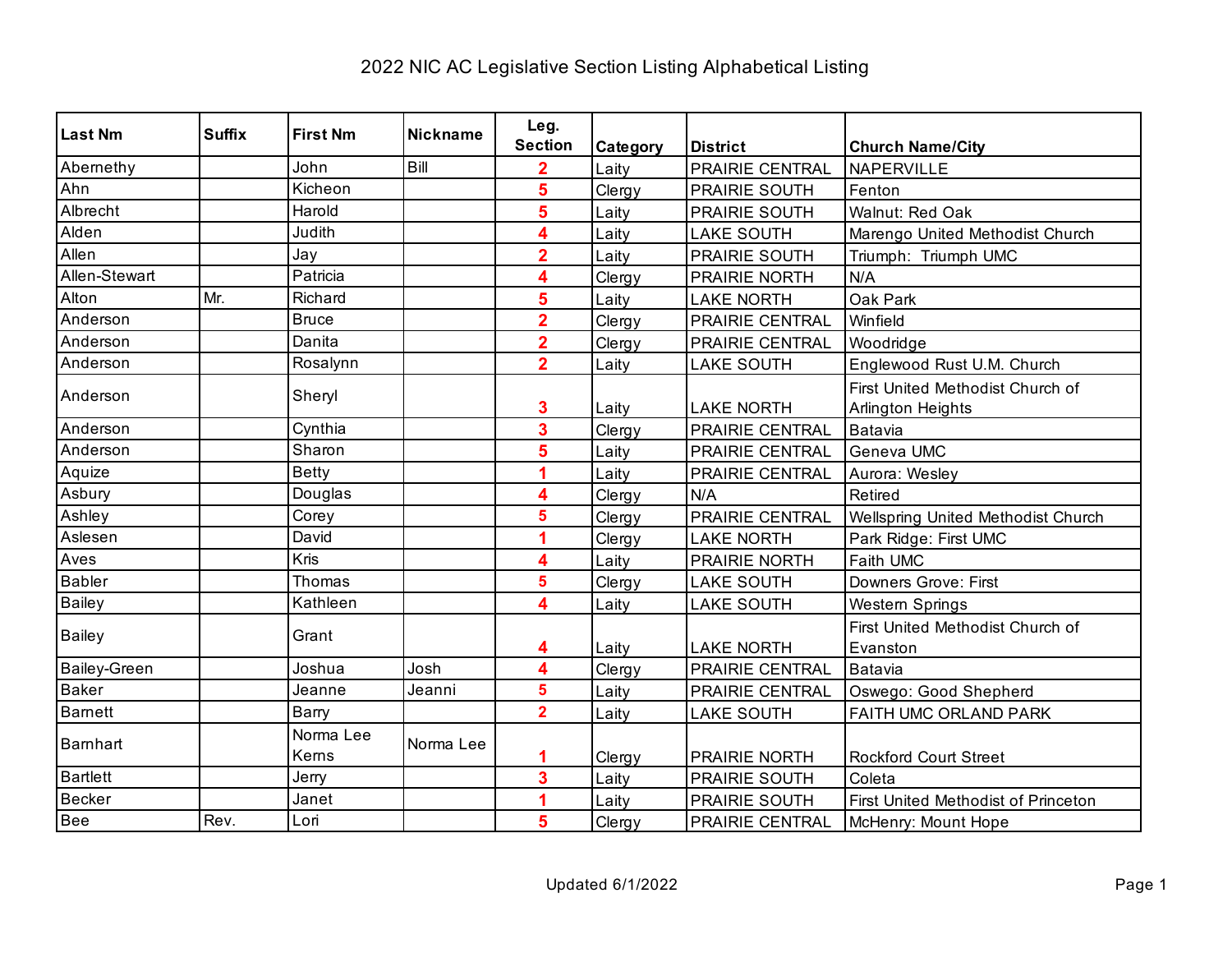| <b>Last Nm</b>            | <b>Suffix</b> | <b>First Nm</b> | <b>Nickname</b> | Leg.                    |          |                        |                                         |
|---------------------------|---------------|-----------------|-----------------|-------------------------|----------|------------------------|-----------------------------------------|
|                           |               |                 |                 | <b>Section</b>          | Category | <b>District</b>        | <b>Church Name/City</b>                 |
| Beedy                     |               | Diane           |                 | 3                       | Laity    | <b>LAKE SOUTH</b>      | La Grange: First                        |
| Bell                      |               | Jim             |                 | 5                       | Clergy   | PRAIRIE NORTH          | <b>Belvidere: First</b>                 |
| Bell                      |               | Thomas          |                 | 5                       | Laity    | <b>LAKE SOUTH</b>      | Dolton                                  |
| Bell                      |               | John            |                 | 5                       | Clergy   | PRAIRIE CENTRAL        | Aurora: Wesley                          |
| Belle                     |               | Cynthia         |                 | 5                       | Laity    | <b>LAKE NORTH</b>      | <b>River Forest</b>                     |
| <b>Bibbs</b>              |               | Barbara         |                 | $\overline{2}$          | Laity    | PRAIRIE NORTH          | Bethany of Fox Valley UMC               |
| Biegon                    |               | Judy            | Judy            | 5                       | Laity    | PRAIRIE NORTH          | Galena                                  |
| Biekman                   |               | Robert          |                 | 5                       | Clergy   | <b>LAKE NORTH</b>      | United Church of Rogers Park            |
| Biel                      | Sr.           | Timothy         | Tim             | $\overline{2}$          | Clergy   | <b>LAKE SOUTH</b>      | Alsip: Christ                           |
| <b>Binkerd</b>            |               | Karen           |                 | 4                       | Laity    | PRAIRIE CENTRAL        | <b>Wheaton: Gary Memorial</b>           |
| Birkhahn-<br>Rommelfanger |               | Rachel          |                 | $\overline{2}$          | Clergy   | <b>LAKE SOUTH</b>      | Chicago                                 |
| Birkhahn-<br>Rommelfanger |               | Betty Jo        | <b>B.J.</b>     | $\overline{\mathbf{2}}$ | Clergy   | <b>LAKE NORTH</b>      | Retired: Evanston, FUMC                 |
| <b>Blachford</b>          |               | Eric            |                 | 4                       | Clergy   | PRAIRIE CENTRAL        | <b>Harvard First</b>                    |
| <b>Black</b>              |               | Don             |                 | $\overline{\mathbf{2}}$ | Laity    | PRAIRIE NORTH          | Rockford, Christ UMC                    |
| Blade                     |               | Nancy           |                 | 4                       | Clergy   | PRAIRIE SOUTH          | Kaneville: Kaneville                    |
| Blocker                   |               | Lisa            |                 | 5                       | Laity    | <b>LAKE SOUTH</b>      | Mokena UMC                              |
| <b>Bohall</b>             |               | Mary            |                 | 3                       | Clergy   | PRAIRIE SOUTH          | Mendota: First                          |
| <b>Bonilla</b>            |               | Patricia        |                 | 1                       | Clergy   | <b>LAKE NORTH</b>      | Deerfield                               |
| Bonnell                   |               | Karen           |                 | 5                       | Laity    | <b>PRAIRIE SOUTH</b>   | Steward                                 |
| <b>Boryk</b>              |               | John            | John Alan       | 5                       | Clergy   | <b>LAKE NORTH</b>      | Park Ridge                              |
| Bottlemy                  |               | Kristen         |                 | 1                       | Laity    | <b>PRAIRIE CENTRAL</b> | Hebron United Methodist Church          |
| <b>Bourke</b>             |               | Thomas          | Tom             | 3                       | Clergy   | PRAIRIE SOUTH          | Sandwich                                |
| <b>Bowes</b>              |               | Elizabeth       |                 |                         | Clergy   | PRAIRIE CENTRAL        | St. Charles                             |
| Brace                     |               | Jeffrey         |                 | 5                       | Clergy   | PRAIRIE SOUTH          | Mendota                                 |
| <b>Brick</b>              |               | S.E.            |                 |                         | Laity    | <b>LAKE NORTH</b>      | <b>Evanston First UMC</b>               |
| <b>Brock</b>              |               | Katherine       | Kathy           | 1                       | Laity    | <b>LAKE SOUTH</b>      | Maple Park - Chicago                    |
| Bronkema                  |               | Roger           |                 | $\overline{2}$          | Clergy   | PRAIRIE NORTH          | Warren/Elizabeth                        |
| <b>Bross</b>              |               | Jeffry          |                 | 3                       | Clergy   | PRAIRIE NORTH          | Prairie Central District Superintendent |
| <b>Brown</b>              |               | Becky           |                 | 4                       | Laity    | PRAIRIE SOUTH          | Sycamore                                |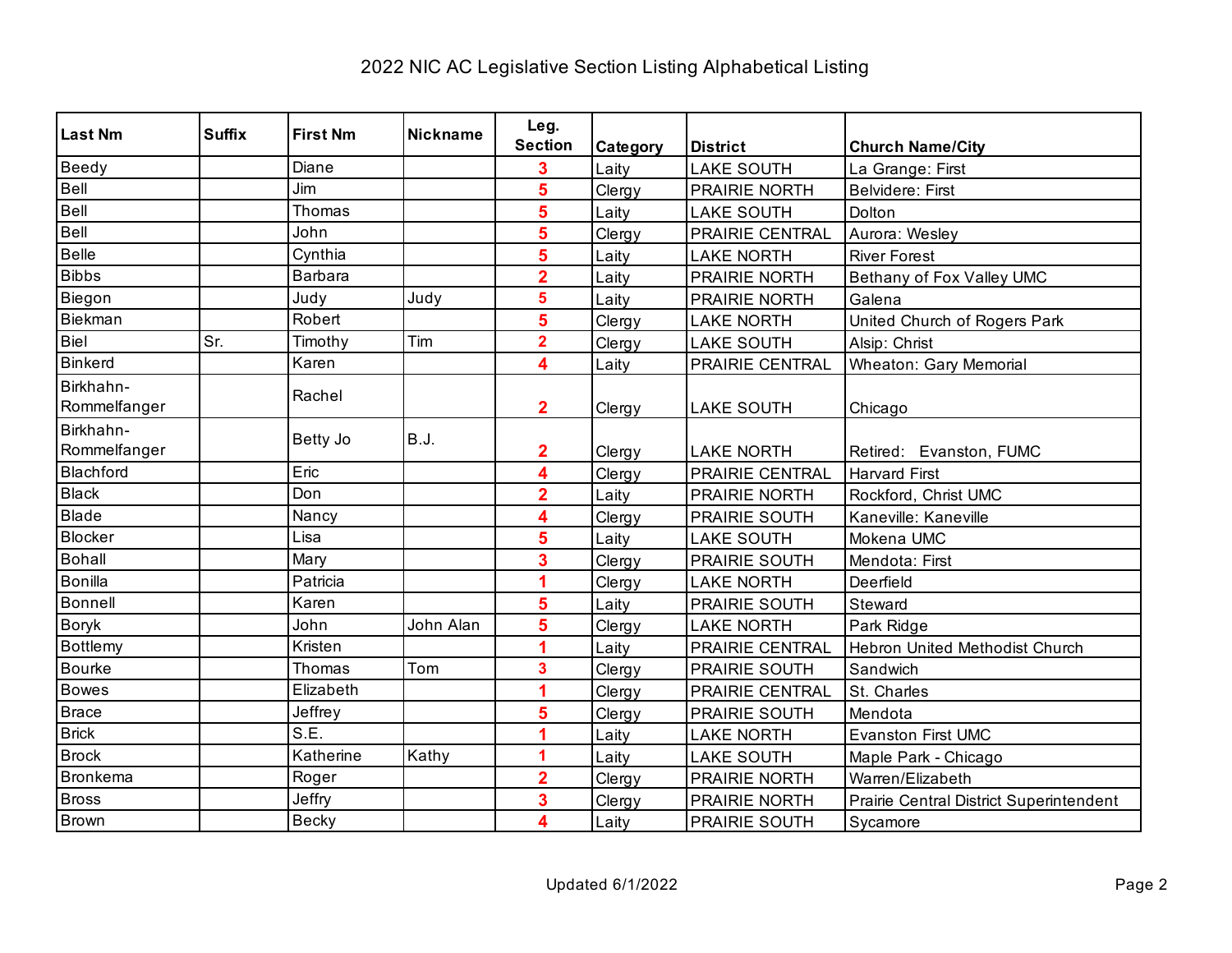| <b>Last Nm</b>  | <b>Suffix</b> | <b>First Nm</b> | <b>Nickname</b> | Leg.                    |          |                   |                                                       |
|-----------------|---------------|-----------------|-----------------|-------------------------|----------|-------------------|-------------------------------------------------------|
|                 |               |                 |                 | <b>Section</b>          | Category | <b>District</b>   | <b>Church Name/City</b>                               |
| <b>Brown</b>    |               | Norval          |                 | 5                       | Clergy   | PRAIRIE CENTRAL   | Cary                                                  |
| Brown           |               | <b>Bob</b>      |                 | 5                       | Laity    | PRAIRIE SOUTH     | Sycamore                                              |
| <b>Brown</b>    |               | P. Devon        |                 | 5                       | Clergy   | <b>LAKE SOUTH</b> | Chicago: St. Mark                                     |
| <b>Bruozas</b>  |               | Cheryl          |                 | 4                       | Laity    | <b>LAKE SOUTH</b> | New Lenox                                             |
| <b>Bruozas</b>  |               | Robert          | Bob             | 5                       | Laity    | <b>LAKE SOUTH</b> | New Lenox                                             |
| <b>Buhr</b>     |               | Herbert         | Herb            | 1                       | Laity    | PRAIRIE SOUTH     | First United Methodist Church of DeKalb               |
| <b>Bunt</b>     |               | Julie           |                 | 3                       | Clergy   | PRAIRIE SOUTH     | Mt. Morris: Disciples UMC                             |
| <b>Burkhart</b> |               | Robert          | <b>Bob</b>      | 5                       | Clergy   | <b>LAKE NORTH</b> | Retired clergy                                        |
| <b>Butler</b>   |               | Lisa            |                 | 1                       | Laity    | <b>LAKE SOUTH</b> | Chicago: Morgan Park                                  |
| <b>Butler</b>   |               | Robert          |                 | 3                       | Clergy   | PRAIRIE CENTRAL   | The Center of Itasca                                  |
| <b>Byrne</b>    |               | <b>Brenda</b>   |                 | 4                       | Clergy   | PRAIRIE NORTH     | Davis/Rock City and Durand                            |
| Calhamer        |               | Tatiana         |                 | 4                       | Laity    | PRAIRIE CENTRAL   | Elgin: Cornerstone                                    |
| Campañano       |               | Juancho         |                 | $\overline{\mathbf{2}}$ | Clergy   | <b>LAKE SOUTH</b> | <b>Western Springs:First</b>                          |
| Campañano       |               | Digna           |                 | 4                       | Clergy   | <b>LAKE SOUTH</b> | <b>Western Springs:First</b>                          |
| Campbell        |               | Robert          | <b>Bob</b>      | $\overline{\mathbf{2}}$ | Clergy   |                   | Special Appointment   Park Ridge: First UMC           |
| Campbell        |               | <b>Bonnie</b>   |                 | 5                       | Clergy   | PRAIRIE CENTRAL   | Lombard: First                                        |
| Carlson         |               | Gwynne          |                 | 5                       | Laity    | <b>LAKE NORTH</b> | Redeemer of Calvary                                   |
| Carr            |               | Jay             |                 | 5                       | Clergy   | <b>LAKE NORTH</b> | Libertyville                                          |
| Carroll         |               | <b>Beth</b>     |                 | 4                       | Laity    | <b>LAKE NORTH</b> | Trinity UMC: Mt. Prospect                             |
| Carroll         |               | David           |                 | 3                       | Laity    | <b>LAKE NORTH</b> | United Church of Rogers Park                          |
| Carroll         |               | Doug            |                 | 5                       | Clergy   | PRAIRIE NORTH     | Pearl City UMC, McConnell UMC,<br>Stockton Wesley UMC |
| Carter          |               | Thomas          | Tom             | $\overline{\mathbf{2}}$ | Laity    | PRAIRIE CENTRAL   | Aurora: Flowing Forth                                 |
| Carter          |               | Mildred         |                 | $\overline{\mathbf{2}}$ | Laity    | <b>LAKE NORTH</b> | Sherman Evanston                                      |
| Casey           |               | Timothy         | Tim             | 3                       | Clergy   | <b>LAKE SOUTH</b> | Lemont                                                |
| Chafin          |               | Lonnie          |                 | 4                       | Laity    | <b>LAKE NORTH</b> | Chicago: Urban Village Wicker Park                    |
| Chapman         |               | Kimberly        | Kim             | 3                       | Clergy   | PRAIRIE NORTH     | Genoa: Faith                                          |
| Chemich         |               | Hope            |                 | $\overline{\mathbf{2}}$ | Clergy   | <b>LAKE NORTH</b> | Chicago                                               |
| Cho             |               | Jaeeon          | Jake            | 3                       | Clergy   | PRAIRIE SOUTH     | Waterman United Methodist Church                      |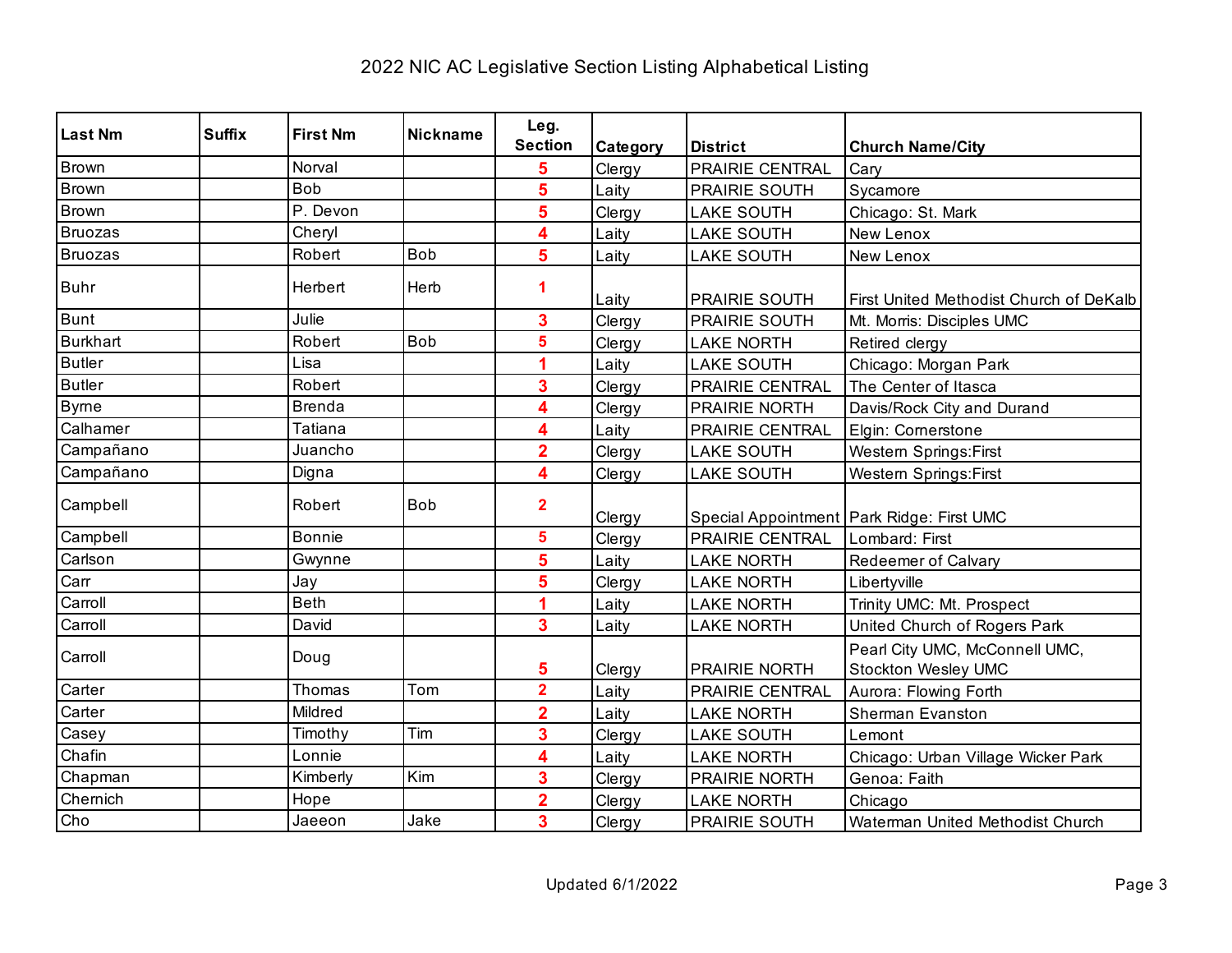| <b>Last Nm</b> | <b>Suffix</b> | <b>First Nm</b> | <b>Nickname</b> | Leg.                    |          |                                   |                                                |
|----------------|---------------|-----------------|-----------------|-------------------------|----------|-----------------------------------|------------------------------------------------|
|                |               |                 |                 | <b>Section</b>          | Category | <b>District</b>                   | <b>Church Name/City</b>                        |
| Choi           |               | Yonsook         |                 |                         | Laity    | <b>LAKE NORTH</b>                 | Prospect Heights: Central Korean               |
| Choi           |               | Eun-Hye         |                 | 3                       | Clergy   | <b>LAKE NORTH</b>                 | <b>Glenview: Glenview</b>                      |
| Choi           |               | Chan Ik         |                 | 5                       | Clergy   | <b>LAKE SOUTH</b>                 | Urban Village Church South Loop                |
| Choi           |               | Kihwan          |                 | 5                       | Clergy   | PRAIRIE CENTRAL                   | Naperville Korean                              |
| Chong          |               | Hwa-Young       |                 |                         | Clergy   | PRAIRIE CENTRAL                   | Community UMC                                  |
| Christian      |               | Avani           |                 | 5                       | Clergy   | PRAIRIE CENTRAL                   | West Chicago                                   |
| Christopherson |               | Arlene          |                 | 2                       | Clergy   | Special Appointment   Bensenville |                                                |
| Christy        |               | Scort           |                 | 4                       | Clergy   | <b>LAKE NORTH</b>                 | <b>Emmanuel Evanston UM</b>                    |
| Cochran        |               | Daniel          |                 | 4                       | Clergy   | PRAIRIE CENTRAL                   | Wheaton: Aldersgate                            |
| Cole           | Dr.           | Richard         |                 |                         | Laity    | <b>LAKE NORTH</b>                 | Waukegan: First                                |
| Conrad         |               | <b>Rick</b>     |                 | 3                       | Laity    | PRAIRIE CENTRAL                   | <b>Gary United Methodist</b>                   |
| Conterato      |               | Deborah         | Debbie          | $\overline{\mathbf{4}}$ | Laity    | PRAIRIE CENTRAL                   | St Charles: Baker Memorial                     |
| Conway         |               | Jacques         |                 | 5                       | Clergy   | <b>LAKE SOUTH</b>                 | Chicago Southern District<br>Superintendent    |
| Coon           |               | Christian       |                 | $\overline{\mathbf{2}}$ | Clergy   | <b>LAKE NORTH</b>                 | Chicago/River Forest: Urban Village            |
| Cox            |               | Dana            |                 | 5                       | Clergy   | PRAIRIE SOUTH                     | Paw Paw                                        |
| Crail          |               | Jonathan        |                 | $\overline{2}$          | Clergy   | PRAIRIE SOUTH                     | DeKalb: First                                  |
| Crawford       |               | Alice           |                 | 5                       | Laity    | <b>LAKE NORTH</b>                 | Park Ridge FUMC                                |
| Crihfield      |               | Philip          |                 | 5                       | Laity    | <b>LAKE NORTH</b>                 | <b>Evanston First</b>                          |
| Cripps-Vallejo |               | Paula           |                 | $\overline{2}$          | Clergy   | <b>LAKE NORTH</b>                 | Chicago: Humboldt Park UMC                     |
| Cross          |               | Harriette       |                 | 5                       | Clergy   | <b>LAKE SOUTH</b>                 | First United Methodist Church of<br>Wilmington |
| Crotty         |               | Frank J.        | Boomer          | $\overline{2}$          | Laity    | PRAIRIE CENTRAL                   | Hope - Joliet                                  |
| Crusius        |               | Christina       |                 | 4                       | Laity    | <b>LAKE NORTH</b>                 | Arlington Heights: First                       |
| Crusius        |               | Patricia        | Patty           | 1                       | Laity    | <b>LAKE NORTH</b>                 | Arlington Heights (First UMC)                  |
| Culpepper      |               | Calvin          |                 | 4                       | Clergy   | PRAIRIE NORTH                     | <b>Court Street UMC</b>                        |
| Cunningham     |               | Jessie          |                 | $\overline{2}$          | Laity    | PRAIRIE SOUTH                     | HOMEWOOD:St Andrew                             |
| Curless        |               | Roger           |                 | $\overline{2}$          | Laity    | PRAIRIE CENTRAL                   | Wesley: Aurora                                 |
| Dangerfield    |               | Deborah         |                 | 4                       | Laity    | <b>LAKE SOUTH</b>                 | CHICAGO: Maple Park UMC                        |
| David          | Dr.           | George          |                 | 3                       | Clergy   | PRAIRIE CENTRAL                   | Cary                                           |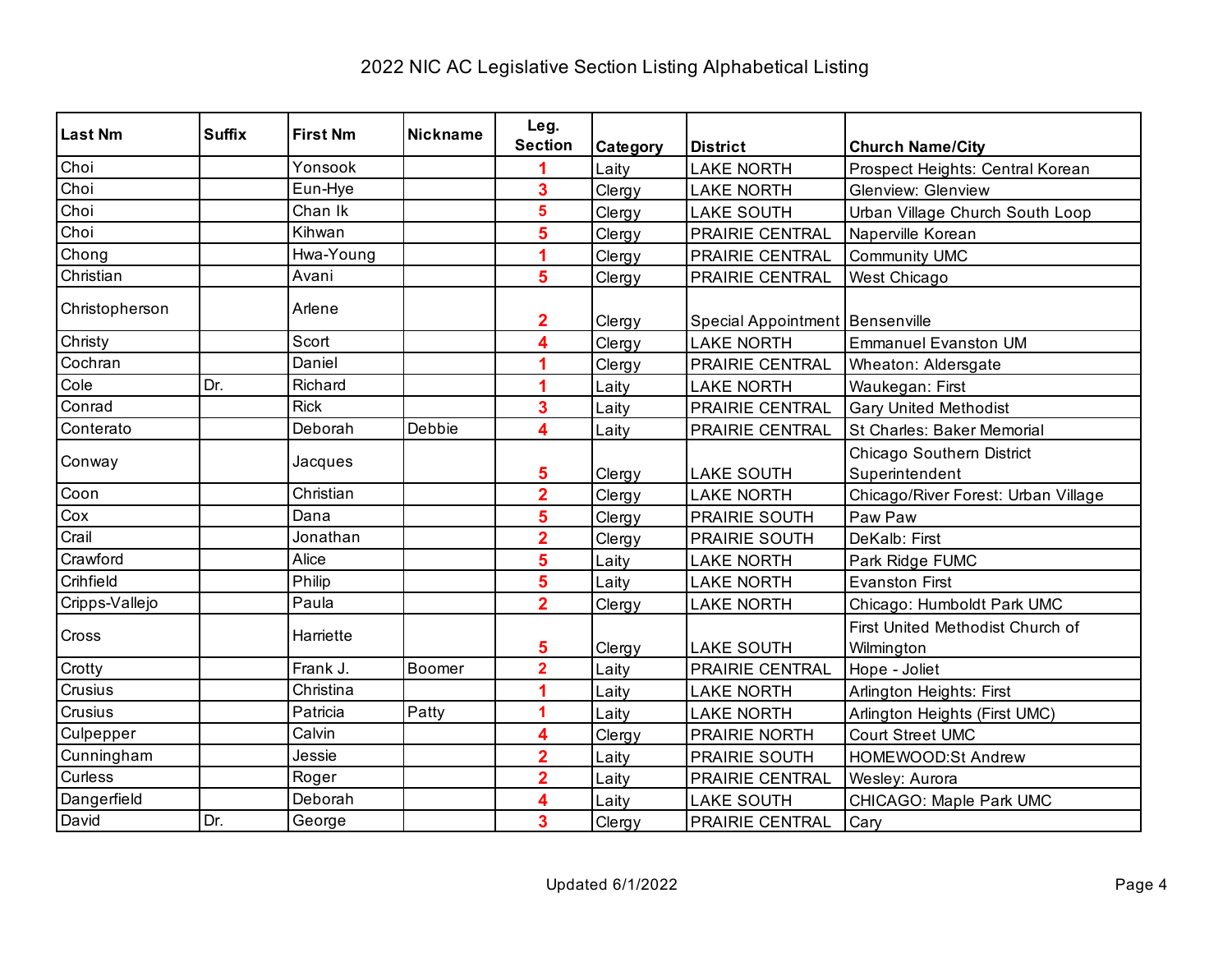| <b>Last Nm</b>          | <b>Suffix</b> | <b>First Nm</b> | <b>Nickname</b> | Leg.                    |          |                   |                                       |
|-------------------------|---------------|-----------------|-----------------|-------------------------|----------|-------------------|---------------------------------------|
|                         |               |                 |                 | <b>Section</b>          | Category | <b>District</b>   | <b>Church Name/City</b>               |
| Davidson                |               | Andrea          |                 | 3                       | Clergy   | <b>LAKE SOUTH</b> | Chicago: Hartzell                     |
| Davis                   |               | Diana           |                 | $\overline{2}$          | Laity    | <b>LAKE SOUTH</b> | First Church Chicago Temple           |
| Davis                   |               | Kimberly        |                 | $\overline{2}$          | Clergy   | <b>LAKE SOUTH</b> | Maple Park                            |
| Day                     |               | Kay             |                 | $\overline{\mathbf{2}}$ | Laity    | PRAIRIE NORTH     | <b>Wesley UMC</b>                     |
| Dean                    |               | Marc            |                 | 4                       | Laity    | <b>LAKE SOUTH</b> | Chicago: St. Mark                     |
| Debaun                  |               | Ronald          | Ron             | 5                       | Clergy   | PRAIRIE CENTRAL   | Hope Joliet                           |
| Dexter                  |               | Chuck           |                 | 1                       | Laity    | PRAIRIE SOUTH     | <b>Trinity Yorkville</b>              |
| Dickson                 |               | Wesley          |                 | 3                       | Clergy   | <b>LAKE SOUTH</b> | New Lenox: UMCNL                      |
| <b>Diss</b>             |               | Daniel          |                 | 1                       | Clergy   | PRAIRIE CENTRAL   | Glen Ellyn First                      |
| Downs                   |               | Carolyn         |                 | $\overline{\mathbf{2}}$ | Laity    | PRAIRIE CENTRAL   | Cary                                  |
| <b>Duback</b>           |               | Linda           |                 | 3                       | Laity    | <b>LAKE NORTH</b> | <b>Glenview: Glenview</b>             |
| Duffy                   |               | Jane            |                 | 3                       | Laity    | PRAIRIE CENTRAL   | Elgin: First                          |
| <b>Dukes</b>            |               | <b>Beverly</b>  |                 | 1                       | Clergy   | <b>LAKE NORTH</b> | Neighbor United Methodist Church      |
| Dunfrund                |               | William         |                 | 5                       | Laity    | PRAIRIE SOUTH     | Mendota first United Methodist Church |
| Dunlap-Berg             |               | Larry           |                 |                         |          |                   | El Calvario del Redentor/Redeemer of  |
|                         |               |                 |                 | 3                       | Clergy   | <b>LAKE NORTH</b> | Calvary UMC                           |
| Dunn                    |               | Carol           |                 | 4                       | Laity    | PRAIRIE CENTRAL   | United Methodist Church of Antioch    |
| Earley                  |               | Melissa         |                 |                         |          |                   | First United Methodist Church of      |
|                         |               |                 |                 | 4                       | Clergy   | <b>LAKE NORTH</b> | Arlington Heights                     |
| <b>Eckhardt Harbour</b> |               | Sandra          | Sandy           | $\overline{\mathbf{2}}$ | Clergy   | PRAIRIE NORTH     | Rockford: Christ/Ext. Ministry        |
| Eddy                    |               | Edward          | Eddie           | 3                       | Clergy   | PRAIRIE NORTH     | Freeport:Harmony                      |
| Eden                    |               | Carolyn         |                 | 3                       | Laity    | PRAIRIE NORTH     | Shannon: Bethel                       |
| Eden                    |               | Lee             |                 | 4                       | Laity    | PRAIRIE NORTH     | Shannon: Bethel                       |
| Edman                   |               | Gwenn           |                 | 4                       | Laity    | PRAIRIE CENTRAL   | Woodridge                             |
| Edwards                 |               | Clayton         |                 | 3                       | Clergy   | <b>LAKE NORTH</b> | Buffalo Grove: Kingswood UMC          |
| Eesley                  |               | Jane            |                 | 3                       | Clergy   | PRAIRIE NORTH     | Rockford: Christ                      |
| Elliott                 |               | Linda           |                 | 3                       | Laity    | PRAIRIE CENTRAL   | Ingleside UMC/Joyful Spirit Church    |
| Emery                   |               | Erwin           | Moe             | 3                       | Laity    | PRAIRIE NORTH     | Rockford:Beth Eden                    |
| Engert                  |               | Sharon          |                 | 1                       | Clergy   | PRAIRIE SOUTH     | Millbrook                             |
| English                 |               | <b>Brian</b>    |                 | 4                       | Laity    | PRAIRIE CENTRAL   | Schaumburg: Our Saviour's             |
| Enright                 |               | Seamus          |                 | 1                       | Clergy   | PRAIRIE SOUTH     | Reynolds                              |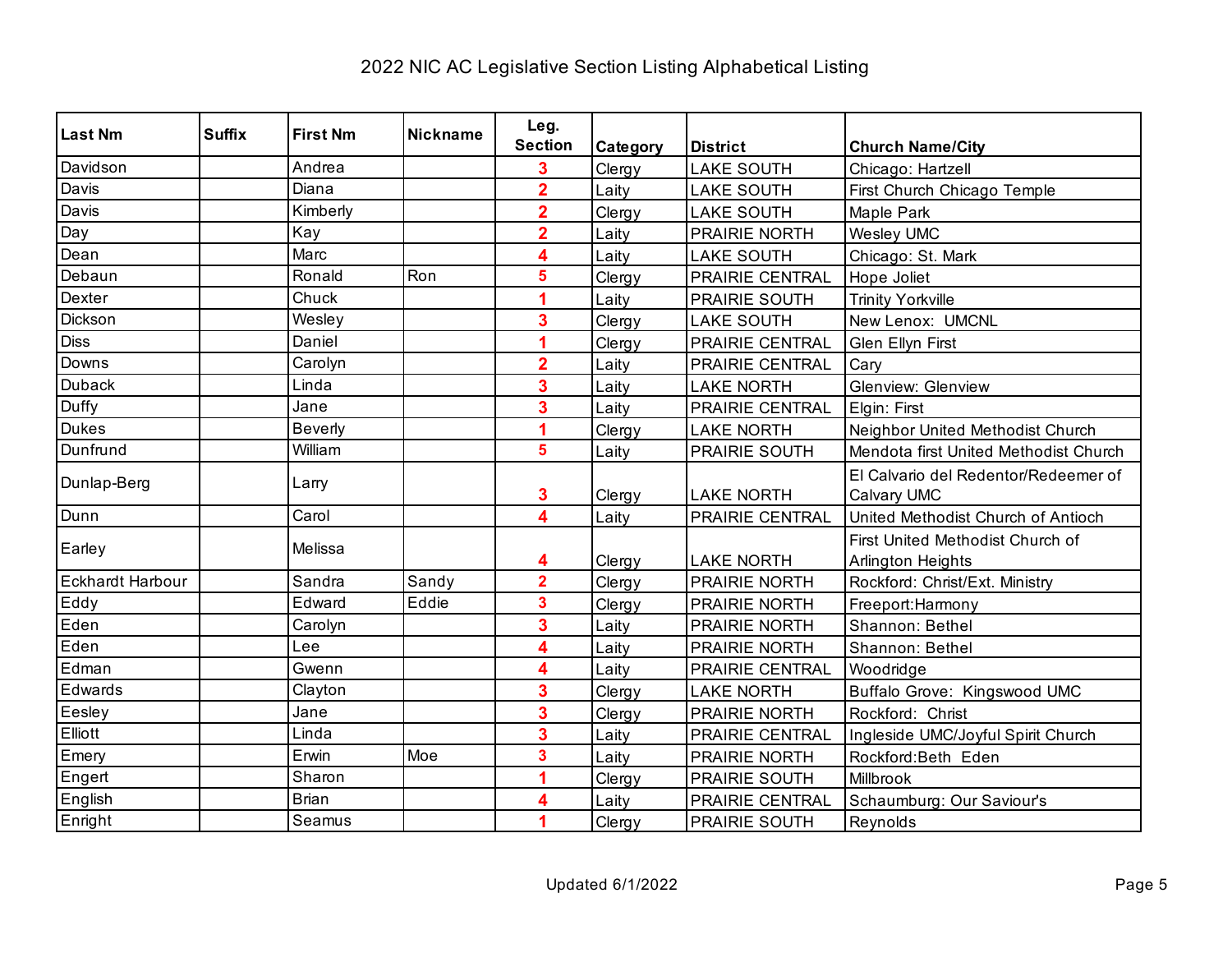| <b>Last Nm</b> | <b>Suffix</b> | <b>First Nm</b> | <b>Nickname</b> | Leg.                    |          |                        |                                                |
|----------------|---------------|-----------------|-----------------|-------------------------|----------|------------------------|------------------------------------------------|
|                |               |                 |                 | <b>Section</b>          | Category | <b>District</b>        | <b>Church Name/City</b>                        |
| Erickson       |               | <b>Betty</b>    |                 | 4                       | Laity    | <b>PRAIRIE CENTRAL</b> | St. Charles: Baker Memorial                    |
| Esguerra       | Rev.          | Romir           |                 | $\overline{2}$          | Clergy   | PRAIRIE CENTRAL        | Joliet: Grace                                  |
| Eubanks        |               | Marylou         |                 | 3                       | Clergy   | PRAIRIE SOUTH          | <b>Extension ministry Kindred Hospital</b>     |
| Farley         | Mrs           | <b>Barb</b>     |                 | 5                       | Laity    | PRAIRIE CENTRAL        | St. Andrew UMC                                 |
| Faulkner       | Ms            | Rose            |                 | 5                       | Laity    | <b>LAKE SOUTH</b>      | St. Mark Chicago                               |
| Field          |               | Scott           |                 | 3                       | Clergy   | PRAIRIE CENTRAL        | Retired                                        |
| Figueredo      |               | Mary            |                 | 4                       | Laity    | <b>LAKE NORTH</b>      | North Shore UMC - Glencoe                      |
| Fillmer        |               | Penney          |                 |                         | Laity    | <b>PRAIRIE SOUTH</b>   | Walnut                                         |
| Fleming        |               | Karen           |                 | 5                       | Laity    | PRAIRIE SOUTH          | Marseilles UMC                                 |
| Fletcher       |               | Russell         |                 | $\overline{\mathbf{2}}$ | Laity    | PRAIRIE CENTRAL        | Bolingbrook: Crossroads of Faith               |
| Fletcher       |               | Frank           |                 | 3                       | Laity    | <b>LAKE NORTH</b>      | Oak Park: Euclid Avenue                        |
| Frana          |               | Linda           |                 | $\overline{\mathbf{2}}$ | Laity    | PRAIRIE SOUTH          | Dixon: First                                   |
| Francis        |               | Jeanna          |                 | 4                       | Laity    | PRAIRIE CENTRAL        | Crystal Lake: First Church                     |
| Frazier        |               | Yvonnie         |                 | 1                       | Laity    | <b>LAKE NORTH</b>      | Olivet UMC                                     |
| Fredericks     |               | Roberta         |                 |                         | Laity    | PRAIRIE SOUTH          | Sterling: Wesley                               |
| Frey           |               | Carol           |                 | 3                       | Laity    | PRAIRIE NORTH          | Mt. Carroll United Methodist Church            |
| Friedrich      |               | Laura Dean      |                 | $\overline{2}$          | Laity    | <b>LAKE NORTH</b>      | Chicago Holy Covenant UMC                      |
| Fu             |               | James           | Jim             | 4                       | Clergy   | PRAIRIE CENTRAL        | Elmhurst: Christ                               |
| Galbreath      |               | James           | Jim             | 1                       | Clergy   | <b>LAKE SOUTH</b>      | <b>Brookfield: Compassion UMC</b>              |
| Galbreath      |               | <b>Beth</b>     |                 | $\overline{2}$          | Clergy   | <b>LAKE SOUTH</b>      | <b>Brookfield Compassion</b>                   |
| Gamlin         |               | Kurt            |                 |                         | Clergy   | PRAIRIE CENTRAL        | <b>McHenry First UMC</b>                       |
| Garcea         |               | Tiffany         |                 |                         | Clergy   | PRAIRIE SOUTH          | Erie:UMC                                       |
| Gardner        |               | Natarsha        |                 | $\overline{2}$          | Clergy   | <b>PRAIRIE NORTH</b>   | Freeport: First UMC                            |
| Garrison       |               | Jim             |                 | 1                       | Laity    | <b>LAKE SOUTH</b>      | New Lenox                                      |
| Garrison       |               | <b>Bonnie</b>   |                 | $\overline{\mathbf{2}}$ | Laity    | <b>LAKE SOUTH</b>      | New Lenox                                      |
| Gatz           |               | Elisa           |                 | 5                       | Laity    | PRAIRIE SOUTH          | Sterling: Wesley                               |
| Gbur           |               | <b>Barbara</b>  |                 | 5                       | Laity    | <b>LAKE SOUTH</b>      | Hazel Crest Community UM Church                |
| George         | Jr            | John            |                 | $\overline{2}$          | Laity    | <b>LAKE SOUTH</b>      | First UMC--Lockport                            |
| Gerdes         |               | Heidi           |                 | 1                       | Laity    | PRAIRIE SOUTH          | Sycamore                                       |
| Gewin          |               | Jean            | Jeany           | 3                       | Laity    | <b>PRAIRIE SOUTH</b>   | <b>Princeton First United Methodist Church</b> |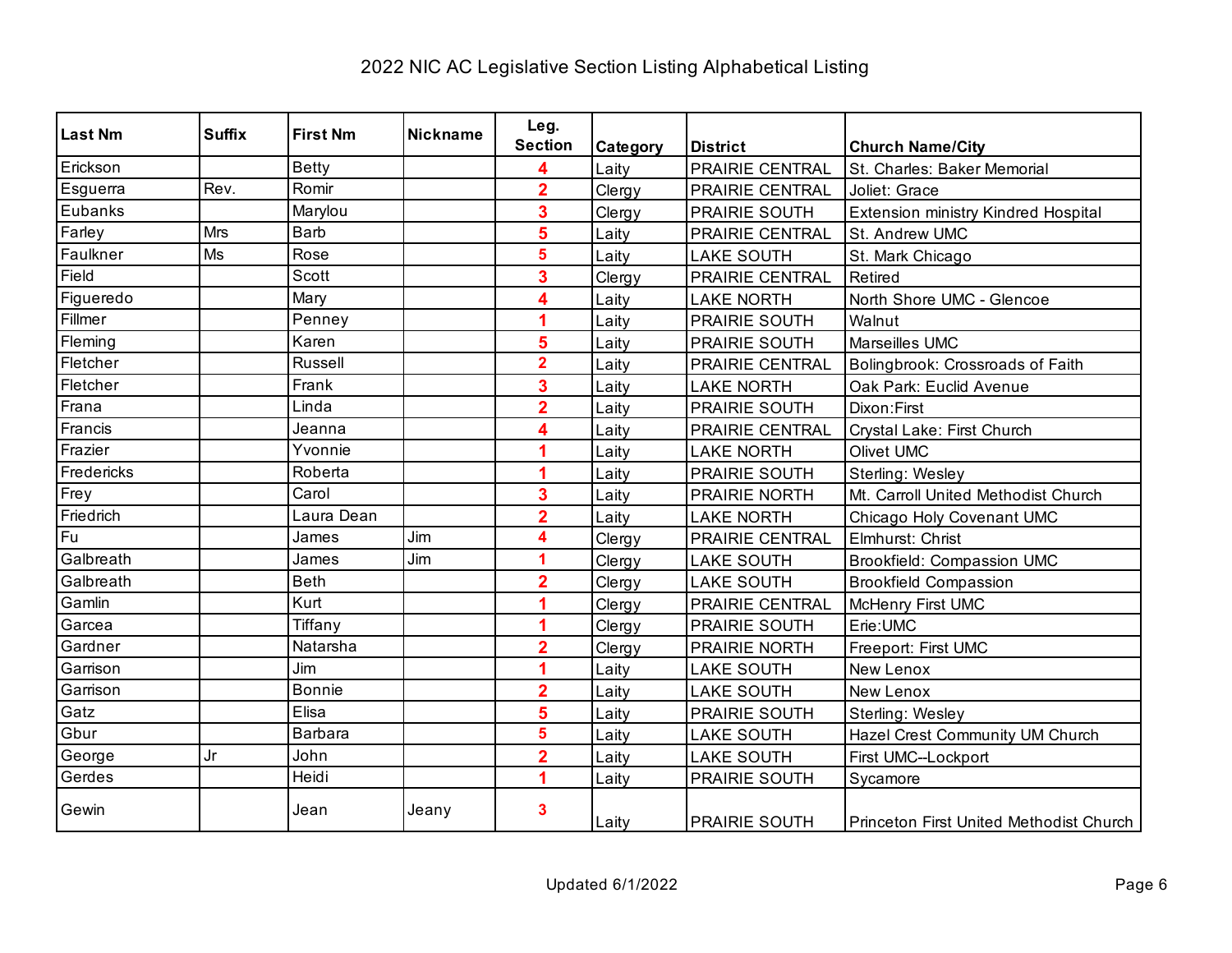| <b>Last Nm</b>     | <b>Suffix</b>             | <b>First Nm</b> | <b>Nickname</b> | Leg.                    |          |                                 |                                                                                                                                                       |
|--------------------|---------------------------|-----------------|-----------------|-------------------------|----------|---------------------------------|-------------------------------------------------------------------------------------------------------------------------------------------------------|
|                    |                           |                 |                 | <b>Section</b>          | Category | <b>District</b>                 | <b>Church Name/City</b>                                                                                                                               |
| Geyer              |                           | Phyllis         |                 |                         | Laity    | PRAIRIE CENTRAL                 | Wheaton: Gary                                                                                                                                         |
| Gilbert            |                           | <b>Brian</b>    |                 | 4                       | Clergy   | PRAIRIE SOUTH                   | PRAIRIE SOUTH                                                                                                                                         |
| Gillespie          |                           | Tura            |                 | 1                       | Clergy   | <b>LAKE SOUTH</b>               | Chicago: First UMC at Chicago Temple                                                                                                                  |
| Gilmore            |                           | Mark            |                 | 4                       | Clergy   | <b>LAKE SOUTH</b>               | Tinley Park: Tinley Park UMC                                                                                                                          |
| Gire               |                           | Dann            |                 | 4                       | Laity    | <b>PRAIRIE CENTRAL</b>          | Schaumburg: Our Redeemer's                                                                                                                            |
| González           |                           | Rev. Annie      |                 | 4                       | Clergy   | <b>LAKE SOUTH</b>               | Chicago: Union Ave. UMC                                                                                                                               |
| Good               |                           | Steven          |                 | 3                       | Clergy   | PRAIRIE CENTRAL                 | Oswego: Church of the Good Shepherd                                                                                                                   |
| Gould              |                           | Sandy           |                 | 3                       | Laity    | PRAIRIE SOUTH                   | Kaneville                                                                                                                                             |
| Gracie             |                           | Elizabeth       |                 | 3                       | Laity    | <b>LAKE NORTH</b>               | Oak Park: First                                                                                                                                       |
| Grage              |                           | Leona A         |                 |                         | Laity    | <b>LAKE NORTH</b>               | First Methodist Church of Franklin Park                                                                                                               |
| Graham             |                           | Linda           |                 |                         | Laity    | <b>LAKE SOUTH</b>               | La Grange First UMC                                                                                                                                   |
| Grandon-Mayer      |                           | Fabiola         |                 | 1                       | Clergy   | PRAIRIE CENTRAL                 | Prairie North District Superintendent                                                                                                                 |
| Greco              |                           | Thomas          |                 | 5                       | Laity    | <b>LAKE NORTH</b>               | Malta                                                                                                                                                 |
| Greene             |                           | Gary            |                 | $\overline{2}$          | Laity    | <b>LAKE SOUTH</b>               | La Grange: First                                                                                                                                      |
| Greicar            |                           | Gary            |                 | $\overline{2}$          | Laity    | <b>LAKE NORTH</b>               | Chicago: Humboldt Park                                                                                                                                |
| <b>Grim Hunter</b> |                           | Nancy           |                 | $\mathbf{3}$            | Clergy   | Special Appointment Connection) | Chicago - Chicago State University<br>ABLC / St. John's UMC of Oak Park<br>(Local Church Connection) / Grace UMC<br>of Joliet (Secondary Local Church |
| Gross              |                           | Gregory         |                 | 4                       | Clergy   |                                 | Special Appointment Chicago: Care for Real                                                                                                            |
| Groves             |                           | George          |                 | 1                       | Laity    | PRAIRIE CENTRAL                 | <b>NapervilleL Cummunity</b>                                                                                                                          |
| Gussman            |                           | Christina       | Chris           | 4                       | Laity    | PRAIRIE CENTRAL                 | Oswego: Wellspring NFC                                                                                                                                |
| Hadaway            |                           | Victoria        |                 | 5                       | Clergy   | Other                           | <b>Central UMC</b>                                                                                                                                    |
| Haines             | Jr                        | Calvin          | Cal             | 3                       | Clergy   | <b>PRAIRIE SOUTH</b>            | Morrison: Morrison UMC                                                                                                                                |
| Hamilton           | $\overline{\mathsf{III}}$ | Robert          |                 | 4                       | Clergy   | PRAIRIE CENTRAL                 | Rochelle                                                                                                                                              |
| Hamilton           |                           | Meghan          | Meghan          | 5                       | Laity    | <b>PRAIRIE CENTRAL</b>          | Geneva                                                                                                                                                |
| Hammer             |                           | Julia           |                 |                         | Laity    | PRAIRIE SOUTH                   | Polo                                                                                                                                                  |
| Hammer             |                           | Ron             |                 | $\overline{\mathbf{3}}$ | Laity    | PRAIRIE SOUTH                   | Polo Faith                                                                                                                                            |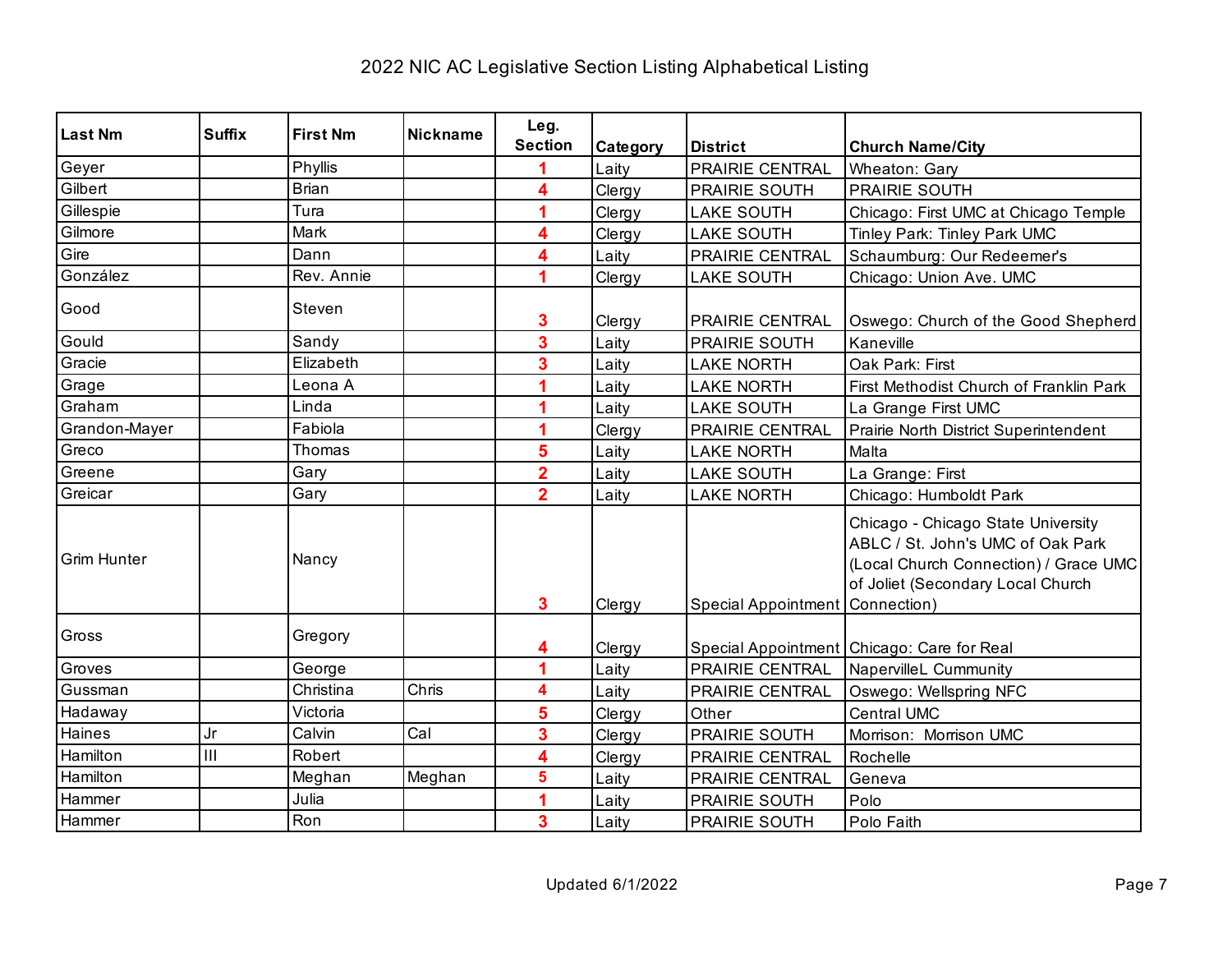| <b>Last Nm</b>        | <b>Suffix</b> | <b>First Nm</b> | <b>Nickname</b> | Leg.                    |          |                      |                                                      |
|-----------------------|---------------|-----------------|-----------------|-------------------------|----------|----------------------|------------------------------------------------------|
|                       |               |                 |                 | <b>Section</b>          | Category | <b>District</b>      | <b>Church Name/City</b>                              |
| Han                   |               | Sang            |                 |                         | Clergy   | PRAIRIE CENTRAL      | Addison: Good Samaritan UMC                          |
| Hansen                |               | Peggy           |                 | $\overline{2}$          | Laity    | PRAIRIE CENTRAL      | St. Andrew Carol Stream                              |
| Harden                |               | Harlene         |                 |                         | Clergy   | PRAIRIE SOUTH        | Sycamore                                             |
| Hardin Hermann        |               | Wendy           |                 | 4                       | Clergy   | <b>LAKE NORTH</b>    | Trinity United Methodist Church of<br>Mount Prospect |
| Hargrave              |               | Kent            |                 | 3                       | Laity    | PRAIRIE SOUTH        | Erie                                                 |
| Harkness              |               | Mark            |                 | 5                       | Clergy   | <b>PRAIRIE NORTH</b> | Cherry Valley UMC                                    |
| Harris                | Mr.           | Darryl D.       |                 | 3                       | Laity    | <b>LAKE SOUTH</b>    | Chicago: Gorham                                      |
| Harrison              |               | Jean            |                 | 5                       | Laity    | <b>LAKE SOUTH</b>    | Riverside UMC                                        |
| Hartzell              |               | Linny           |                 | 3                       | Clergy   | <b>LAKE SOUTH</b>    | Hope - Joliet                                        |
| Hawking               |               | CJ              |                 | $\overline{2}$          | Clergy   | <b>LAKE NORTH</b>    | Euclid Oak Park                                      |
| Hawkinson             |               | Gary            |                 | $\overline{2}$          | Laity    | PRAIRIE NORTH        | Cedarville/Red Oak                                   |
| Hayag                 |               | Joy             | Joy             | 4                       | Laity    | PRAIRIE NORTH        | Rockord, Christ UMC                                  |
| Hayag                 |               | Rolland         | Rolland         | 5                       | Clergy   | PRAIRIE NORTH        | Shirland UMC                                         |
| Hayes                 |               | Randy           |                 | 4                       | Laity    | PRAIRIE SOUTH        | <b>Conference Secretary</b>                          |
| <b>Hayes Stocking</b> |               | Janet           |                 | 1                       | Laity    | PRAIRIE SOUTH        | Rochelle UMC                                         |
| Hecathorn             |               | Ann             |                 | 4                       | Laity    | PRAIRIE SOUTH        | Earlville                                            |
| Heelein               |               | Don             |                 | 1                       | Laity    | PRAIRIE CENTRAL      | Woodstock                                            |
| Henninger             |               | Gretchen        |                 | 3                       | Laity    | <b>LAKE NORTH</b>    | Chicago: Grace of Logan Square                       |
| Herche                |               | Frank           |                 | 4                       | Laity    | PRAIRIE SOUTH        | Albany                                               |
| Hernandez<br>Martinez |               | Uziel           |                 | 5                       | Clergy   | PRAIRIE NORTH        | Rockford: Centennial Multicultural UMC               |
| Herrera               |               | Juan Pablo      |                 | 3                       | Clergy   | <b>LAKE NORTH</b>    | Cosmopolitan United Church                           |
| Hickok                |               | Michael         |                 |                         | Clergy   | PRAIRIE CENTRAL      | Bolingbrook: Crossroads of Faith                     |
| Hilton                |               | David           |                 | $\overline{\mathbf{2}}$ | Laity    | PRAIRIE NORTH        | <b>PECATONICA</b>                                    |
| Himel                 |               | Scott           |                 | $\overline{2}$          | Clergy   | <b>LAKE NORTH</b>    | Glencoe: North Shore UMC                             |
| Himel                 |               | Mark            |                 | 3                       | Clergy   | PRAIRIE CENTRAL      | Naperville: Grace                                    |
| Hinz                  |               | Roland          | Jack            | $\overline{\mathbf{2}}$ | Laity    | <b>LAKE NORTH</b>    | <b>First United Methodist</b>                        |
| Hobson                |               | Carole          |                 | 4                       | Laity    | <b>LAKE SOUTH</b>    | Chicago                                              |
| Hoffmann              |               | Charlette       | Char            | 1                       | Clergy   | PRAIRIE CENTRAL      | Hebron: Hebron UMC                                   |
| Hollander             |               | David           |                 | 3                       | Laity    | PRAIRIE CENTRAL      | Naperville: Community                                |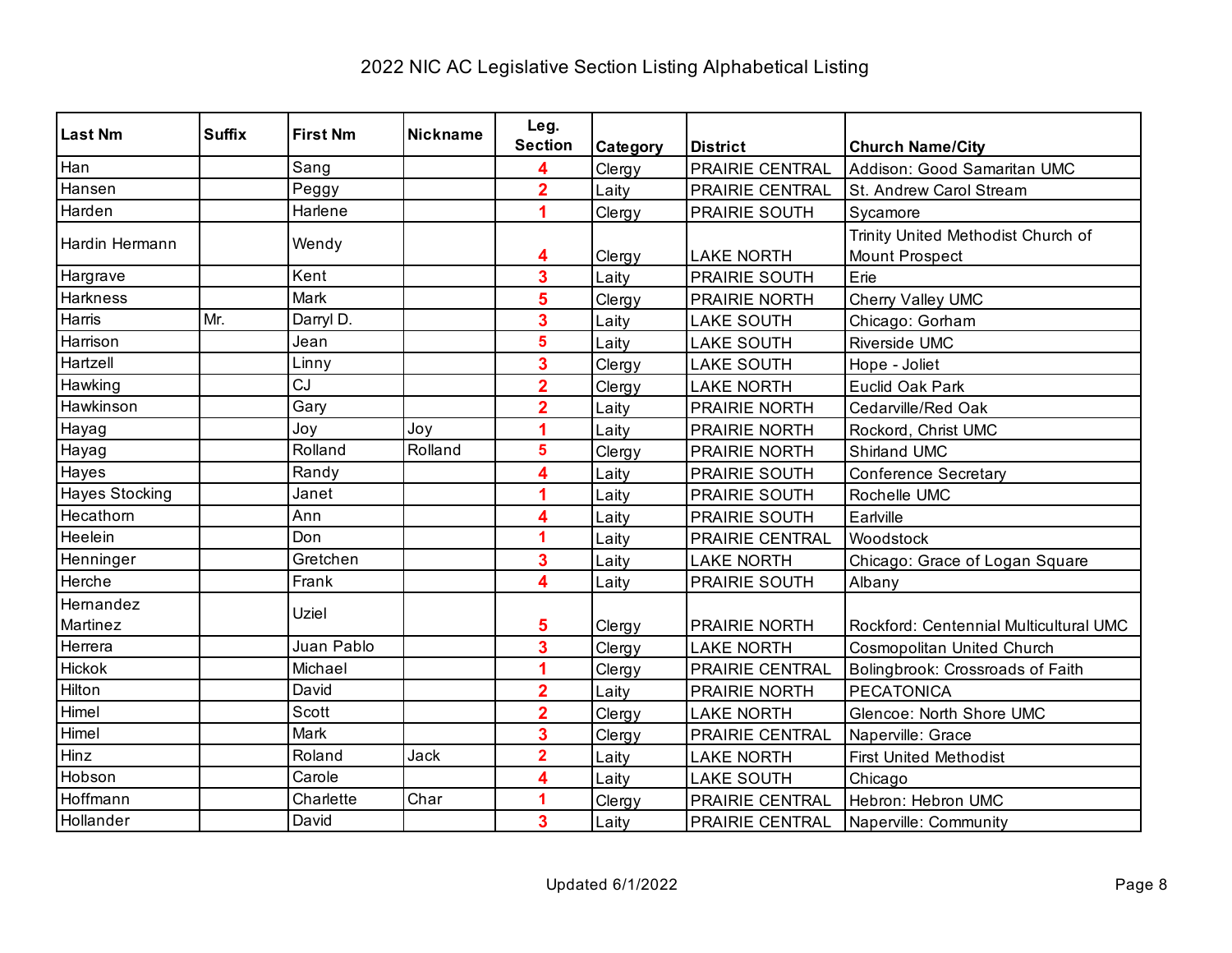| <b>Last Nm</b> | <b>Suffix</b> | <b>First Nm</b> | <b>Nickname</b> | Leg.                    |          |                             |                                      |
|----------------|---------------|-----------------|-----------------|-------------------------|----------|-----------------------------|--------------------------------------|
|                |               |                 |                 | <b>Section</b>          | Category | <b>District</b>             | <b>Church Name/City</b>              |
| Holmes         |               | Sharon          |                 | 5                       | Laity    | PRAIRIE NORTH               | Kingston                             |
| Hong           |               | Sarah           |                 |                         |          |                             | Minooka, Minooka United Methodist    |
|                |               |                 |                 | $\mathbf{2}$            | Clergy   | <b>PRAIRIE SOUTH</b>        | Church                               |
| Hong           |               | Caleb           |                 | 3                       | Clergy   | <b>LAKE SOUTH</b>           | Faith UMC of Orland Park             |
| Hong           |               | Jin-Ho          |                 | 5                       | Clergy   | <b>LAKE NORTH</b>           | Prospect Heights: Central Korean     |
| Hood           | Rev           | Melissa         |                 | $\overline{2}$          | Clergy   | PRAIRIE CENTRAL             | Elgin:Cornerstone                    |
| Hopkins        |               | John            |                 |                         | Clergy   | Special Appointment NIC UMC |                                      |
| Horner         |               | Michele         |                 | 3                       | Laity    | <b>PRAIRIE NORTH</b>        | Bethel                               |
| Houston        |               | Robert          |                 | 4                       | Clergy   | <b>LAKE SOUTH</b>           | Freedom UMC                          |
| Hudson         |               | Gwendolyn       | Gwen            | $\overline{2}$          | Laity    | <b>LAKE SOUTH</b>           | St. Mark                             |
| Hummel         |               | Larry           |                 |                         | Laity    | <b>PRAIRIE SOUTH</b>        | Dixon: Grace                         |
| Hursh          |               | Ruth            |                 | 4                       | Laity    | <b>LAKE SOUTH</b>           | La Grange: First                     |
| Hwang          |               | Heesung         |                 |                         |          |                             | First United Methodist Church of the |
|                |               |                 |                 | 5                       | Clergy   | <b>LAKE SOUTH</b>           | Chicago Temple                       |
| Hyon           |               | Sophia          |                 | 1                       | Clergy   | <b>LAKE SOUTH</b>           | Chicago                              |
| Ilseman        |               | Adrienne Ann    |                 | 4                       | Clergy   | PRAIRIE CENTRAL             | Evanston: First Church               |
| Ingram         |               | Deborah         | Debby           | 1                       | Clergy   | <b>PRAIRIE CENTRAL</b>      | Oswego: Good Shepherd                |
| Inserra        | Ms            | Catherine       |                 |                         | Laity    | <b>LAKE NORTH</b>           | Kids Above All                       |
| Isaac          |               | <b>Brittany</b> |                 | $\overline{2}$          | Clergy   | <b>LAKE NORTH</b>           | Lake North District Superintendent   |
| Iton           |               | Lennox          |                 | 5                       | Laity    | <b>LAKE SOUTH</b>           | Hinsdale: Hinsdale UMC               |
| Jacques        |               | Susan           |                 | $\overline{\mathbf{2}}$ | Clergy   | PRAIRIE CENTRAL             | Downers Grove, First UMC             |
| Jang           |               | Sejoon          |                 | $\overline{\mathbf{2}}$ | Clergy   | PRAIRIE SOUTH               | Hinkley: First                       |
| Jarkloh, Jr.   | Jr.           | <b>G</b> Morris | G               | $\overline{2}$          | Clergy   | <b>LAKE NORTH</b>           | Chicago: West Ridge                  |
| Javier         | Jr.           | Aquilino        |                 | 1                       | Laity    | <b>LAKE NORTH</b>           | Cosmopolitan United Church           |
| Javore         |               | Barbara         |                 | $\overline{\mathbf{2}}$ | Clergy   | <b>LAKE NORTH</b>           | Glencoe: North Shore                 |
| Jayapalan      |               | Jay             |                 | $\overline{\mathbf{2}}$ | Laity    | <b>LAKE NORTH</b>           | Kingswood/Buffalo Grove              |
| Jayapalan      |               | Elizabeth       |                 | 3                       | Laity    | <b>LAKE NORTH</b>           | Kingswood                            |
| Jeon           |               | Juyeon          |                 | $\overline{\mathbf{3}}$ | Clergy   | PRAIRIE CENTRAL             | Genoa: Faith                         |
| Jo             |               | Sun Hyung       |                 | 4                       | Clergy   | <b>LAKE NORTH</b>           | Jesus-Love Korean UMC                |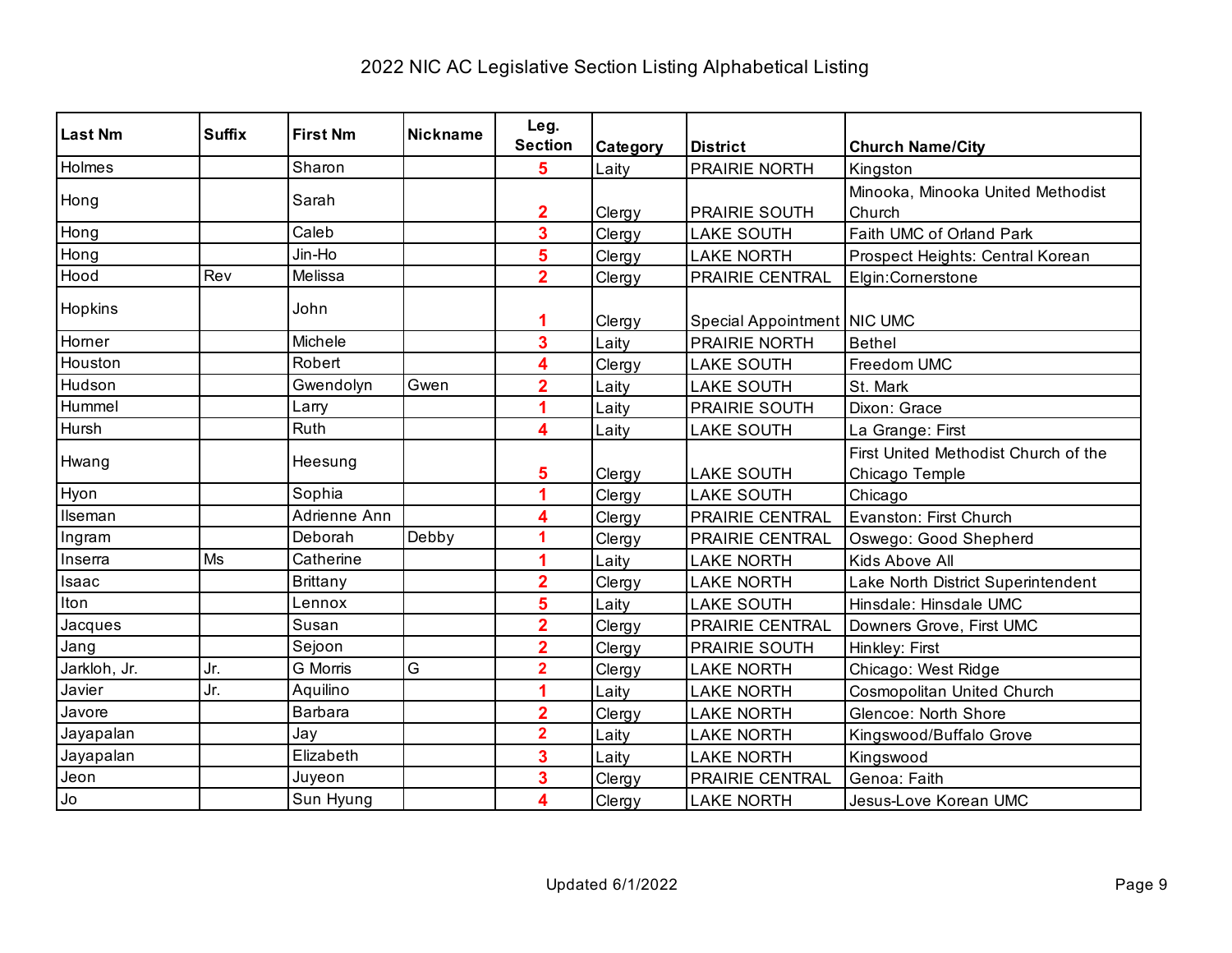| <b>Last Nm</b> | <b>Suffix</b> | <b>First Nm</b> | <b>Nickname</b> | Leg.<br><b>Section</b> | Category | <b>District</b>   | <b>Church Name/City</b>                           |
|----------------|---------------|-----------------|-----------------|------------------------|----------|-------------------|---------------------------------------------------|
|                |               | Violet          |                 |                        |          |                   | Rockford: Brooke Road United                      |
| Johnicker      |               |                 |                 | 4                      | Clergy   | PRAIRIE NORTH     | Methodist Church                                  |
| Johnson        |               | Claudia         |                 | 4                      | Laity    | PRAIRIE NORTH     | Elizabeth: First UMC                              |
| Johnson        |               | William         | Cody            | 3                      | Clergy   | <b>LAKE NORTH</b> | Ravenswood Fellowship UMC                         |
| Johnson        |               | J Thomas        | Tom             | 5                      | Laity    | <b>LAKE NORTH</b> | <b>Glenview: Glenview</b>                         |
| Johnson        |               | Joseph          | Joe             | 5                      | Clergy   | PRAIRIE CENTRAL   | Elmhurst: First                                   |
| Johnson        |               | <b>Brenda</b>   |                 | 5                      | Laity    | <b>LAKE SOUTH</b> | Chicago                                           |
| Johnson        |               | Cheryl          |                 | 5                      | Laity    | PRAIRIE CENTRAL   | Geneva                                            |
| Johnston       |               | Jill            |                 | 4                      | Laity    | PRAIRIE CENTRAL   | Elgin: First                                      |
| Jones          |               | <b>Bernita</b>  |                 | $\overline{2}$         | Laity    | PRAIRIE SOUTH     | Chana: Chana UMC                                  |
| Jones          |               | Leonard         |                 | 5                      | Laity    | PRAIRIE CENTRAL   | Bolingbrook: Friendship                           |
| Jones Clanton  |               | Florance        |                 | 5                      | Laity    | <b>LAKE SOUTH</b> | Alsip: Christ                                     |
| Joyner         |               | Nicholas        |                 | 5                      | Clergy   | <b>LAKE NORTH</b> | Olivet United Methodist Church                    |
| Jungnickel     |               | David           |                 | 3                      | Clergy   | PRAIRIE SOUTH     | LaMoille                                          |
| Kaller         |               | David           |                 | 3                      | Clergy   | <b>LAKE SOUTH</b> | Lockport: First                                   |
| Kang           |               | Jin-Hee         |                 | 3                      | Clergy   | PRAIRIE SOUTH     | Rock Falls: Rock Falls UMC                        |
| Kang           |               | Sun-Ah          |                 | 4                      | Clergy   | PRAIRIE NORTH     | Chadwick: Hope, Fairhaven, Hickory<br>Grove       |
| Kanhai         |               | Nadia           |                 | $\overline{2}$         | Laity    | PRAIRIE CENTRAL   | Naperville: Grace                                 |
| Kardon         |               | Hannah          |                 | 4                      | Clergy   | <b>LAKE NORTH</b> | Chicago: Urban Village Wicker Park                |
| Keate          |               | Leanne          |                 |                        | Clergy   | PRAIRIE SOUTH     | Tampico: Tampico, Harmon: Harmon                  |
| Keaton         |               | Susan           |                 | 4                      | Laity    | PRAIRIE CENTRAL   | Community UMC                                     |
| Kehr           |               | Gleeann         |                 | 3                      | Laity    | <b>LAKE SOUTH</b> | <b>Lemont UMC</b>                                 |
| Kelsey-Powell  | Α.            | Keith           |                 | 4                      | Clergy   | PRAIRIE NORTH     | Davis Junction                                    |
| Kemp           |               | Cheryl          | Cheri           | 4                      | Laity    | PRAIRIE SOUTH     | <b>Franklin Grove</b>                             |
| Kessell        | Mrs.          | Robin           |                 | $\overline{2}$         | Laity    | PRAIRIE CENTRAL   | Antioch                                           |
| Kim            |               | Gahyung         |                 |                        | Clergy   | <b>LAKE SOUTH</b> | First UMC Lockport                                |
| Kim            | Rev.          | Thomas          |                 |                        | Clergy   |                   | Special Appointment United Methodist News Service |
| Kim            |               | Hogun           |                 | 3                      | Clergy   | <b>LAKE SOUTH</b> | Flossmoor: South Suburban Korean                  |
| Kim            |               | Kwangtae        |                 | 5                      | Clergy   | <b>LAKE NORTH</b> | First Korean UMC in Wheeling                      |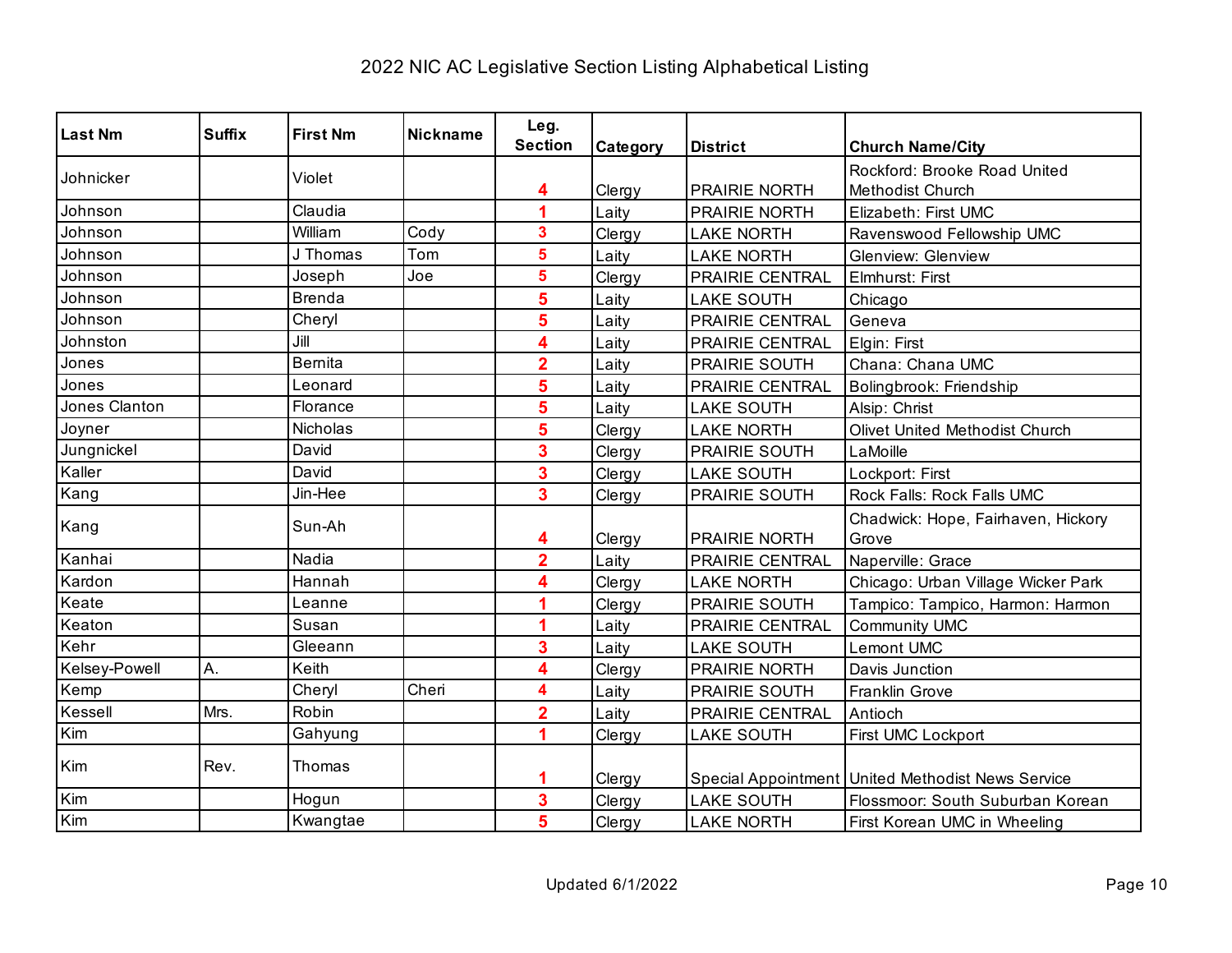| <b>Last Nm</b>          | <b>Suffix</b> | <b>First Nm</b> | <b>Nickname</b> | Leg.                    |          |                                       |                                                         |
|-------------------------|---------------|-----------------|-----------------|-------------------------|----------|---------------------------------------|---------------------------------------------------------|
|                         |               |                 |                 | <b>Section</b>          | Category | <b>District</b>                       | <b>Church Name/City</b>                                 |
| Kim                     |               | Sung-Eun        |                 | 5                       | Clergy   | PRAIRIE NORTH                         | Forreston/ Leaf River                                   |
| Kim                     |               | Yoon Ki         |                 |                         |          |                                       | Korean UMC of South Suburban                            |
|                         |               |                 |                 | 5                       | Clergy   | PRAIRIE CENTRAL                       | Chicago                                                 |
| Kim                     |               | <b>Theddeus</b> |                 | 5                       | Clergy   | PRAIRIE CENTRAL                       | Salem Korean UMC                                        |
| $\overline{\text{Kim}}$ |               | Soyoung         |                 | 5                       | Clergy   | PRAIRIE CENTRAL                       | Salem UMC                                               |
| King                    | Sr.           | Claude          |                 | 5                       | Clergy   | <b>LAKE SOUTH</b>                     | Downers Grove First UMC                                 |
| Kingzette               |               | Mae             |                 | 4                       | Laity    | PRAIRIE CENTRAL                       | Elmhurst: Faith                                         |
| Klimson                 |               | Pauletta        | Polly           | 1                       | Clergy   | PRAIRIE SOUTH                         | Morrison                                                |
| Knapp                   |               | Richard         | <b>Dick</b>     | 4                       | Laity    | PRAIRIE CENTRAL                       | <b>Lombard First</b>                                    |
| Knight                  |               | Lisa            |                 | $\overline{2}$          | Laity    | PRAIRIE CENTRAL                       | Wauconda: Federated                                     |
| Knight                  |               | Kelli           |                 |                         |          |                                       |                                                         |
|                         |               |                 |                 | 5                       | Clergy   | Special Appointment Holy Covenant UMC |                                                         |
| Koch                    |               | Sharon          |                 | 4                       | Laity    | PRAIRIE NORTH                         | Freeport Faith UM Church                                |
| Krings                  |               | Matthew         |                 | 1                       | Clergy   | <b>LAKE NORTH</b>                     | Chicago                                                 |
| Kruse-Safford           |               | Lisa            |                 | $\overline{\mathbf{2}}$ | Clergy   | PRAIRIE CENTRAL                       | Crystal Lake: First                                     |
| Kuecker                 |               | Theodore        | Max             | 4                       | Clergy   | <b>LAKE NORTH</b>                     | Chicago: Epworth                                        |
| Laboy                   |               | Felicia         |                 | 4                       | Clergy   | PRAIRIE CENTRAL                       | Elgin: First                                            |
| _afferty                |               | Teri            |                 | 4                       | Clergy   | PRAIRIE CENTRAL                       | Plainfield: Sharon                                      |
| agos-Fonseca            |               | David           |                 | 4                       | Clergy   | PRAIRIE CENTRAL                       | Our Saviour's UMC, Schaumburg                           |
| _amoreux                |               | John            |                 | 5                       | Laity    | PRAIRIE NORTH                         | <b>LANARK</b>                                           |
| Langdon                 |               | Dennis          |                 | $\overline{\mathbf{2}}$ | Clergy   | <b>LAKE SOUTH</b>                     | Chicago: Morgan Park/Trinity                            |
| Larsen                  |               | Kristen         |                 | $\overline{\mathbf{2}}$ | Clergy   | <b>LAKE SOUTH</b>                     | Crete UMC                                               |
| Lartey                  |               | Fredrick        |                 | 3                       | Clergy   | <b>LAKE NORTH</b>                     | <b>African Community UMC</b>                            |
| Lawrence                |               | Jacquelin       | Jacquee         | 4                       | Laity    | PRAIRIE CENTRAL                       | Aurora: Bethany of Fox Valley                           |
| Layng                   |               | Susan           | Sue             | $\overline{\mathbf{3}}$ | Laity    | PRAIRIE NORTH                         | Cherry Valley                                           |
| Lebaron                 |               | <b>Brian</b>    |                 | 5                       | Clergy   | PRAIRIE SOUTH                         | Polo: Faith                                             |
|                         |               |                 |                 |                         |          |                                       | First United Methodist Church of                        |
| Lecomte                 |               | John            |                 | 1                       | Laity    | PRAIRIE NORTH                         | Savanna                                                 |
|                         |               |                 |                 |                         |          |                                       |                                                         |
| Lee                     |               | J. Martin       |                 |                         | Clergy   | Special Appointment NIC UMC           |                                                         |
| Lee                     |               | Soon Sun        |                 | $\overline{\mathbf{3}}$ | Clergy   |                                       | <b>PRAIRIE CENTRAL</b> The Federated Church of Wauconda |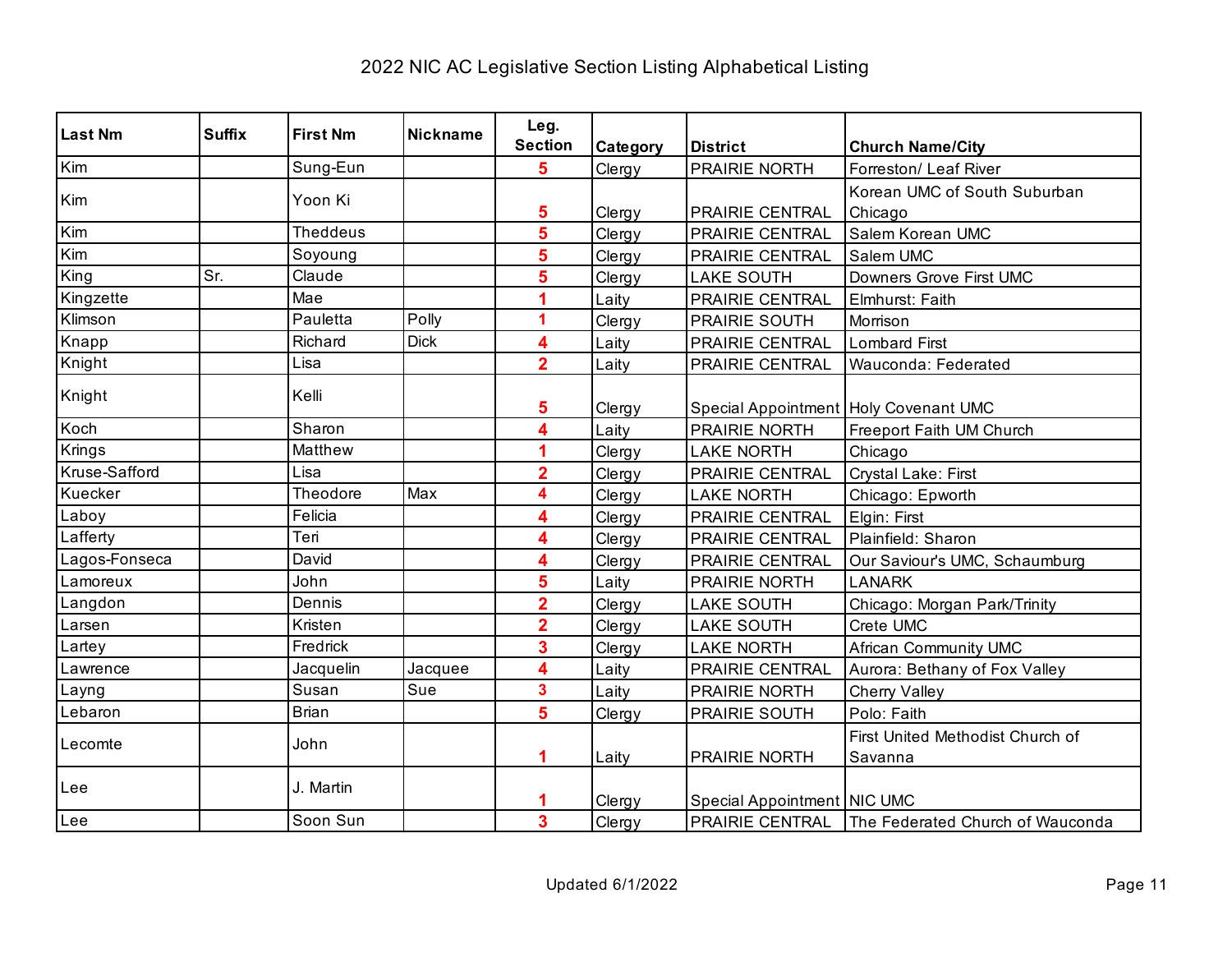| <b>Last Nm</b>  | <b>Suffix</b> | <b>First Nm</b>         | <b>Nickname</b> | Leg.<br><b>Section</b>  | Category | <b>District</b>                       | <b>Church Name/City</b>               |
|-----------------|---------------|-------------------------|-----------------|-------------------------|----------|---------------------------------------|---------------------------------------|
| Lee             |               | Hong-Kien<br>(Jeremiah) |                 | 3                       | Clergy   | PRAIRIE CENTRAL                       | Naperville: Community UMC             |
| Lee             |               | Young Sun               |                 | 4                       | Clergy   | <b>PRAIRIE SOUTH</b>                  | Dixon First United Methodist Church   |
| Lee             |               | Paul H.                 |                 | 4                       | Clergy   | PRAIRIE SOUTH                         | Sterling: Wesley                      |
| Lee             | <b>Mrs</b>    | Keumok                  | Kay             | 4                       | Laity    | <b>LAKE NORTH</b>                     | Wheeling: First Korean UMC            |
| Lee             |               | Hui                     | Jennifer        | 4                       | Laity    | <b>LAKE NORTH</b>                     | Wheeling: First Korean                |
| Lee             |               | Alex                    |                 | 5                       | Clergy   | PRAIRIE NORTH                         | <b>Harvard First</b>                  |
| Lee             | Rev           | Rosa Y.                 |                 | 5                       | Clergy   | <b>PRAIRIE SOUTH</b>                  | Dixon: Grace UMC                      |
| Lee             |               | <b>Esther</b>           |                 | 5                       | Clergy   | <b>LAKE NORTH</b>                     | Deerfield: Christ                     |
| Leguizamon      |               | Nancy                   | L               | 1                       | Laity    | PRAIRIE CENTRAL                       | Glen Ellyn: First                     |
| Lightsey        |               | Pamela                  |                 | $\overline{2}$          | Clergy   | <b>LAKE NORTH</b>                     | Chicago                               |
| Lill            |               | <b>Bonnie</b>           |                 |                         | Laity    | <b>LAKE NORTH</b>                     | Libertyville                          |
| Linderborg      |               | Martha                  |                 | 3                       | Laity    | <b>LAKE SOUTH</b>                     | Oak Lawn: First                       |
| Litherland      |               | Trevor                  |                 | 4                       | Laity    | PRAIRIE CENTRAL                       | Naperville: Wheatland Salem           |
| Livingston      |               | Randolph                | Randy           | 4                       | Laity    | <b>LAKE SOUTH</b>                     | Chicago Greenstone                    |
| Locke           |               | Richard                 |                 | 3                       | Laity    | <b>LAKE NORTH</b>                     | <b>EVANSTON</b>                       |
| Lockhart-Gilroy |               | Annie                   |                 | $\overline{2}$          | Clergy   | <b>LAKE NORTH</b>                     | First UMC Evanston                    |
| Loeppert        |               | James                   |                 | 3                       | Laity    | Special Appointment Arlington heights |                                       |
| Long Joyce      |               | Lindsey                 |                 | 3                       | Clergy   | <b>LAKE NORTH</b>                     | Chicago: United Church of Rogers Park |
| Loveridge       |               | Danice                  |                 | 3                       | Clergy   | PRAIRIE NORTH                         | Cherry Valley UMC                     |
| Lucas           |               | Antoinette              | Toni            | 5                       | Laity    | <b>PRAIRIE SOUTH</b>                  | <b>Albany United Methodist</b>        |
| Lukasick        |               | Carolyn                 |                 | 5                       | Clergy   | PRAIRIE NORTH                         | Rockton                               |
| Lundgren        |               | Martha                  |                 |                         | Laity    | <b>LAKE NORTH</b>                     | <b>Berry UMC</b>                      |
| Lundquist       |               | William                 | Bill            | $\overline{\mathbf{2}}$ | Laity    | <b>LAKE NORTH</b>                     | Deerfield: Christ                     |
| Lyall           |               | Alka                    |                 | 3                       | Clergy   | <b>LAKE NORTH</b>                     | Chicago                               |
| Machonis        | Jr.           | John                    |                 | 4                       | Laity    | PRAIRIE CENTRAL                       | Schaumburg                            |
| Magrini         |               | Cheri                   |                 | 5                       | Clergy   | <b>LAKE SOUTH</b>                     | Chicago: Chicago Temple               |
| Maloney         |               | Jean                    |                 |                         | Laity    | <b>LAKE NORTH</b>                     | <b>Euclid Avenue UMC</b>              |
| Mann            |               | Michael                 |                 | 4                       | Clergy   | PRAIRIE CENTRAL                       | St. Andrew United Methodist Church    |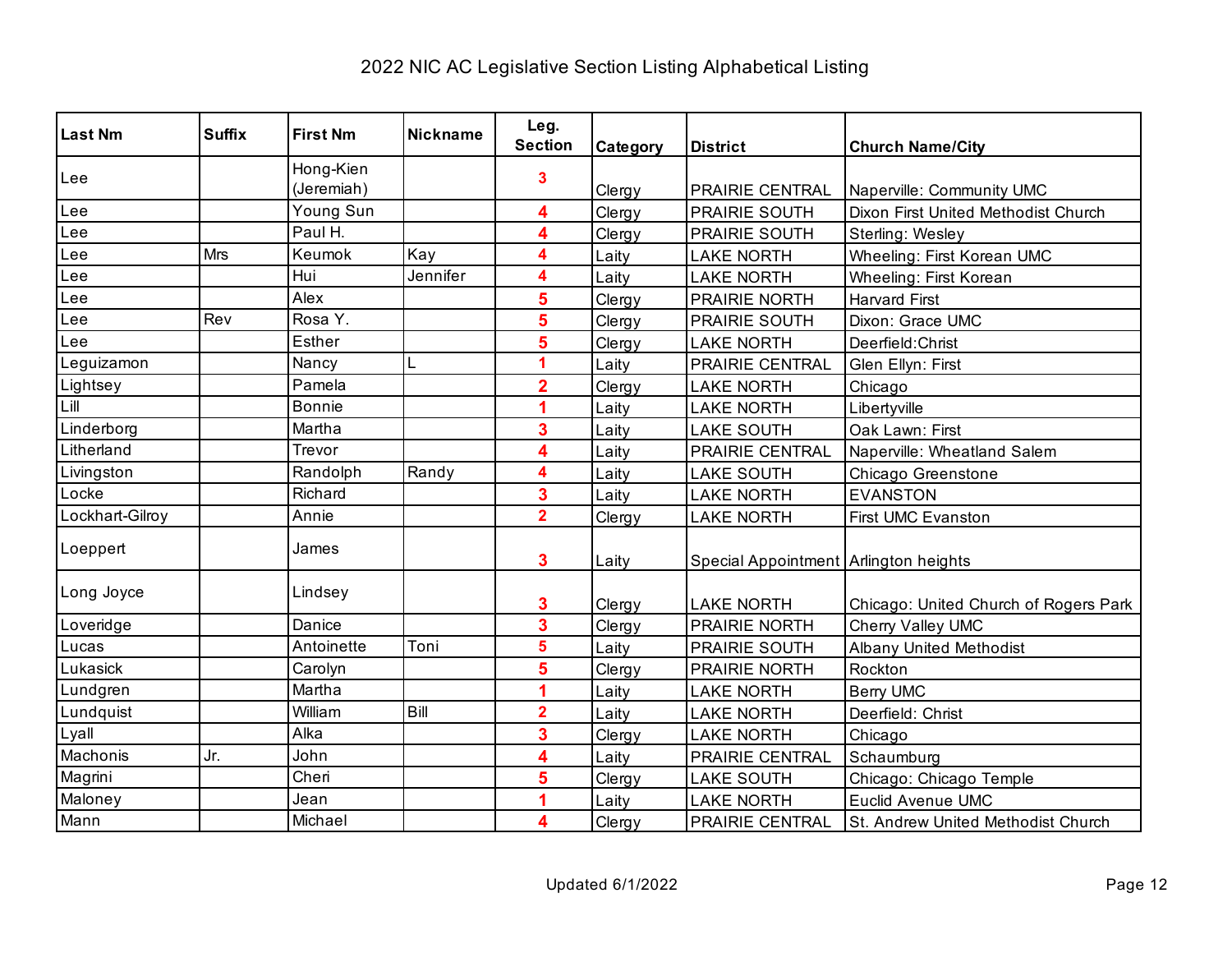| <b>Last Nm</b> | <b>Suffix</b> | <b>First Nm</b> | <b>Nickname</b> | Leg.                    |          |                   |                                        |
|----------------|---------------|-----------------|-----------------|-------------------------|----------|-------------------|----------------------------------------|
|                |               |                 |                 | <b>Section</b>          | Category | <b>District</b>   | <b>Church Name/City</b>                |
| Manzi          |               | Mark            |                 | 4                       | Laity    | PRAIRIE NORTH     | Carol Stream: St.Andrew                |
| Marasigan      | Dr.           | Ligaya          |                 | 4                       | Laity    | <b>LAKE NORTH</b> | Melrose Park: Cosmopolitan             |
| Mariani        |               | Matthew         |                 |                         |          |                   | <b>First United Methodist Church</b>   |
|                |               |                 |                 | 4                       | Clergy   | PRAIRIE NORTH     | Hampshire                              |
| Marino         |               | Cindy           |                 | 4                       | Clergy   | PRAIRIE CENTRAL   | Naperville: Grace                      |
| Marousek       |               | Christine       |                 | 4                       | Laity    | PRAIRIE CENTRAL   | Lombard: First                         |
| Mason          |               | Anne            | Anne            | 4                       | Laity    | <b>LAKE NORTH</b> | Wilmette: Trinity UMC                  |
| Mason          |               | Mark            |                 | 1                       | Laity    | <b>LAKE NORTH</b> | Libertyville                           |
| Mason          |               | Luther          |                 | 3                       | Clergy   | <b>LAKE SOUTH</b> | Chicago Greenstone                     |
| Mason          |               | Janet           |                 | 5                       | Laity    | <b>LAKE NORTH</b> | LIBERTYVILLE                           |
| Mcartor        |               | Mary Lynn       |                 | 3                       | Laity    | PRAIRIE SOUTH     | Malta UMC                              |
| Mcbride        | Ms.           | Carolyn         |                 | 4                       | Laity    | <b>LAKE SOUTH</b> | Chicago                                |
| Mccallister    |               | Lorraine        |                 | 5                       | Laity    | PRAIRIE SOUTH     | <b>First United Methodist</b>          |
| Mccarthy       |               | Dana            |                 |                         |          |                   | Winthrop Harbor UMC & Living Faith     |
|                |               |                 |                 | 4                       | Laity    | <b>LAKE NORTH</b> | <b>UMC</b>                             |
| Mcclellan      |               | Allen           |                 | 1                       | Laity    | <b>LAKE NORTH</b> | Trinity Mt. Prospect                   |
| Mcclellan      |               | Joel            |                 | 1                       | Clergy   | PRAIRIE SOUTH     | Coleta and Milledgeville               |
| Mcclellan      |               | Scott           |                 | $\overline{2}$          | Clergy   | N/A               | <b>Retired Elder</b>                   |
| Mccoy          |               | Lou Ann         |                 | $\overline{2}$          | Laity    | PRAIRIE SOUTH     | Channahon United Methodists Church     |
| Mccoy          |               | Myron           |                 | 3                       | Clergy   | <b>LAKE SOUTH</b> | Chicago                                |
| Mccoy          |               | Jon             |                 | 5                       | Clergy   | Other             | <b>Christ UMC</b>                      |
| Mcdonald       |               | Greta           |                 | $\overline{\mathbf{2}}$ | Clergy   | <b>LAKE SOUTH</b> | Retired                                |
| McDonald       |               | Colin           |                 |                         |          |                   |                                        |
|                |               |                 |                 | 4                       | Laity    | <b>LAKE NORTH</b> | First Church United Methodist Evanston |
| Mcgregor       |               | Craig           |                 | 4                       | Laity    | PRAIRIE CENTRAL   | Oswego: Good Shepherd                  |
| Mckay          |               | Catiana         |                 | 4                       | Clergy   | PRAIRIE NORTH     | Galena UMC                             |
| Mckinney       |               | Mary Gay        | Mary Gay        | $\overline{\mathbf{2}}$ | Clergy   | PRAIRIE CENTRAL   | Earlville UMC                          |
| Mckune         |               | Kelly           |                 | 4                       | Clergy   | PRAIRIE SOUTH     | Red Oak UMC                            |
| Mcleod         | D.Min., JD    | Aaron           |                 | 5                       | Clergy   | <b>LAKE SOUTH</b> | Chicago: Gorham                        |
| Mede           |               | Deanna          | Dee             | 4                       | Clergy   | PRAIRIE NORTH     | Rockford                               |
| Meinders       |               | <b>Betty</b>    |                 | $\overline{2}$          | Laity    | PRAIRIE NORTH     | Marengo                                |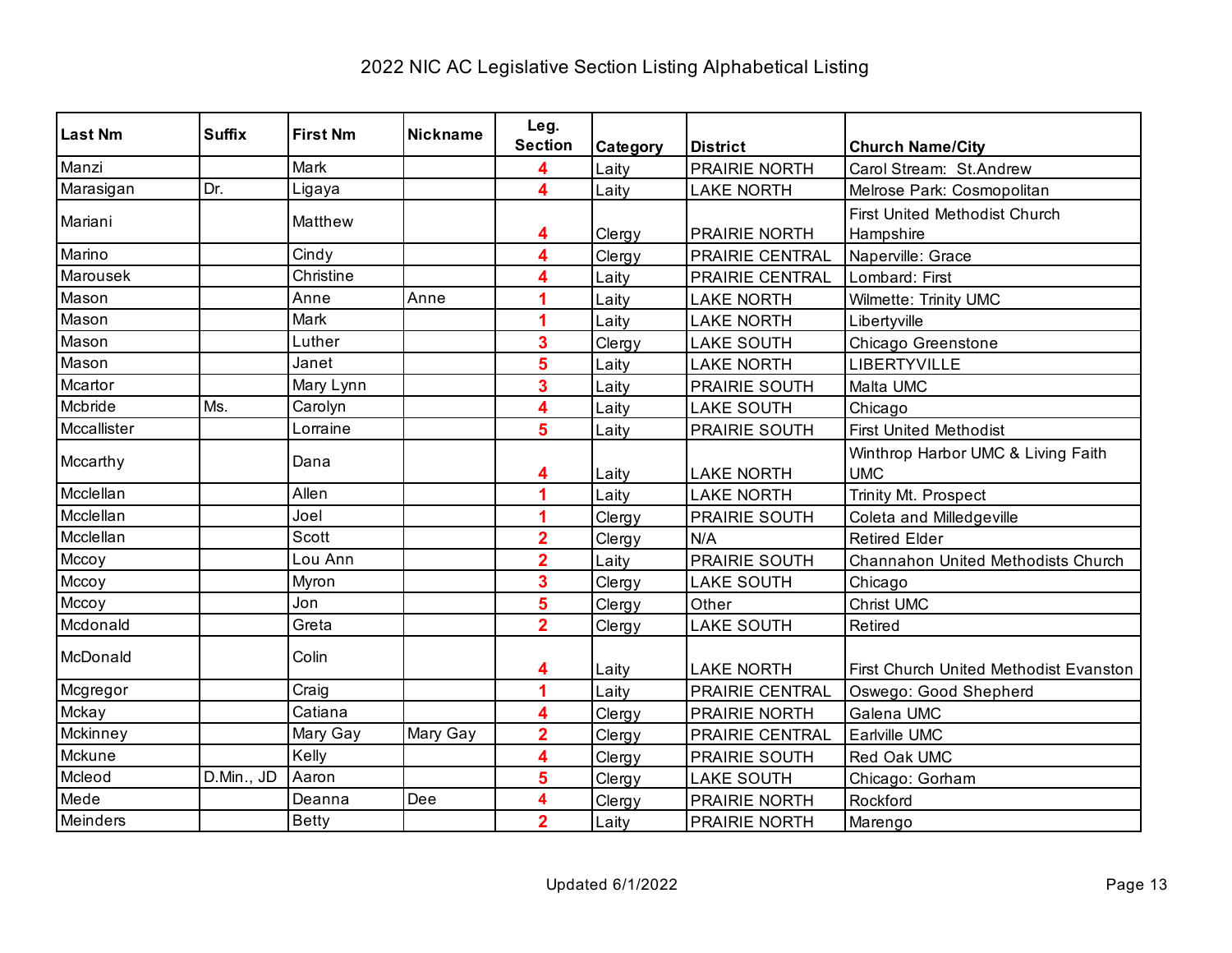| <b>Last Nm</b> | <b>Suffix</b> | <b>First Nm</b> | <b>Nickname</b> | Leg.                    |          |                   |                                                                  |
|----------------|---------------|-----------------|-----------------|-------------------------|----------|-------------------|------------------------------------------------------------------|
|                |               |                 |                 | <b>Section</b>          | Category | <b>District</b>   | <b>Church Name/City</b>                                          |
| Melad          | Jr            | Victor          |                 | 4                       | Clergy   | <b>LAKE NORTH</b> | Chicago: Edison Park UMC                                         |
| Melvin         |               | Susan           |                 | 3                       | Laity    | <b>LAKE NORTH</b> | Winthrop Harbor: North Prairie                                   |
| Mencias        |               | Geraldine       | Gigi            | $\overline{\mathbf{2}}$ | Laity    | <b>LAKE NORTH</b> | Oak Park: St. John's                                             |
| Mencias        |               | Edwin           | Edwin           | 3                       | Laity    | <b>LAKE NORTH</b> | Oak Park: St. John's                                             |
| Merritt        |               | <b>Brenda</b>   |                 | $\overline{2}$          | Laity    | PRAIRIE NORTH     | Genoa                                                            |
| Message        |               | Dale            |                 | 4                       | Laity    | <b>LAKE NORTH</b> | Grayslake: United Protestant                                     |
| <b>Metts</b>   |               | Sandra          | Sandy           | 4                       | Laity    | <b>LAKE NORTH</b> | Trinity Methodist Church of Wilmettte                            |
| Meyers         |               | Melissa         |                 | 1                       | Clergy   | PRAIRIE NORTH     | Freeport: Faith UMC                                              |
| Meyers         |               | Paul            |                 | 4                       | Clergy   | PRAIRIE NORTH     | Roscoe UMC                                                       |
| Meyers         |               | Mark            |                 | 5                       | Clergy   | <b>LAKE SOUTH</b> | New Lenox                                                        |
| Meza           |               | Elsa Noemi      |                 | 3                       | Clergy   | <b>LAKE NORTH</b> | <b>Redeemer of Calvary</b>                                       |
| <b>Mikels</b>  |               | Lynn            |                 | 1                       | Clergy   | <b>LAKE NORTH</b> | Arlington Heights: First                                         |
| <b>Mikels</b>  |               | Michael         |                 | 3                       | Laity    | <b>LAKE NORTH</b> | <b>ARLINGTON HEIGHTS</b>                                         |
| Miller         |               | Cortney         |                 | 1                       | Laity    | PRAIRIE NORTH     | German Valley                                                    |
| Miller         | Pastor        | James           |                 | 1                       | Laity    | PRAIRIE SOUTH     | East Jordan church Sterling                                      |
| Miller         |               | Keith           |                 | $\overline{2}$          | Laity    | PRAIRIE CENTRAL   | Elmhurst: Christ                                                 |
| Miller         |               | Thomas          |                 | 3                       | Laity    | PRAIRIE CENTRAL   | First UMC of West Dundee                                         |
| Miller         | III           | Innis           |                 | 4                       | Clergy   | <b>LAKE SOUTH</b> | Chicago                                                          |
| Mindrup        |               | Steven          |                 | 3                       | Clergy   | PRAIRIE CENTRAL   | Retired                                                          |
| Mink           |               | Steven          |                 | 1                       | Laity    | PRAIRIE CENTRAL   | Elgin: Journey of Hope                                           |
| Mitchell       |               | Timothy         |                 | 5                       | Clergy   | PRAIRIE SOUTH     | Dixon                                                            |
| Moe            |               | Jean            |                 | 5                       | Laity    | PRAIRIE SOUTH     | Sterling: Wesley                                                 |
| Molina         |               | Shalamar        |                 | 1                       | Clergy   | <b>LAKE NORTH</b> | Melrose Park: Red Door (Little White)<br><b>NFC</b>              |
| Molina         |               | Auderine        |                 | 1                       | Clergy   | <b>LAKE NORTH</b> | Chicago: Emanuel United Methodist<br>Church & Stone Park Mission |
| Moller         |               | Abraham         |                 | $\overline{\mathbf{2}}$ | Clergy   | PRAIRIE SOUTH     | Ottawa Evangelical/Leland                                        |
| Moller         |               | Jenny           |                 | 3                       | Clergy   | <b>LAKE NORTH</b> | Ottawa Evangelical/Leland                                        |
| Montgomery     |               | D. Josiah       | <b>DJ</b>       | 5                       | Clergy   | <b>LAKE SOUTH</b> | East Side Church-Chicago                                         |
| Moore          |               | Philip          |                 | 3                       | Laity    | PRAIRIE CENTRAL   | Woodstock                                                        |
| Morgan         |               | <b>Barbara</b>  |                 | 4                       | Clergy   | <b>LAKE NORTH</b> | Waukegan: First UMC                                              |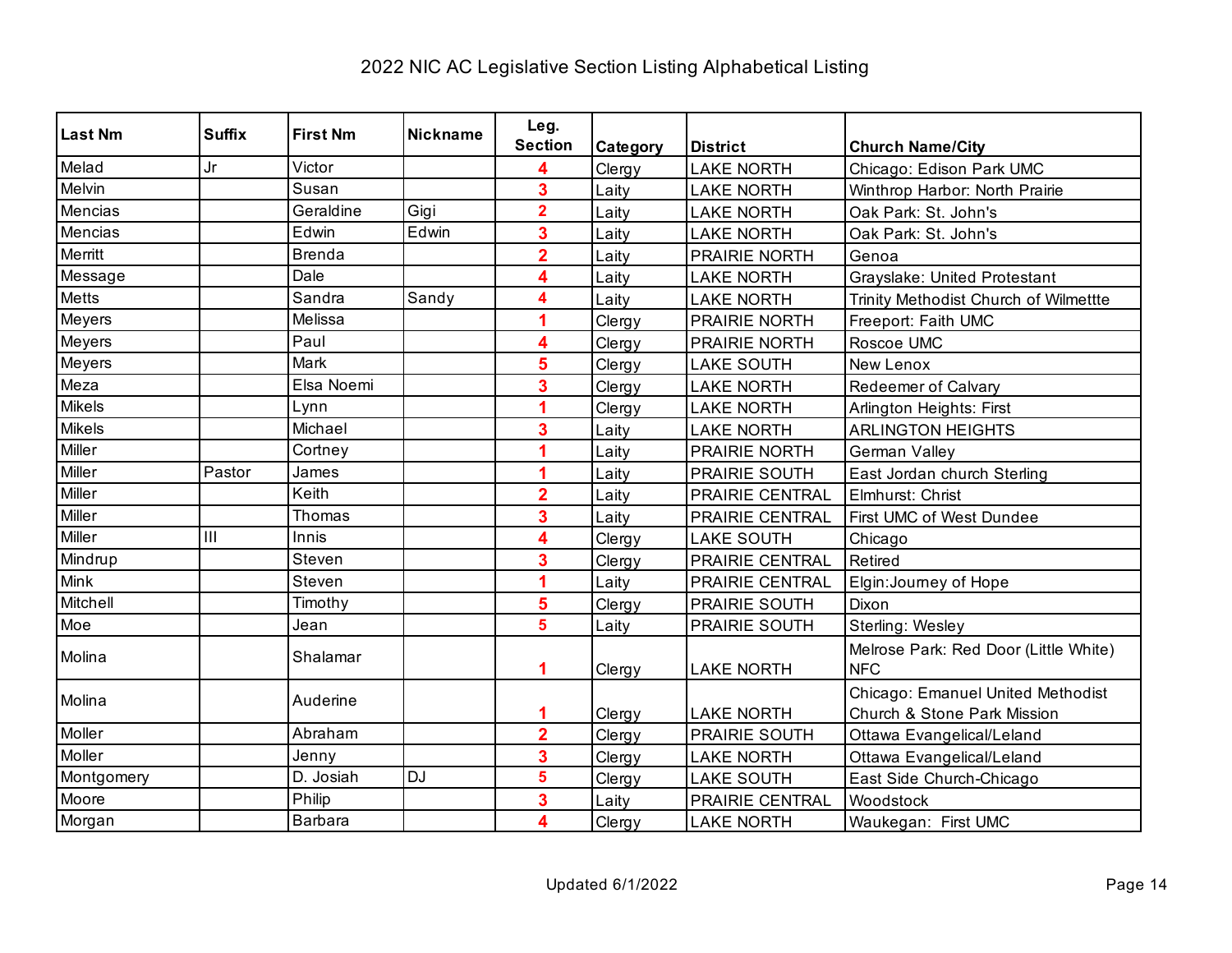| <b>Last Nm</b>  | <b>Suffix</b> | <b>First Nm</b> | <b>Nickname</b> | Leg.                    |          |                        |                                         |
|-----------------|---------------|-----------------|-----------------|-------------------------|----------|------------------------|-----------------------------------------|
|                 |               |                 |                 | <b>Section</b>          | Category | <b>District</b>        | <b>Church Name/City</b>                 |
| Morris          |               | <b>Brenda</b>   |                 | 4                       | Clergy   | <b>PRAIRIE NORTH</b>   | Shannon-Bethel                          |
| Morrow          |               | James           |                 | $\overline{2}$          | Laity    | PRAIRIE CENTRAL        | Joliet: GRACE UMC                       |
| Morrow          |               | <b>DIANE</b>    |                 | 3                       | Laity    | PRAIRIE CENTRAL        | Joliet: GRACE UMC                       |
| Mowry           |               | Keck            |                 | 5                       | Clergy   | <b>LAKE NORTH</b>      | First United Methodist Church           |
| Moy             | Ms.           | Elaine          |                 | 5                       | Laity    | <b>LAKE NORTH</b>      | Evanston: First                         |
| Muilkens        |               | William         | Bill            | $\overline{\mathbf{2}}$ | Laity    | PRAIRIE CENTRAL        | Crystal Lake: First                     |
| Munro           |               | Joe             |                 | $\overline{2}$          | Clergy   | PRAIRIE SOUTH          | Sycamore                                |
| Murph-Heath     |               | Darneather      |                 |                         | Clergy   | <b>PRAIRIE CENTRAL</b> | Our Saviour's                           |
| Murphy          |               | <b>Brenda</b>   |                 |                         | Laity    | <b>LAKE NORTH</b>      | Des Plaines: First                      |
| Nanabray        |               | Dr. Audrea      |                 | 3                       | Clergy   | <b>LAKE NORTH</b>      | Des Plaines: First                      |
| Neace           |               | Kimberly        |                 | 3                       | Clergy   | PRAIRIE CENTRAL        | <b>Baker Memorial UMC</b>               |
| Nelson          |               | James           | Jim             | 3                       | Laity    | PRAIRIE CENTRAL        | First United Methodist Crystal Lake, IL |
| Nemeth          |               | Lois            |                 |                         |          |                        |                                         |
|                 |               |                 |                 | $\overline{\mathbf{2}}$ | Laity    | <b>LAKE SOUTH</b>      | Olympia Fields United Methodist Church  |
| Nesbit          |               | Caitlyn         |                 | $\overline{2}$          | Clergy   | <b>LAKE SOUTH</b>      | Orland Park: Faith                      |
| Newby           |               | Karen           |                 | 4                       | Laity    | PRAIRIE SOUTH          | <b>FUMC Princeton</b>                   |
| Newcomb         |               | Howard          | Doc             | 1                       | Clergy   | PRAIRIE NORTH          | Marengo: Marengo                        |
| Nicol           |               | Harry           |                 | 1                       | Clergy   | <b>LAKE NORTH</b>      | Lake Bluff: Grace                       |
| Nieves          |               | Miguel          |                 | 4                       | Clergy   | <b>LAKE NORTH</b>      | <b>Beach Park</b>                       |
| Nolan           |               | Marilyn         |                 | $\overline{2}$          | Clergy   | PRAIRIE NORTH          | Lanark United Methodist Church          |
| Norman          |               | Colleen         |                 |                         | Clergy   | <b>LAKE SOUTH</b>      | Oak Lawn: First                         |
| Nott            |               | Gene            |                 | 4                       | Laity    | PRAIRIE NORTH          | Dakota Rock Grove                       |
| Novy            |               | Steven          | Steve           | $\overline{2}$          | Laity    | <b>PRAIRIE CENTRAL</b> | Wheaton: Aldersgate                     |
| Novy            |               | Teresa          |                 | 3                       | Clergy   | <b>LAKE SOUTH</b>      | Mokena: UMC                             |
| <b>Ntim</b>     |               | Kwadwo          |                 | 4                       | Clergy   | <b>LAKE NORTH</b>      | <b>Memorial UM</b>                      |
| Nystrom         |               | Linda           |                 | 4                       | Laity    | PRAIRIE CENTRAL        | <b>VILLA PARK</b>                       |
| Oberwise Lacock |               | Michelle        |                 | 4                       | Clergy   | <b>PRAIRIE SOUTH</b>   | N/A                                     |
| Oglesby         | Jr            | Dennis M        |                 | 3                       | Clergy   | <b>LAKE NORTH</b>      | Evanston: Sherman                       |
| Oglesby         |               | Sylvia Jo       |                 | 4                       | Laity    | <b>LAKE SOUTH</b>      | Chicago Ingleside Whitfield             |
| Oh              |               | Grace           |                 |                         | Clergy   | <b>LAKE SOUTH</b>      | Chicago: Englewood-Rust                 |
| Oh              |               | Hyo Sun         |                 | $\overline{\mathbf{2}}$ | Clergy   | PRAIRIE CENTRAL        | Roselle UMC                             |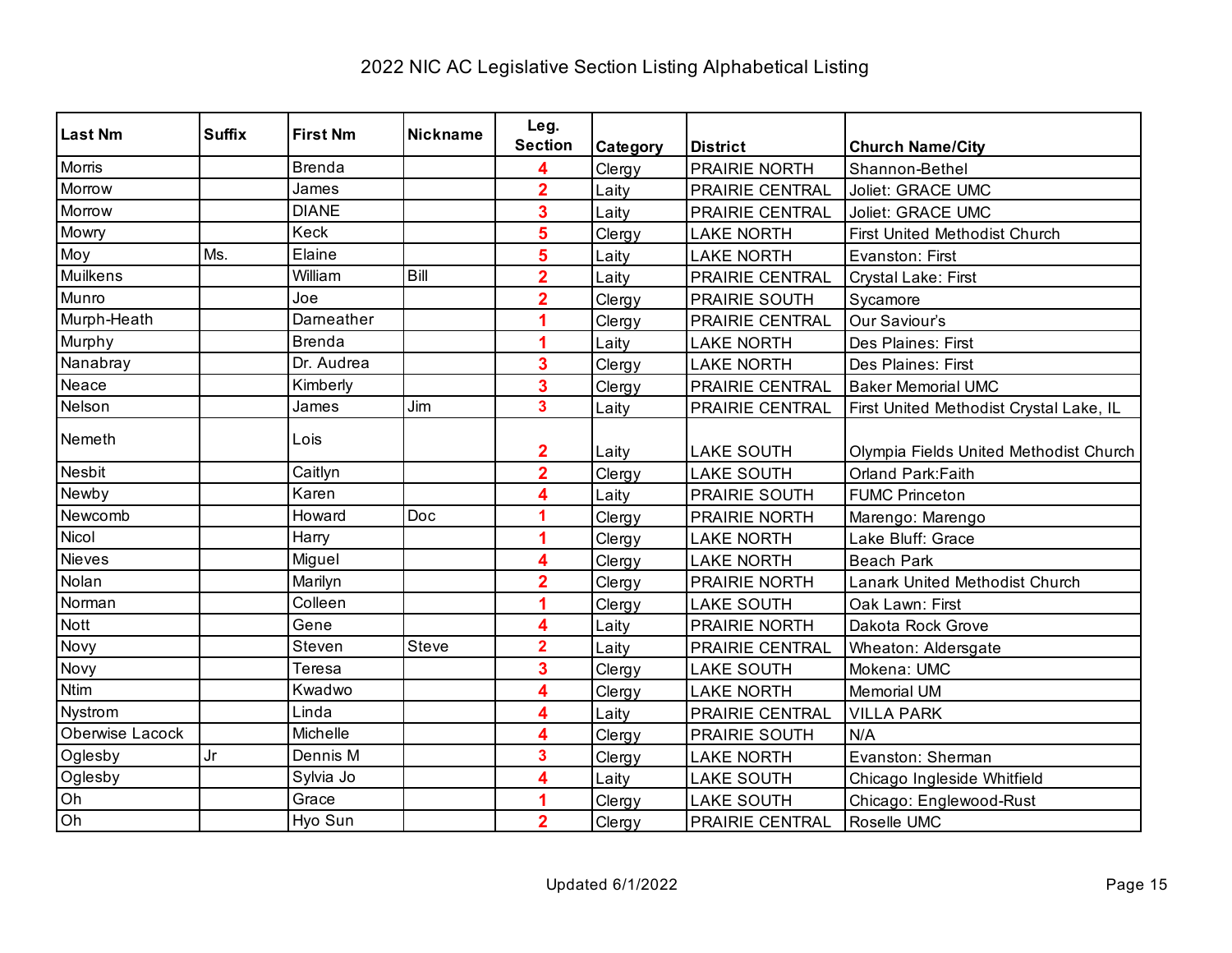| <b>Last Nm</b> | <b>Suffix</b> | <b>First Nm</b> | <b>Nickname</b> | Leg.<br><b>Section</b>  | Category | <b>District</b>                   | <b>Church Name/City</b>                            |
|----------------|---------------|-----------------|-----------------|-------------------------|----------|-----------------------------------|----------------------------------------------------|
| Oh             |               | Cheoneui        |                 | 3                       | Clergy   | Special Appointment   Nolensville |                                                    |
| Oladipo        |               | Amos            |                 | $\overline{\mathbf{2}}$ | Clergy   | <b>LAKE SOUTH</b>                 | Park Forest: Grace United Protestant               |
| Olds           |               | Diane           |                 | 4                       | Laity    | PRAIRIE CENTRAL                   | <b>Mount Carroll UMC</b>                           |
| Osikowicz      |               | Linda           |                 | 4                       | Laity    | PRAIRIE CENTRAL                   | Barrington: Barrington UMC                         |
| Ostwald        |               | Leah            |                 | 5                       | Laity    | <b>LAKE SOUTH</b>                 | Hinsdale                                           |
| Paisley        |               | Katherine       |                 | 5                       | Clergy   | PRAIRIE SOUTH                     | Rochelle UMC                                       |
| Panlilio       |               | Noah            | Noah            | $\mathbf 2$             | Clergy   | <b>LAKE NORTH</b>                 | St. John's United Methodist Church,<br>Oak Park IL |
| Paradiso       |               | Krista          |                 | $\overline{2}$          | Clergy   | <b>LAKE NORTH</b>                 | Northbrook: Northbrook UMC                         |
| Park           |               | Joy             |                 | 1                       | Laity    | <b>LAKE NORTH</b>                 | First Korean United Methodist Church               |
| Park           |               | Sam             | Sam             | 3                       | Clergy   | <b>PRAIRIE CENTRAL</b>            | Aurora                                             |
| Park           |               | Misook          |                 | 3                       | Clergy   | <b>LAKE SOUTH</b>                 | Sammool                                            |
| Park           |               | Kwan-Woo        |                 | 5                       | Clergy   | <b>LAKE NORTH</b>                 | Mundelein                                          |
| Park           |               | Young-Mee       |                 | 5                       | Clergy   | <b>LAKE SOUTH</b>                 | Hinsdale                                           |
| Parks          |               | Judy            |                 | 4                       | Laity    | PRAIRIE NORTH                     | Rockford: Brooke Road                              |
| Parrish        |               | Diane           |                 | 5                       | Laity    | <b>PRAIRIE NORTH</b>              | First United methodist church of kirkland          |
| Parsons        |               | Heidi           |                 | 3                       | Laitv    | PRAIRIE CENTRAL                   | <b>Roselle United Methodist</b>                    |
| Pathak         |               | Vinay           |                 | $\overline{\mathbf{2}}$ | Clergy   | <b>LAKE NORTH</b>                 | Chicago: IndoPak                                   |
| Paul           |               | Lisl Heymans    | Lisl            | 4                       | Clergy   | <b>LAKE NORTH</b>                 | Evanston: First                                    |
| Peddicord      |               | Marcia          |                 | 5                       | Clergy   | PRAIRIE SOUTH                     | Malden UMC                                         |
| Pendergrass    |               | Nancy           |                 | 1                       | Laity    | <b>LAKE NORTH</b>                 | Evanston: First UMC                                |
| Pepper         |               | Lucas           | Luke            | 5                       | Clergy   | PRAIRIE CENTRAL                   | First UMC of West Dundee                           |
| Percell        |               | Deborah         |                 | 3                       | Clergy   | <b>LAKE NORTH</b>                 | Lake Bluff: Grace                                  |
| Perry          | Mr.           | Michael         | Mike            | $\overline{2}$          | Laity    | PRAIRIE NORTH                     | Rockford: Grace                                    |
| Pickens        | <b>ESQ</b>    | Larry           |                 | 4                       | Clergy   | <b>LAKE SOUTH</b>                 | Crete UMC                                          |
| Pickett        |               | Leroy           |                 | 1                       | Laity    | <b>LAKE SOUTH</b>                 | Downers Grove: First                               |
| Pierce         |               | Jane            |                 | 4                       | Laity    | PRAIRIE CENTRAL                   | Bolingbrook                                        |
| Pierson        |               | Chris           |                 | $\overline{2}$          | Clergy   | PRAIRIE CENTRAL                   | Wheaton: Gary                                      |
| Pirtle         |               | Pamela          |                 | 5                       | Clergy   | <b>LAKE SOUTH</b>                 | Flossmoor                                          |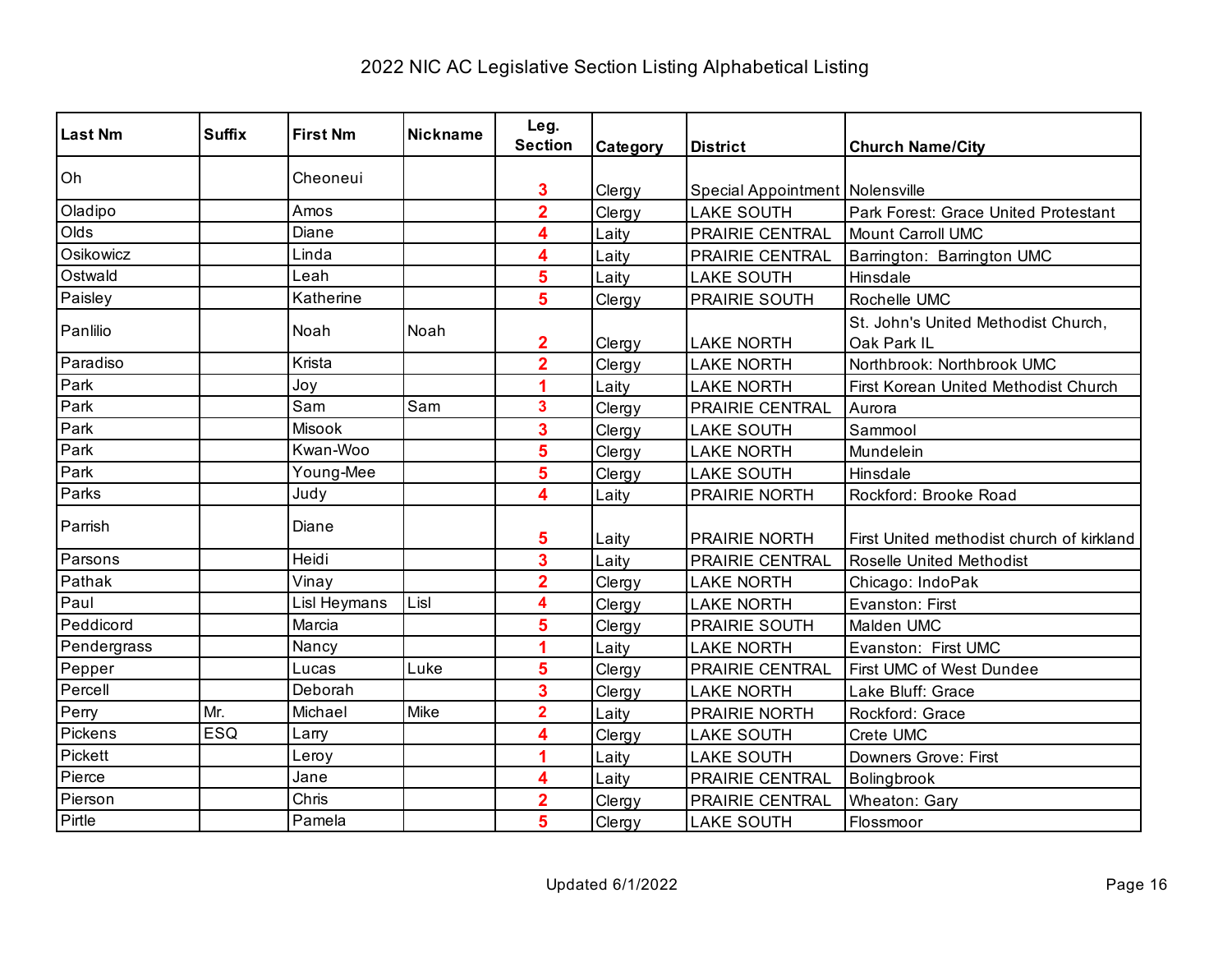| Last Nm              | <b>Suffix</b> | <b>First Nm</b> | <b>Nickname</b> | Leg.                    |          |                   |                                      |
|----------------------|---------------|-----------------|-----------------|-------------------------|----------|-------------------|--------------------------------------|
|                      |               |                 |                 | <b>Section</b>          | Category | <b>District</b>   | <b>Church Name/City</b>              |
| Plock                |               | Donald          |                 | 5                       | Clergy   | PRAIRIE NORTH     | German Valley/Winnebago UMC          |
| Pohlman              |               | Judith          | Judy            | 3                       | Laity    | PRAIRIE CENTRAL   | <b>Elk Grove Village</b>             |
| Poole                |               | Linda           |                 | 3                       | Laity    | PRAIRIE SOUTH     | Brookville GraceUM Church, Polo      |
| Poust                |               | David           |                 | 5                       | Clergy   | PRAIRIE SOUTH     | <b>Walnut UMC</b>                    |
| Powell-Bass          |               | Vickie          |                 | 3                       | Laity    | <b>LAKE SOUTH</b> | Chicago: Wesley UMC                  |
| Power                |               | Tennille        |                 | 3                       | Clergy   | <b>LAKE SOUTH</b> | <b>Hazel Crest Community</b>         |
| Preston              |               | James           |                 | 3                       | Clergy   | <b>LAKE NORTH</b> | Buffalo Grove: Kingswood UMC         |
| Price                |               | Thomas          | Tom             | 1                       | Laity    | PRAIRIE CENTRAL   | Lombard: First                       |
| Price                |               | Patricia        |                 |                         |          |                   | First United Methodist Church of     |
|                      |               |                 |                 | 3                       | Laity    | PRAIRIE CENTRAL   | Lombard                              |
| Price                |               | David           |                 | 5                       | Clergy   | <b>LAKE SOUTH</b> | Lansing: First                       |
| Pries                |               | Lynn            |                 | 3                       | Clergy   | PRAIRIE CENTRAL   | <b>Community UMC</b>                 |
| Prince               |               | Cynthia         |                 | 3                       | Laity    | <b>LAKE SOUTH</b> | Crete                                |
| Pritchard            |               | Robert          | <b>Bob</b>      | 5                       | Laity    | PRAIRIE SOUTH     | Hinkley: First                       |
| Prunier-King         |               | Janice          |                 | 4                       | Laity    | PRAIRIE CENTRAL   | Cary                                 |
| <b>Pulgar Hughes</b> |               | Shirley         |                 | 1                       | Clergy   | PRAIRIE CENTRAL   | Our Redeemer's                       |
| Quillman             | Rev.          | Cherie          |                 | $\overline{2}$          | Clergy   | PRAIRIE SOUTH     | Cortland                             |
| Raber                |               | Merlyn          |                 | $\overline{2}$          | Laity    | PRAIRIE SOUTH     | Morris: First                        |
| Rainey               |               | Virginia        |                 | 3                       | Clergy   | PRAIRIE CENTRAL   | Lombard: First                       |
| Rainsberger          |               | Keri            |                 | 1                       | Clergy   | PRAIRIE NORTH     | Lena UMC                             |
| Rand                 |               | Cerna           |                 | 1                       | Clergy   | <b>LAKE SOUTH</b> | La Grange: First UMC                 |
| Rauch                |               | Russetta        |                 | 4                       | Laity    | PRAIRIE CENTRAL   | Naperville: Wesley                   |
| Rawlinson            |               | Mary            |                 | 3                       | Clergy   | <b>LAKE NORTH</b> | ABLC - Family Guidance Centers, Inc. |
| Rawlinson            |               | Thomas          |                 | 4                       | Clergy   | <b>LAKE NORTH</b> | Chicago: St Matthew UMC              |
| Ray                  |               | P Joanne        | Joanne          | 5                       | Laity    | PRAIRIE CENTRAL   | <b>Grace United Methodist Church</b> |
| Reid                 |               | Adonna          |                 | $\overline{\mathbf{3}}$ | Clergy   | <b>LAKE NORTH</b> | Oak Park: First                      |
| Reimer               | Deaconess Amy |                 |                 | 1                       | Laity    | <b>LAKE NORTH</b> | Wilmette: Trinity                    |
| Renick               |               | Nancy           |                 | 4                       | Laity    | <b>LAKE SOUTH</b> | First UMC at Chicago Temple          |
| Reniva               |               | Eric            |                 | 4                       | Clergy   | PRAIRIE NORTH     | Rockford Beth Eden UMC               |
| Reyes                |               | Luis Felipe     |                 | $\overline{\mathbf{2}}$ | Clergy   | PRAIRIE CENTRAL   | Lombard: First                       |
|                      |               |                 |                 |                         |          |                   |                                      |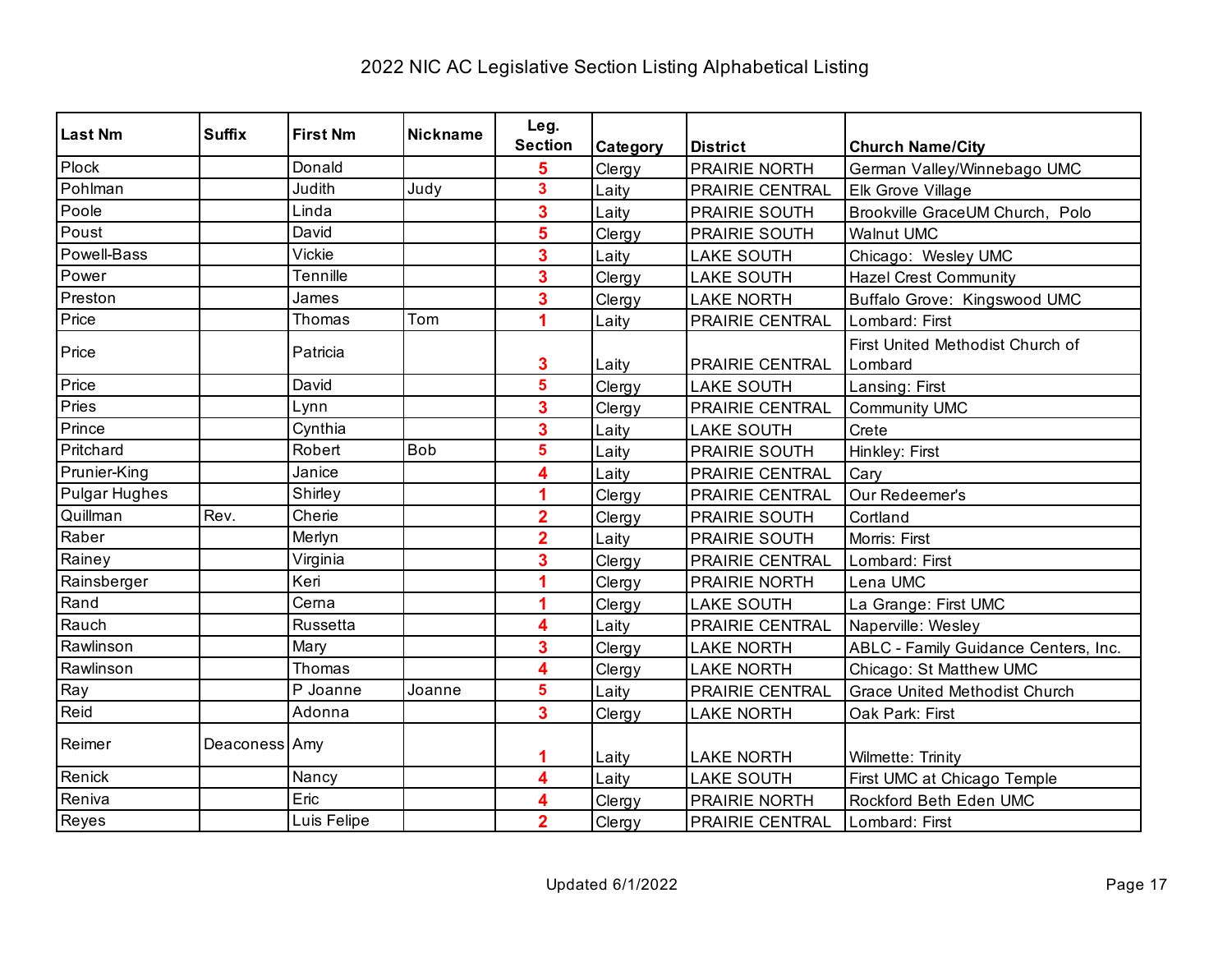| <b>Last Nm</b>    | <b>Suffix</b> | <b>First Nm</b> | <b>Nickname</b> | Leg.                    |                 |                        |                                                |
|-------------------|---------------|-----------------|-----------------|-------------------------|-----------------|------------------------|------------------------------------------------|
|                   |               |                 |                 | <b>Section</b>          | <b>Category</b> | <b>District</b>        | <b>Church Name/City</b>                        |
| Rhoads            | Rev.          | Ray             |                 | $\mathbf{2}$            | Clergy          | <b>PRAIRIE CENTRAL</b> | <b>Court Street UMC</b>                        |
| Rice              |               | Sharon          |                 |                         |                 |                        |                                                |
|                   |               |                 |                 | $\overline{\mathbf{2}}$ | Clergy          | <b>PRAIRIE NORTH</b>   | <b>First United Methodist Church Belvidere</b> |
| <b>Rich</b>       |               | <b>Bonita</b>   |                 | $\overline{\mathbf{2}}$ | Laity           | <b>LAKE NORTH</b>      | Northbrook North Northfield                    |
| Richardson        |               | Letitia         |                 | $\overline{2}$          | Laity           | <b>LAKE SOUTH</b>      | Chicago: Kelly Woodlawn                        |
| Riggs             |               | Linda           |                 |                         |                 |                        | Algonquin. Christ United Methodist             |
|                   |               |                 |                 | 4                       | Laity           | PRAIRIE CENTRAL        | Church                                         |
| Ringstad-Gagliano |               | Mary            |                 | 4                       | Laity           | <b>LAKE NORTH</b>      | Chicago: West Ridge UMC                        |
| Risley            |               | Diane           |                 | $\overline{2}$          | Laity           | PRAIRIE NORTH          | <b>Court Street UMC</b>                        |
| Risley            |               | David           |                 | 3                       | Laity           | PRAIRIE NORTH          | Court Street UMC                               |
| Roderick          |               | J Paula         |                 | $\overline{\mathbf{2}}$ | Laity           | <b>LAKE NORTH</b>      | Chicago: Broadway                              |
| Rogers            |               | Derek           |                 | $\overline{\mathbf{2}}$ | Clergy          | PRAIRIE CENTRAL        | Aurora: Flowing Forth                          |
| Rogula            |               | David           | Dave            | 1                       | Clergy          | <b>PRAIRIE SOUTH</b>   | Esmond                                         |
| Rogula            |               | David           | <b>DAVE</b>     | 1                       | Clergy          | <b>PRAIRIE SOUTH</b>   | <b>Esmond UMC</b>                              |
| Rosellini         |               | Sara            |                 | 1                       | Laity           | PRAIRIE CENTRAL        | <b>Barrington Salem</b>                        |
| Rossmiller        |               | Pamela          | Pam             | 1                       | Clergy          | PRAIRIE NORTH          | <b>Grace United Methodist Church</b>           |
| Rossow            |               | Dennis          |                 | 1                       | Laity           | PRAIRIE CENTRAL        | Barrington: Barrington                         |
| Roth              |               | Bonny           |                 | $\overline{2}$          | Clergy          | <b>LAKE NORTH</b>      | Evanston: First                                |
| Rubietta          |               | Rich            |                 | 1                       | Clergy          | <b>LAKE SOUTH</b>      | Park Ridge                                     |
| Rudy              |               | Martha          |                 | 4                       | Laity           | <b>LAKE NORTH</b>      | Evanston: First                                |
| Rutherford        |               | Libby           |                 | 5                       | Clergy          | PRAIRIE NORTH          | Apple River                                    |
| Sagami            |               | Donna           |                 | 3                       | Laity           | <b>LAKE NORTH</b>      | Chicago: Ravenswood Fellowship UMC             |
| Samson            | Rev.          | Ayla            |                 | 1                       | Clergy          | PRAIRIE CENTRAL        | Lombard                                        |
| Sanders           |               | Michelle        |                 | 4                       | Clergy          | <b>LAKE SOUTH</b>      | Chicago: Kelly Woodlawn                        |
| Schiller          | Mr.           | Stephen         |                 | 3                       | Laity           | PRAIRIE NORTH          | Fumc Harvard                                   |
| Schwarzwalder     |               | Paula           |                 | 1                       | Laity           | PRAIRIE CENTRAL        | <b>Cornerstone Church</b>                      |
| Schweitzer        |               | Connie          |                 | 4                       | Laity           | PRAIRIE CENTRAL        | Journey of Hope: Elgin                         |
| Schwirblat        |               | Siegfried       |                 | $\overline{\mathbf{2}}$ | Clergy          | PRAIRIE NORTH          | Orangeville/Afolkey                            |
| Scott             |               | Tammy           |                 | 4                       | Clergy          | PRAIRIE SOUTH          | <b>Sugar Grove</b>                             |
| Scott             |               | Martha          |                 | 5                       | Clergy          | <b>LAKE NORTH</b>      | <b>Euclid Avenue UMC</b>                       |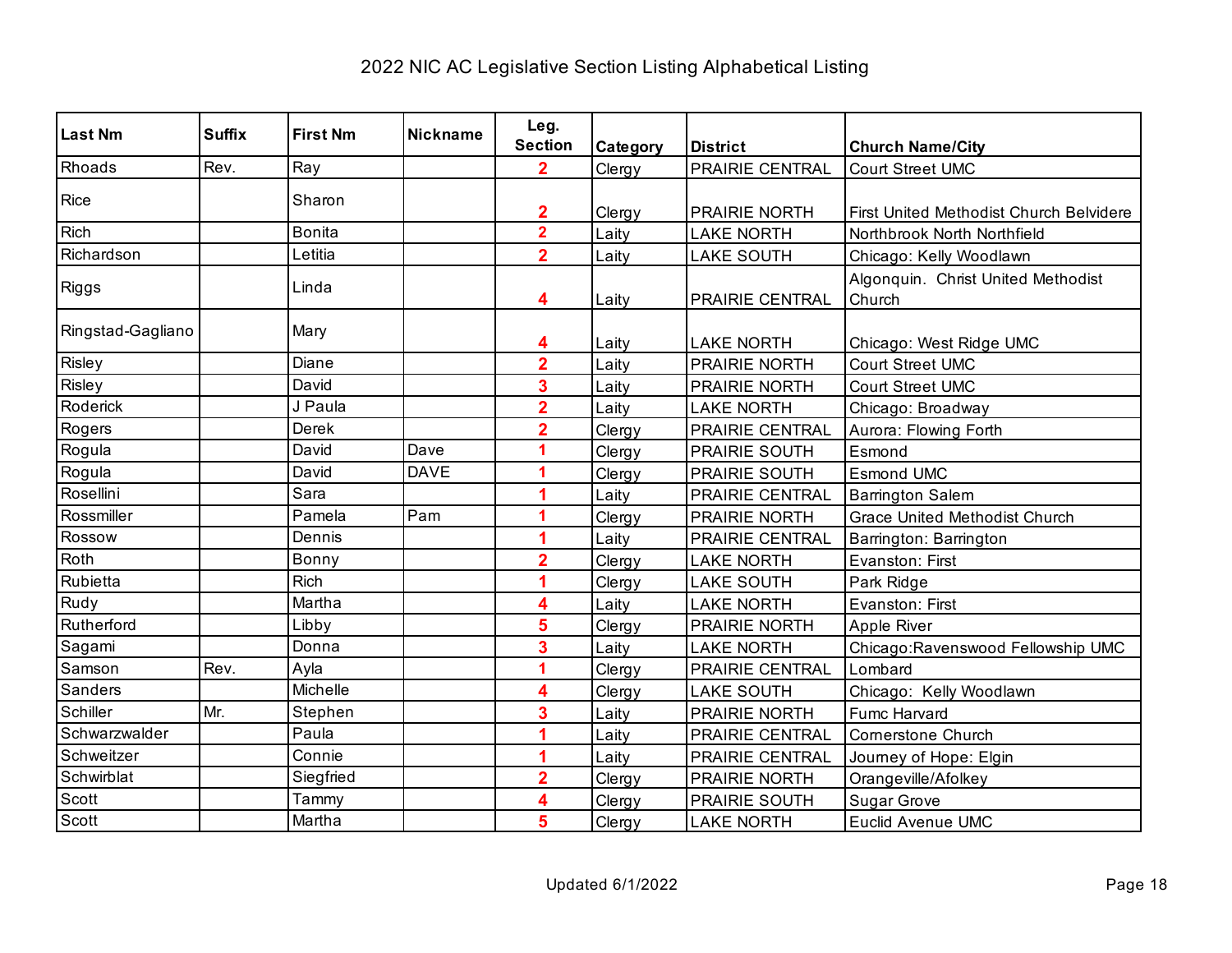| <b>Last Nm</b>               | <b>Suffix</b> | <b>First Nm</b> | <b>Nickname</b> | Leg.                    |          |                   |                                         |
|------------------------------|---------------|-----------------|-----------------|-------------------------|----------|-------------------|-----------------------------------------|
|                              |               |                 |                 | <b>Section</b>          | Category | <b>District</b>   | <b>Church Name/City</b>                 |
| Segrest                      | Jr.           | Philip          |                 | $\overline{2}$          | Laity    | <b>LAKE SOUTH</b> | Downers Grove First United Methodist    |
| Sersen                       |               | Karen           |                 | $\overline{2}$          | Clergy   | PRAIRIE CENTRAL   | <b>Fox River Grove</b>                  |
| Severing                     |               | Jarrod          |                 | 1                       | Clergy   | PRAIRIE CENTRAL   | Journey of Hope                         |
| Shaulis                      |               | Janice          |                 | $\overline{\mathbf{2}}$ | Clergy   | PRAIRIE SOUTH     | Franklin Grove                          |
| Shields                      | Jr            | Addison         |                 | $\overline{\mathbf{2}}$ | Clergy   | <b>LAKE SOUTH</b> | Harvey                                  |
| Shifflette                   |               | Raleigh         |                 | 3                       | Laity    | PRAIRIE SOUTH     | Mendota                                 |
| Shin                         |               | Anna            |                 | $\overline{\mathbf{2}}$ | Clergy   | PRAIRIE CENTRAL   | Bolingbrook: Friendship UMC             |
| Shires                       |               | Dawn            |                 | 5                       | Laity    | <b>LAKE SOUTH</b> | <b>Tinley Park UMC</b>                  |
| Showalter-                   |               | Grant           |                 |                         |          |                   |                                         |
| Swanson                      |               |                 |                 | 4                       | Clergy   | <b>LAKE NORTH</b> | Chicago, IL: Urban Village Church       |
| Siefken                      |               | <b>Russell</b>  |                 | 5                       | Laity    | PRAIRIE SOUTH     | Rock Falls United Methodist             |
| Siegel                       |               | Ji Eun "Mori"   |                 | 5                       | Clergy   | <b>LAKE NORTH</b> | Ravenswood Fellowship UMC               |
| Simmons                      |               | Sharrann        | Sharrann        | 4                       | Laity    | <b>LAKE SOUTH</b> | Hinsdale                                |
| Simmons                      |               | James           | Jim             | 5                       | Laity    | <b>LAKE SOUTH</b> | Orland Park: Faith UMC                  |
| Singh                        |               | Ashish          |                 | 4                       | Clergy   | <b>LAKE NORTH</b> | United Methodist Church of Libertyville |
| Smick                        |               | Megan           |                 | 3                       | Clergy   | PRAIRIE SOUTH     | Oregon UMC                              |
| Smith                        |               | Matthew         |                 | 1                       | Clergy   | PRAIRIE SOUTH     | Chana/Lighthouse UMC                    |
| Smith                        |               | Claudia         |                 | 1                       | Laity    | PRAIRIE CENTRAL   | Aurora: Wesley                          |
| Smith                        |               | Nancy           |                 | $\overline{2}$          | Laity    | PRAIRIE CENTRAL   | Villa Park: Calvary                     |
| $\overline{\mathsf{S}}$ mith | Mrs           | Rita L          |                 | $\overline{\mathbf{2}}$ | Laity    | <b>LAKE SOUTH</b> | Chicago: Resurrection                   |
| Smith                        |               | <b>Brian</b>    |                 | 4                       | Clergy   | <b>LAKE NORTH</b> | Wilmette: Trinity                       |
| Smith                        |               | Sandra          |                 | 5                       | Clergy   | PRAIRIE SOUTH     | Earlville/ Triumph                      |
| Spooner                      |               | Mary            |                 | 1                       | Laity    | <b>LAKE NORTH</b> | <b>UMC Libertyville</b>                 |
| Spooner                      |               | Herbert         | Herb            | 4                       | Laity    | <b>LAKE NORTH</b> | <b>UMC Libertyville</b>                 |
| Stanford                     |               | Leslie          |                 | 5                       | Clergy   | PRAIRIE NORTH     | Rockford - Christ the Carpenter         |
| Starr                        |               | Kim             |                 |                         | Laity    | PRAIRIE CENTRAL   | St. Charles: Baker Memorial             |
| <b>Stauter</b>               |               | H. John         |                 | 1                       | Laity    | <b>LAKE NORTH</b> | East Jordan                             |
| Steele                       |               | Sheryl          | Sherry          | 4                       | Clergy   | PRAIRIE CENTRAL   | <b>Plainfield First</b>                 |
| Steele                       |               | Tedd            |                 | 5                       | Clergy   | PRAIRIE SOUTH     | Yorkville: Trinity                      |
| Steenwyk                     |               | Marilyn         |                 | 3                       | Laity    | PRAIRIE SOUTH     | Sandwich: United                        |
| Stelter                      | III           | John            |                 | 1                       | Laity    | PRAIRIE NORTH     | Pecatonica United Methodist Church      |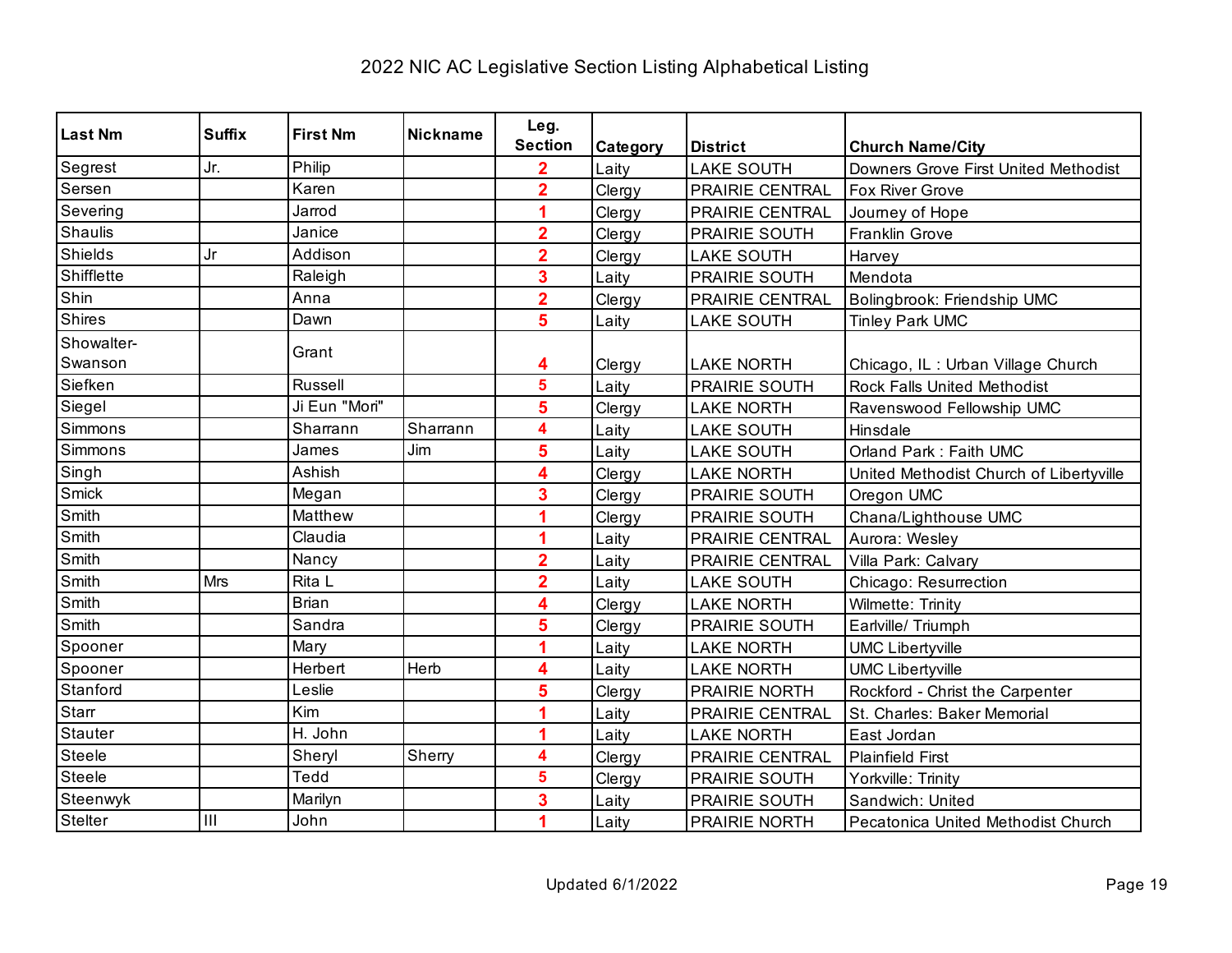| <b>Last Nm</b>  | <b>Suffix</b> | <b>First Nm</b> | <b>Nickname</b> | Leg.                    |          |                        |                                        |
|-----------------|---------------|-----------------|-----------------|-------------------------|----------|------------------------|----------------------------------------|
|                 |               |                 |                 | <b>Section</b>          | Category | <b>District</b>        | <b>Church Name/City</b>                |
| Stelter         |               | Sharon          | Shary           | 3                       | Laity    | PRAIRIE NORTH          | Pecatonica UMC                         |
| <b>Stephens</b> |               | Jennifer        |                 | 4                       | Clergy   | <b>LAKE NORTH</b>      | Chicago: Holy Covenant UMC             |
| Stich           | Mr.           | Scott           |                 | 1                       | Laity    | PRAIRIE NORTH          | Lena                                   |
| Stoner          |               | Michael         | Mike            | 3                       | Clergy   | PRAIRIE CENTRAL        | <b>Yorkville Trinity</b>               |
| Straight        |               | Charles         |                 | 4                       | Clergy   | <b>LAKE SOUTH</b>      | Dolton                                 |
| Stratton        |               | Marlene         |                 | 3                       | Laity    | PRAIRIE CENTRAL        | Elmhurst: First                        |
| Sutton          |               | Ryan            |                 |                         | Clergy   | PRAIRIE SOUTH          | <b>Princeton First</b>                 |
| Sweitzer        |               | Nancy           |                 | $\overline{2}$          | Laity    | PRAIRIE SOUTH          | Milledgeville: Milledgeville           |
| Swinson         | Dr            | Daniel          |                 | 5                       | Clergy   | PRAIRIE SOUTH          | Sycamore UMC                           |
| Tabb            |               | Marcus          |                 | $\overline{2}$          | Clergy   | <b>LAKE SOUTH</b>      | Chicago: South Shore                   |
| Tabb            |               | Robyn           |                 | 4                       | Clergy   | PRAIRIE CENTRAL        | Elk Grove Village: Prince of Peace     |
| Talbert         |               | Allyson         |                 |                         | Clergy   | <b>LAKE SOUTH</b>      | Chicago: ABLC                          |
| Taylor          |               | Irene           |                 | 1                       | Clergy   | PRAIRIE CENTRAL        | Ingleside                              |
| Taylor-Thirus   |               | Francine        |                 | $\overline{2}$          | Clergy   | <b>LAKE SOUTH</b>      | St. Mark                               |
| Telomen         |               | Lisa            |                 | $\overline{\mathbf{2}}$ | Clergy   | PRAIRIE CENTRAL        | Geneva                                 |
| Thompson        |               | Jeremiah        |                 | 1                       | Clergy   | PRAIRIE SOUTH          | Malta                                  |
| Thompson        |               | Megan           |                 | 5                       | Clergy   | PRAIRIE SOUTH          | Seneca & Marseilles                    |
| Thorbjornsen-   |               | Joy             |                 |                         |          |                        |                                        |
| Coates          |               |                 |                 | 3                       | Laity    | <b>LAKE NORTH</b>      | Chicago: Berry Memorial UMC            |
| Thorsen         |               | Carol           |                 | 4                       | Laity    | PRAIRIE CENTRAL        | Roselle United Methodist               |
| Thurlwell       |               | <b>Dottie</b>   | <b>Dottie</b>   | 1                       | Laity    | PRAIRIE CENTRAL        | McHenry: Mount Hope                    |
| Tichenor        |               | Leona           |                 | 1                       | Clergy   | PRAIRIE CENTRAL        | Ingalls Park                           |
| Tobola          |               | Megan           |                 | 5                       | Clergy   | <b>PRAIRIE CENTRAL</b> | Naperville: Wesley UMC                 |
| Trygstad        |               | Lynn            |                 | 4                       | Laity    | PRAIRIE CENTRAL        | Naperville: Wesley                     |
| Turner          |               | William         | Jason           | 4                       | Clergy   | PRAIRIE CENTRAL        | Itasca: The Center                     |
| Uhl             |               | Stephanie       |                 | 3                       | Laity    | <b>LAKE SOUTH</b>      | Chicago: United Church of Hyde Park    |
| V. Hides        |               | Christine       |                 | 5                       | Clergy   | <b>LAKE NORTH</b>      | <b>ABLC - Park Ridge: First</b>        |
| Van             |               | Christian       |                 | 1                       | Clergy   |                        | Special Appointment Pleasant Grove UMC |
| Van Dorn        |               | Ted             |                 | 5                       | Laity    | PRAIRIE CENTRAL        | Naperville: Wheatland Salem Church     |
| Van Haften      |               | Daniel          |                 | 5                       | Laity    | PRAIRIE CENTRAL        | Batavia United Methodist Church        |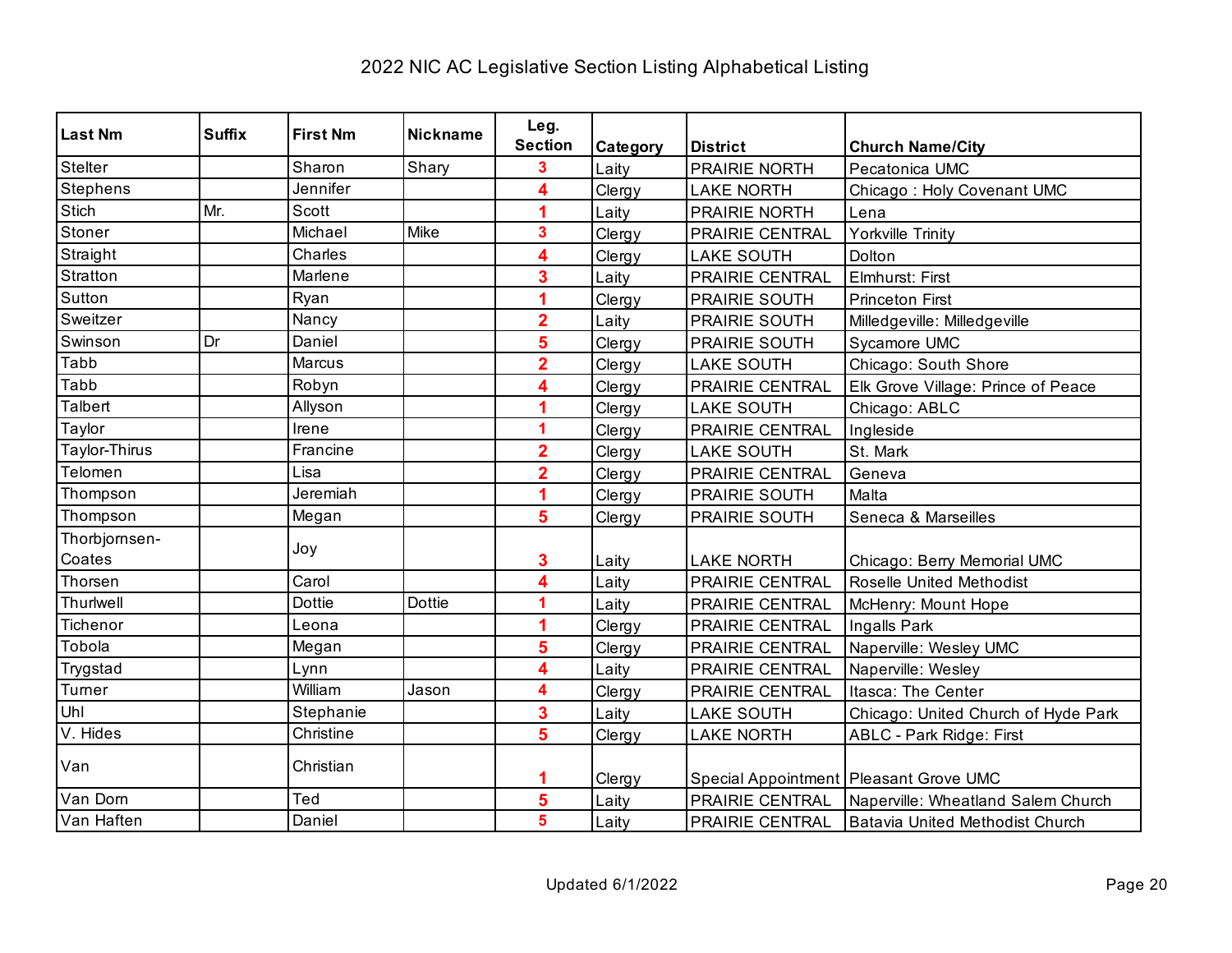| <b>Last Nm</b> | <b>Suffix</b> | <b>First Nm</b> | <b>Nickname</b> | Leg.                    |          |                                   |                                                          |
|----------------|---------------|-----------------|-----------------|-------------------------|----------|-----------------------------------|----------------------------------------------------------|
|                |               |                 |                 | <b>Section</b>          | Category | <b>District</b>                   | <b>Church Name/City</b>                                  |
| Vanstone       |               | William         | Bill            | 5                       | Laity    | PRAIRIE SOUTH                     | Rochelle: Rochelle UMC                                   |
| Vause          |               | Christine       |                 | 4                       | Laity    | PRAIRIE SOUTH                     | Minooka UMC                                              |
| Vega           |               | Luis            |                 | 4                       | Laity    | PRAIRIE CENTRAL                   | Barrington: Barrington                                   |
| Vehmeier       |               | Dawn            |                 | 5                       | Laity    | PRAIRIE NORTH                     | <b>FREEPORT: FAITH</b>                                   |
| Voigt          |               | Kathleen        | Katie           | $\overline{2}$          | Clergy   | PRAIRIE CENTRAL                   | Antioch: United Methodist Church of<br>Antioch           |
| Wagner         |               | Richard         |                 | 3                       | Clergy   | <b>LAKE SOUTH</b>                 | Olympia Fields United Methodist Church                   |
| Walker         |               | Sheryl          |                 | 4                       | Laity    | PRAIRIE NORTH                     | Herbert: Davis                                           |
| Walker         |               | Rodney C.       |                 | $\overline{\mathbf{3}}$ | Clergy   | <b>LAKE NORTH</b>                 | St. Matthew                                              |
| Walters        |               | Chris           |                 | 1                       | Clergy   | Special Appointment UM Foundation |                                                          |
| Wang           |               | Richard         | <b>Dick</b>     | 3                       | Clergy   | PRAIRIE NORTH                     | Rockford: Court Street                                   |
| Ward           |               | Sandy           |                 | $\overline{2}$          | Laity    | <b>LAKE SOUTH</b>                 | <b>Orland Park</b>                                       |
| Ward           |               | Tyler           |                 | 3                       | Clergy   |                                   | Special Appointment   General Board of Global Ministries |
| Ward           |               | Franklin        |                 | 3                       | Laity    | <b>LAKE NORTH</b>                 | Neighborhood UMC- Maywood                                |
| Ward           | Mr            | David           | Dave            | 4                       | Laity    | PRAIRIE NORTH                     | Cherry Valley UMC                                        |
| Warning        | Ms.           | Kristine        |                 | $\overline{\mathbf{2}}$ | Laity    | <b>LAKE SOUTH</b>                 | <b>Frankfort United Methodist</b>                        |
| Weber          |               | Carolyn         |                 |                         | Laity    | PRAIRIE CENTRAL                   | Bolingbrook: Friendship                                  |
| Weber          |               | Jenny           |                 | 5                       | Clergy   | PRAIRIE NORTH                     | Kirkland: First                                          |
| Webster        |               | Sharon          |                 | 3                       | Laity    | PRAIRIE NORTH                     | <b>Scales Mound</b>                                      |
| Wellman        |               | Kathy           |                 | 5                       | Clergy   | PRAIRIE CENTRAL                   | Naperville: Wesley                                       |
| Wernicke       |               | <b>Barbara</b>  |                 |                         | Laity    | PRAIRIE CENTRAL                   | Gary United Methodist Church                             |
| West           |               | William         | Bill            | 1                       | Laity    | PRAIRIE CENTRAL                   | <b>Barrington UMC</b>                                    |
| Wheeler        | III           | Peyton          | <b>Buzz</b>     | $\overline{\mathbf{2}}$ | Laity    | PRAIRIE SOUTH                     | Sugar Grove UMC                                          |
| Wheeler        |               | Ron             |                 | 5                       | Laity    | PRAIRIE SOUTH                     | Sugar Grove UMC                                          |
| Whitely        |               | Sydney          |                 | 3                       | Laity    | PRAIRIE CENTRAL                   | <b>Barrington UMC</b>                                    |
| Wilkins        | <b>MS</b>     | Marcelle        |                 | $\overline{\mathbf{2}}$ | Laity    | <b>LAKE SOUTH</b>                 | Chicago Lawn UMC                                         |
| Williams       |               | Elizabeth       | Beth            | $\overline{2}$          | Laity    | <b>LAKE NORTH</b>                 | Arlington Heights: First                                 |
| Williams       | Rev. Dr.      | Stephen         |                 | $\overline{2}$          | Clergy   | PRAIRIE CENTRAL                   | <b>Wheaton: Gary Memorial</b>                            |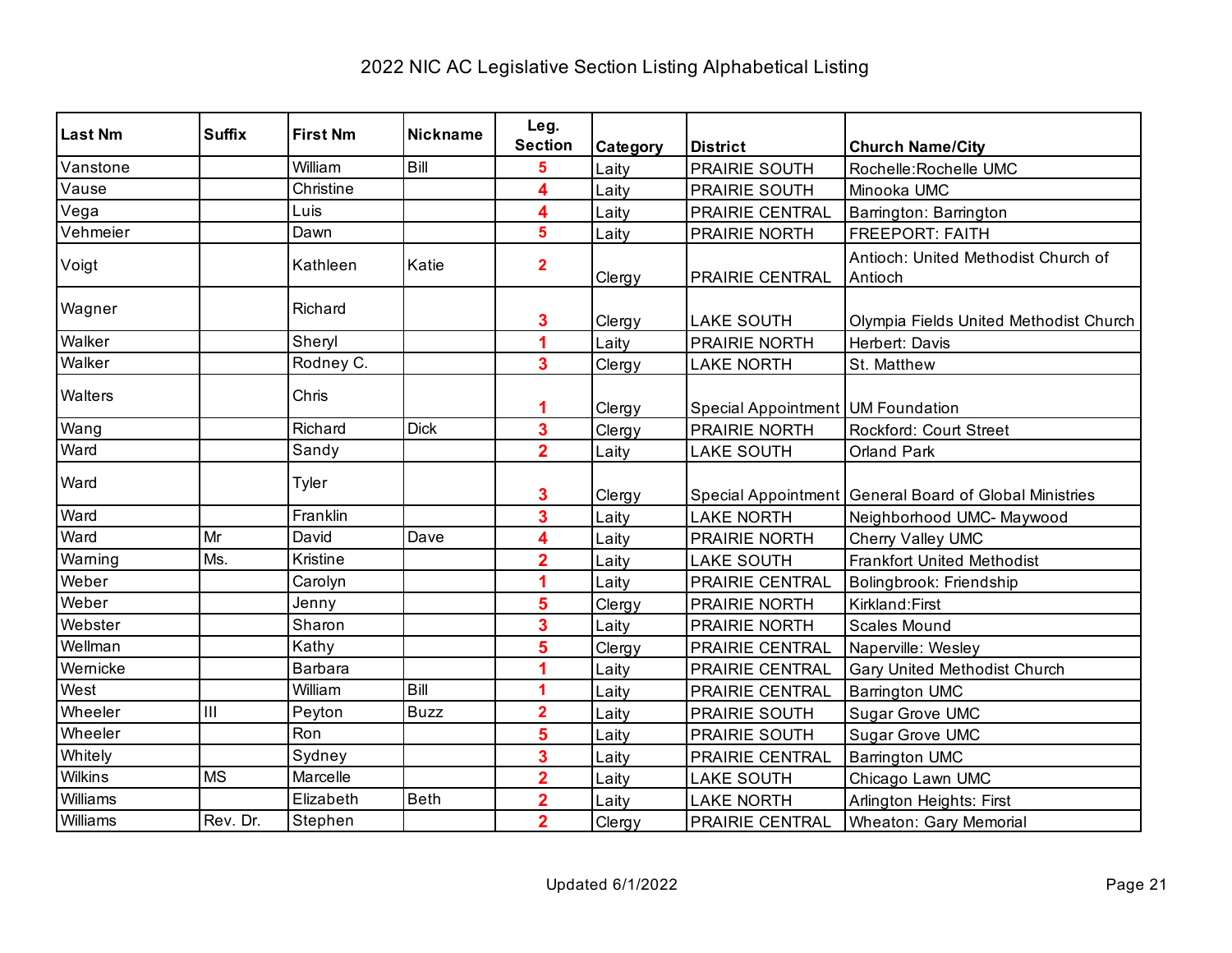| <b>Last Nm</b>          | <b>Suffix</b> | <b>First Nm</b> | <b>Nickname</b> | Leg.<br><b>Section</b> | Category | <b>District</b>      | <b>Church Name/City</b>                         |
|-------------------------|---------------|-----------------|-----------------|------------------------|----------|----------------------|-------------------------------------------------|
| Williams                |               | Eugene          |                 | 3                      | Laity    | <b>LAKE SOUTH</b>    | Chicago South Shore                             |
| <b>Wills</b>            |               | Jackie          |                 | $\overline{2}$         | Clergy   | PRAIRIE NORTH        | Kingston                                        |
| Wilson                  |               | Pamela          | Pam             | $\overline{2}$         | Laity    | PRAIRIE NORTH        | Rockford: Christ                                |
| Wilson                  |               | John            |                 | 3                      | Laity    | PRAIRIE NORTH        | Rockford: Christ                                |
| Wilson                  |               | Janette C.      |                 | 5                      | Clergy   | <b>LAKE SOUTH</b>    | Chicago: Maple Park UMC                         |
| <b>Wilson Underwood</b> |               | Laura           |                 | 5                      | Clergy   | <b>LAKE NORTH</b>    | Morris                                          |
| Winkler                 |               | Christopher     | Chris           | 4                      | Clergy   | PRAIRIE CENTRAL      | Barrington United Methodist Church              |
| Witt                    |               | Wendy           |                 | 3                      | Clergy   | PRAIRIE CENTRAL      | First UMC West Dundee                           |
| Woo                     |               | Min             |                 | $\overline{2}$         | Clergy   | <b>LAKE NORTH</b>    | Northbrook: North Northfield                    |
| Woo                     |               | Chanje          | CJ              | 5                      | Clergy   | <b>LAKE NORTH</b>    | Arlington Heights: Church of the<br>Incarnation |
| Woosnam                 |               | George          |                 | 3                      | Clergy   | <b>PRAIRIE NORTH</b> | <b>LANARK</b>                                   |
| Wright                  | Dr.           | Velda           |                 | 5                      | Clergy   | PRAIRIE SOUTH        | Sheridan                                        |
| Wyncoop                 |               | Matthew         | Matt            | 5                      | Laity    | PRAIRIE SOUTH        | <b>UMC Plano</b>                                |
| Yagen                   |               | Peg             |                 | $\overline{2}$         | Laity    | PRAIRIE SOUTH        | Maple Park: Grace                               |
| Yarger                  |               | Norman          |                 | 5                      | Laity    | PRAIRIE NORTH        | <b>Belvidere First UMC</b>                      |
| Yim                     |               | Dave            |                 | 3                      | Clergy   | PRAIRIE NORTH        | Savanna: First                                  |
| Yocum                   | Sr            | Dennis          |                 | 3                      | Laity    | PRAIRIE SOUTH        | <b>Ashton Reynolds</b>                          |
| Yoon                    |               | Charles         |                 | 3                      | Clergy   | <b>LAKE SOUTH</b>    | Faith UMC: Downers Grove                        |
| You                     |               | Ilhan           |                 |                        | Clergy   | PRAIRIE SOUTH        | Steward                                         |
| Young                   |               | Monetta         |                 | 4                      | Laity    | PRAIRIE SOUTH        | Ashton                                          |
| Yun                     |               | Kookjin         |                 |                        | Clergy   | Other                | Hopkins, Korean Evangelical UMC of<br>Minnesota |
| Zajac                   |               | Mary            |                 |                        | Clergy   | PRAIRIE CENTRAL      | <b>Baker Memorial UMC</b>                       |
| Zaki                    |               | Zaki Labib      |                 |                        | Clergy   | PRAIRIE CENTRAL      | Roselle United Methodist Church                 |
| Zolk                    |               | Cynthia         |                 | 4                      | Clergy   | <b>LAKE SOUTH</b>    | LaGrange: First                                 |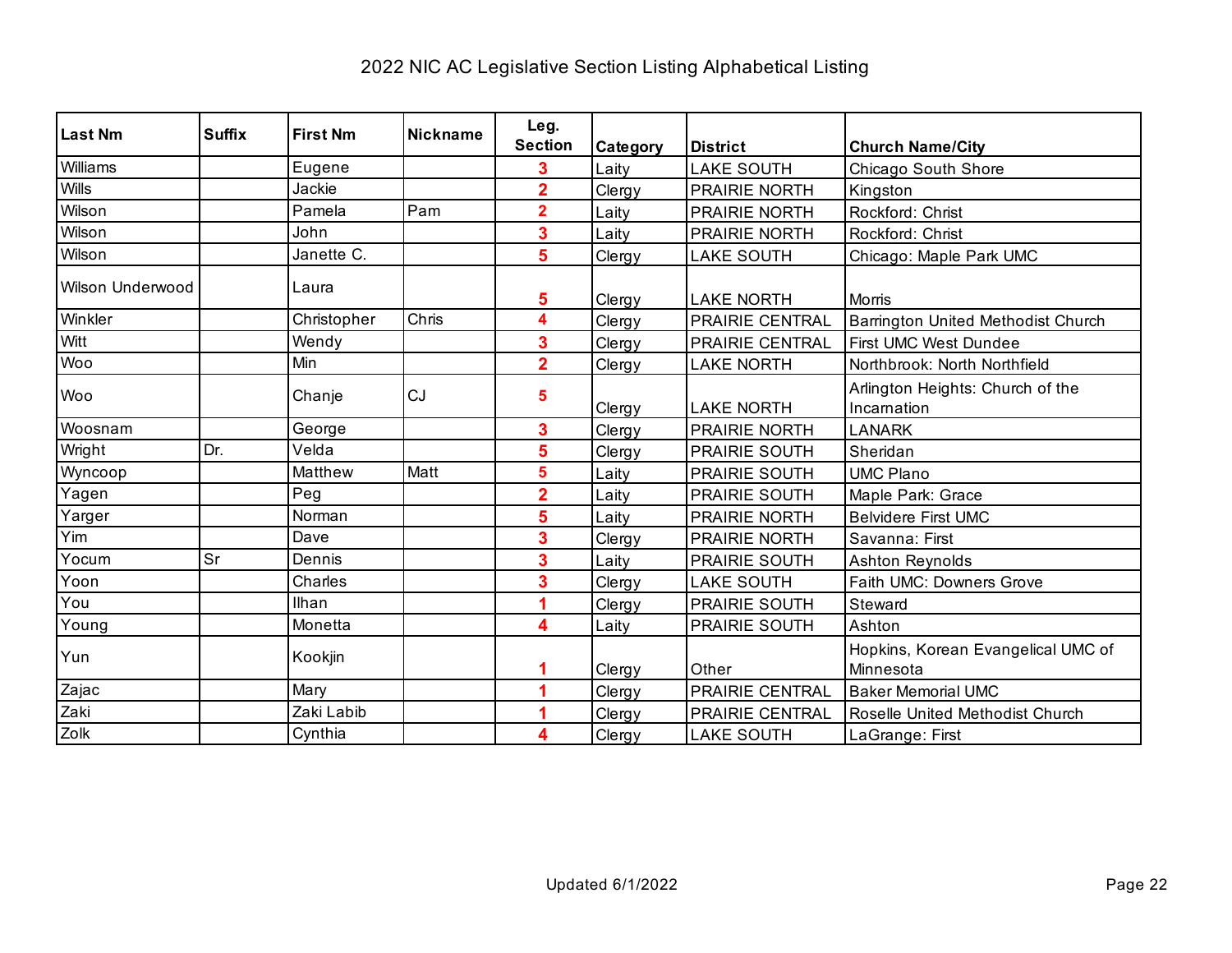| <b>Last Nm</b> | <b>Suffix</b> | <b>First Nm</b>    | <b>Nickname</b> | Leg.<br><b>Section</b> | Category | <b>District</b>        | <b>Church Name/City</b>                    |
|----------------|---------------|--------------------|-----------------|------------------------|----------|------------------------|--------------------------------------------|
| Aquize         |               | <b>Betty</b>       |                 |                        | Laity    | PRAIRIE CENTRAL        | Aurora: Wesley                             |
| Aslesen        |               | David              |                 | 4                      | Clergy   | <b>LAKE NORTH</b>      | Park Ridge: First UMC                      |
| Barnhart       |               | Norma Lee<br>Kerns | Norma Lee       | 1                      | Clergy   | <b>PRAIRIE NORTH</b>   | <b>Rockford Court Street</b>               |
| Becker         |               | Janet              |                 | 1                      | Laity    | PRAIRIE SOUTH          | <b>First United Methodist of Princeton</b> |
| Bonilla        |               | Patricia           |                 |                        | Clergy   | <b>LAKE NORTH</b>      | Deerfield                                  |
| Bottlemy       |               | Kristen            |                 |                        | Laity    | PRAIRIE CENTRAL        | Hebron United Methodist Church             |
| <b>Bowes</b>   |               | Elizabeth          |                 |                        | Clergy   | <b>PRAIRIE CENTRAL</b> | St. Charles                                |
| Brick          |               | S.E.               |                 |                        | Laity    | <b>LAKE NORTH</b>      | <b>Evanston First UMC</b>                  |
| <b>Brock</b>   |               | Katherine          | Kathy           | 1                      | Laity    | <b>LAKE SOUTH</b>      | Maple Park - Chicago                       |
| <b>Buhr</b>    |               | Herbert            | Herb            | 1                      | Laity    | <b>PRAIRIE SOUTH</b>   | First United Methodist Church of DeKalb    |
| <b>Butler</b>  |               | Lisa               |                 | 1                      | Laity    | <b>LAKE SOUTH</b>      | Chicago: Morgan Park                       |
| Carroll        |               | <b>Beth</b>        |                 | 1                      | Laity    | <b>LAKE NORTH</b>      | Trinity UMC: Mt. Prospect                  |
| Choi           |               | Yonsook            |                 |                        | Laity    | <b>LAKE NORTH</b>      | Prospect Heights: Central Korean           |
| Chong          |               | Hwa-Young          |                 | 1                      | Clergy   | PRAIRIE CENTRAL        | Community UMC                              |
| Cochran        |               | Daniel             |                 |                        | Clergy   | PRAIRIE CENTRAL        | Wheaton: Aldersgate                        |
| Cole           | Dr.           | Richard            |                 |                        | Laity    | <b>LAKE NORTH</b>      | Waukegan: First                            |
| Crusius        |               | Christina          |                 |                        | Laity    | <b>LAKE NORTH</b>      | Arlington Heights: First                   |
| Crusius        |               | Patricia           | Patty           | 1                      | Laity    | <b>LAKE NORTH</b>      | Arlington Heights (First UMC)              |
| Dexter         |               | Chuck              |                 |                        | Laity    | PRAIRIE SOUTH          | <b>Trinity Yorkville</b>                   |
| <b>Diss</b>    |               | Daniel             |                 |                        | Clergy   | PRAIRIE CENTRAL        | <b>Glen Ellyn First</b>                    |
| <b>Dukes</b>   |               | <b>Beverly</b>     |                 |                        | Clergy   | <b>LAKE NORTH</b>      | Neighbor United Methodist Church           |
| Engert         |               | Sharon             |                 |                        | Clergy   | PRAIRIE SOUTH          | Millbrook                                  |
| Enright        |               | Seamus             |                 |                        | Clergy   | PRAIRIE SOUTH          | Reynolds                                   |
| Fillmer        |               | Penney             |                 |                        | Laity    | PRAIRIE SOUTH          | Walnut                                     |
| Frazier        |               | Yvonnie            |                 |                        | Laity    | <b>LAKE NORTH</b>      | Olivet UMC                                 |
| Fredericks     |               | Roberta            |                 | 4                      | Laity    | PRAIRIE SOUTH          | Sterling: Wesley                           |
| Galbreath      |               | James              | Jim             | 1                      | Clergy   | <b>LAKE SOUTH</b>      | <b>Brookfield: Compassion UMC</b>          |
| Gamlin         |               | Kurt               |                 |                        | Clergy   | PRAIRIE CENTRAL        | McHenry First UMC                          |
| Garcea         |               | Tiffany            |                 | 1                      | Clergy   | PRAIRIE SOUTH          | Erie:UMC                                   |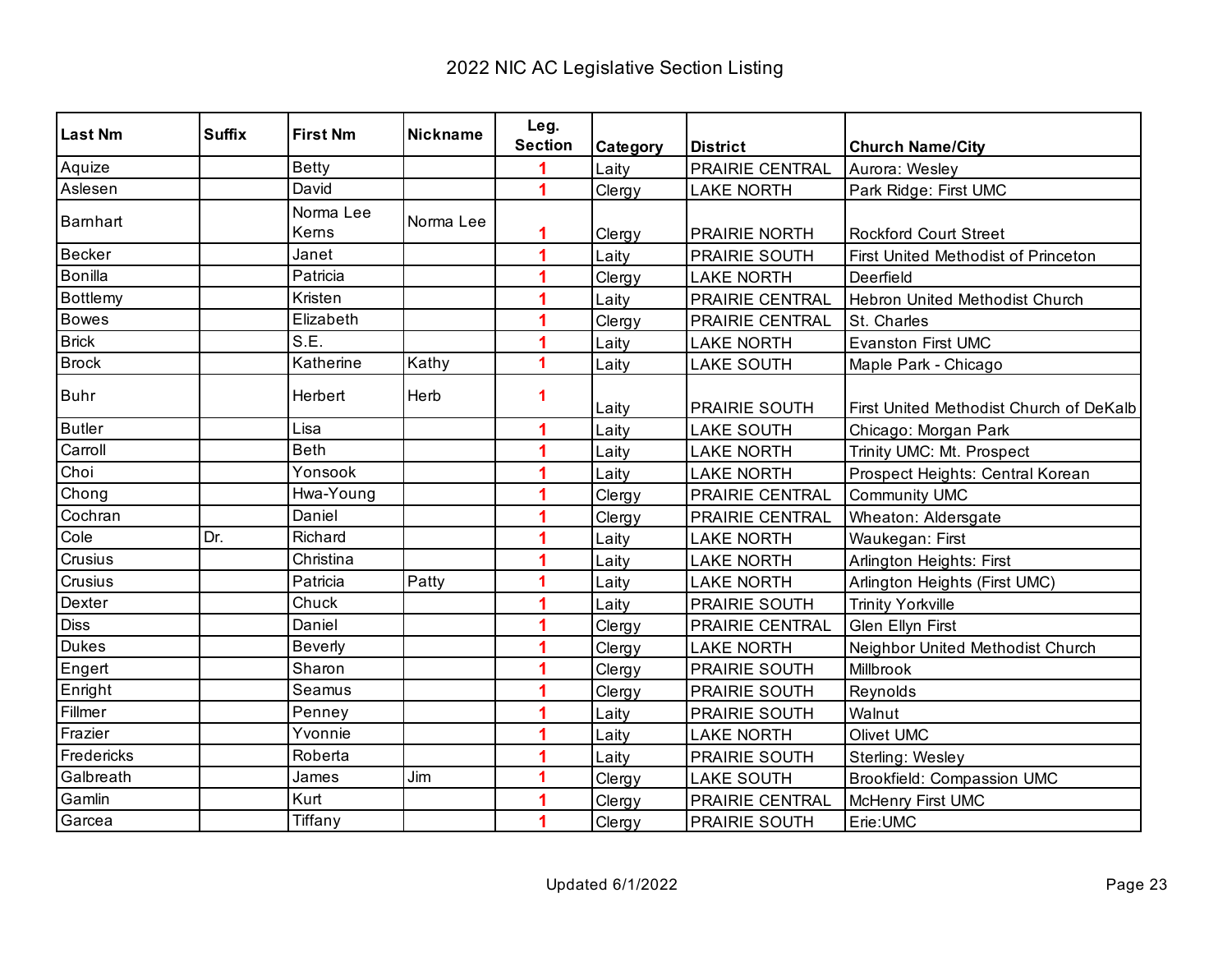| <b>Last Nm</b> | <b>Suffix</b> | <b>First Nm</b> | Nickname | Leg.           |          |                             |                                                     |
|----------------|---------------|-----------------|----------|----------------|----------|-----------------------------|-----------------------------------------------------|
|                |               |                 |          | <b>Section</b> | Category | <b>District</b>             | <b>Church Name/City</b>                             |
| Garrison       |               | Jim             |          |                | Laity    | <b>LAKE SOUTH</b>           | New Lenox                                           |
| Gerdes         |               | Heidi           |          |                | Laity    | PRAIRIE SOUTH               | Sycamore                                            |
| Geyer          |               | Phyllis         |          |                | Laity    | PRAIRIE CENTRAL             | Wheaton: Gary                                       |
| Gillespie      |               | Tura            |          |                | Clergy   | <b>LAKE SOUTH</b>           | Chicago: First UMC at Chicago Temple                |
| González       |               | Rev. Annie      |          |                | Clergy   | <b>LAKE SOUTH</b>           | Chicago: Union Ave. UMC                             |
| Grage          |               | Leona A         |          |                | Laity    | <b>LAKE NORTH</b>           | First Methodist Church of Franklin Park             |
| Graham         |               | Linda           |          |                | Laity    | <b>LAKE SOUTH</b>           | La Grange First UMC                                 |
| Grandon-Mayer  |               | Fabiola         |          | 1              | Clergy   | <b>PRAIRIE CENTRAL</b>      | Prairie North District Superintendent               |
| Groves         |               | George          |          | 1              | Laity    | PRAIRIE CENTRAL             | NapervilleL Cummunity                               |
| Hammer         |               | Julia           |          | 1              | Laity    | PRAIRIE SOUTH               | Polo                                                |
| Harden         |               | Harlene         |          |                | Clergy   | PRAIRIE SOUTH               | Sycamore                                            |
| Hayag          |               | Joy             | Joy      | 1              | Laity    | PRAIRIE NORTH               | Rockord, Christ UMC                                 |
| Hayes Stocking |               | Janet           |          | 1              | Laity    | PRAIRIE SOUTH               | Rochelle UMC                                        |
| Heelein        |               | Don             |          | 1              | Laity    | PRAIRIE CENTRAL             | Woodstock                                           |
| <b>Hickok</b>  |               | Michael         |          |                | Clergy   | <b>PRAIRIE CENTRAL</b>      | Bolingbrook: Crossroads of Faith                    |
| Hoffmann       |               | Charlette       | Char     | 1              | Clergy   | PRAIRIE CENTRAL             | Hebron: Hebron UMC                                  |
| Hopkins        |               | John            |          |                |          |                             |                                                     |
|                |               |                 |          | 1              | Clergy   | Special Appointment NIC UMC |                                                     |
| Hummel         |               | Larry           |          |                | Laity    | <b>PRAIRIE SOUTH</b>        | Dixon: Grace                                        |
| Hyon           |               | Sophia          |          | 1              | Clergy   | <b>LAKE SOUTH</b>           | Chicago                                             |
| Ingram         |               | Deborah         | Debby    | 1              | Clergy   | <b>PRAIRIE CENTRAL</b>      | Oswego: Good Shepherd                               |
| Inserra        | Ms            | Catherine       |          |                | Laity    | <b>LAKE NORTH</b>           | Kids Above All                                      |
| Javier         | Jr.           | Aquilino        |          |                | Laity    | <b>LAKE NORTH</b>           | Cosmopolitan United Church                          |
| Johnson        |               | Claudia         |          |                | Laity    | PRAIRIE NORTH               | Elizabeth: First UMC                                |
| Keate          |               | Leanne          |          |                | Clergy   | <b>PRAIRIE SOUTH</b>        | Tampico: Tampico, Harmon: Harmon                    |
| Keaton         |               | Susan           |          |                | Laity    | PRAIRIE CENTRAL             | <b>Community UMC</b>                                |
| Kim            |               | Gahyung         |          |                | Clergy   | <b>LAKE SOUTH</b>           | First UMC Lockport                                  |
| Kim            | Rev.          | Thomas          |          | 1              | Clergy   |                             | Special Appointment   United Methodist News Service |
| Kingzette      |               | Mae             |          |                | Laity    | PRAIRIE CENTRAL             | Elmhurst: Faith                                     |
| Klimson        |               | Pauletta        | Polly    | 1              | Clergy   | PRAIRIE SOUTH               | Morrison                                            |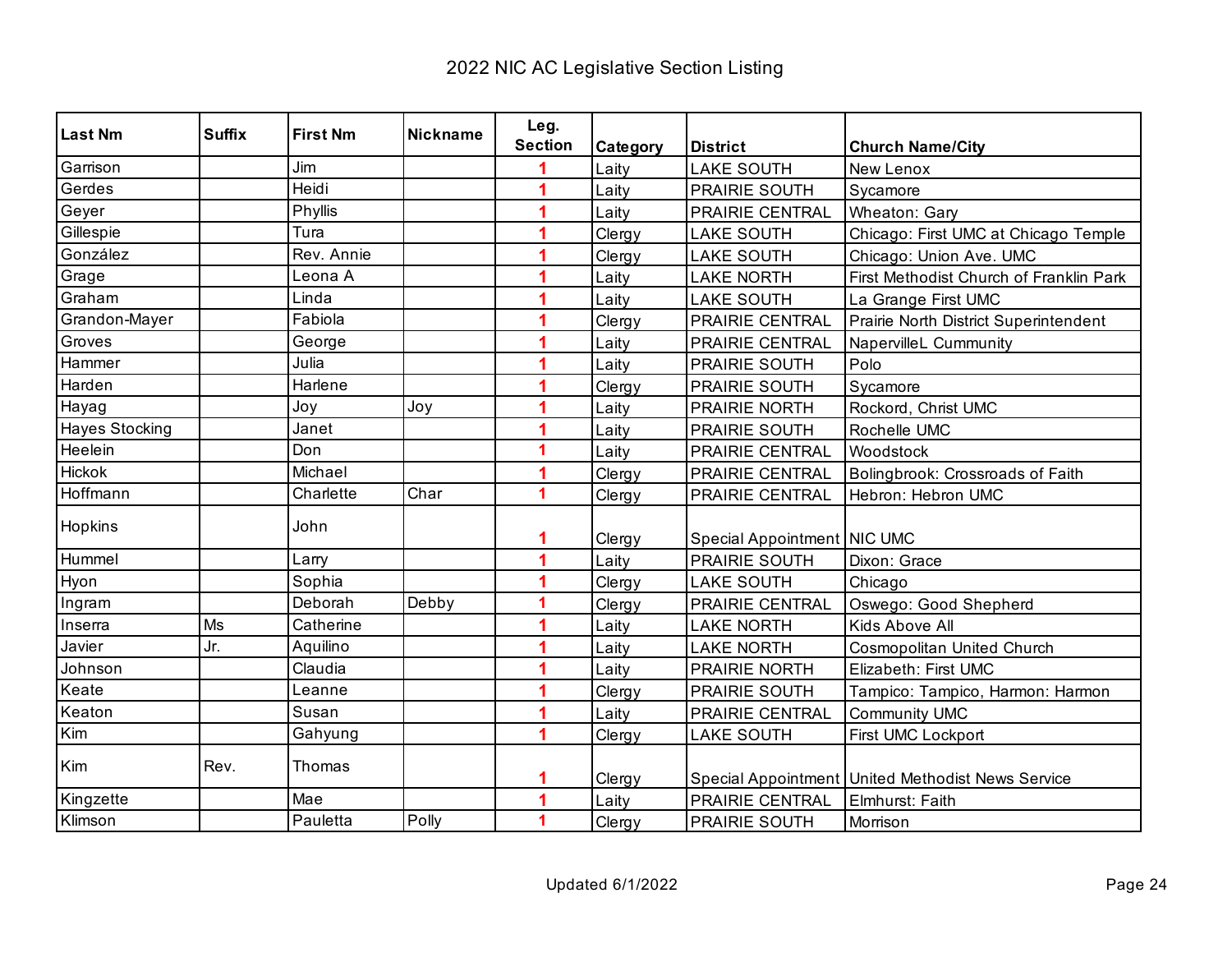| <b>Last Nm</b> | <b>Suffix</b> | <b>First Nm</b> | <b>Nickname</b> | Leg.           |          |                             |                                       |
|----------------|---------------|-----------------|-----------------|----------------|----------|-----------------------------|---------------------------------------|
|                |               |                 |                 | <b>Section</b> | Category | <b>District</b>             | <b>Church Name/City</b>               |
| Krings         |               | Matthew         |                 |                | Clergy   | <b>LAKE NORTH</b>           | Chicago                               |
| Lecomte        |               | John            |                 |                |          |                             | First United Methodist Church of      |
|                |               |                 |                 | 1              | Laity    | PRAIRIE NORTH               | Savanna                               |
| Lee            |               | J. Martin       |                 |                |          |                             |                                       |
|                |               |                 |                 | 1              | Clergy   | Special Appointment NIC UMC |                                       |
| Leguizamon     |               | Nancy           | L               | 1              | Laity    | PRAIRIE CENTRAL             | Glen Ellyn: First                     |
| Lill           |               | <b>Bonnie</b>   |                 |                | Laity    | <b>LAKE NORTH</b>           | Libertyville                          |
| Lundgren       |               | Martha          |                 | 1              | Laity    | <b>LAKE NORTH</b>           | <b>Berry UMC</b>                      |
| Maloney        |               | Jean            |                 |                | Laity    | <b>LAKE NORTH</b>           | <b>Euclid Avenue UMC</b>              |
| Mason          |               | Anne            | Anne            | 1              | Laity    | <b>LAKE NORTH</b>           | Wilmette: Trinity UMC                 |
| Mason          |               | Mark            |                 |                | Laity    | <b>LAKE NORTH</b>           | Libertyville                          |
| Mcclellan      |               | Allen           |                 | 1              | Laity    | <b>LAKE NORTH</b>           | Trinity Mt. Prospect                  |
| Mcclellan      |               | Joel            |                 | 1              | Clergy   | PRAIRIE SOUTH               | Coleta and Milledgeville              |
| Mcgregor       |               | Craig           |                 | 1              | Laity    | PRAIRIE CENTRAL             | Oswego: Good Shepherd                 |
| Meyers         |               | Melissa         |                 | 1              | Clergy   | PRAIRIE NORTH               | Freeport: Faith UMC                   |
| Mikels         |               | Lynn            |                 | 1              | Clergy   | <b>LAKE NORTH</b>           | Arlington Heights: First              |
| Miller         |               | Cortney         |                 | 1              | Laity    | <b>PRAIRIE NORTH</b>        | German Valley                         |
| Miller         | Pastor        | James           |                 |                | Laity    | PRAIRIE SOUTH               | East Jordan church Sterling           |
| Mink           |               | Steven          |                 | 1              | Laity    | PRAIRIE CENTRAL             | Elgin: Journey of Hope                |
| Molina         |               | Shalamar        |                 |                |          |                             | Melrose Park: Red Door (Little White) |
|                |               |                 |                 | 1              | Clergy   | <b>LAKE NORTH</b>           | <b>NFC</b>                            |
| Molina         |               | Auderine        |                 |                |          |                             | Chicago: Emanuel United Methodist     |
|                |               |                 |                 | 1              | Clergy   | <b>LAKE NORTH</b>           | Church & Stone Park Mission           |
| Murph-Heath    |               | Darneather      |                 | 1              | Clergy   | PRAIRIE CENTRAL             | Our Saviour's                         |
| Murphy         |               | <b>Brenda</b>   |                 | 1              | Laity    | <b>LAKE NORTH</b>           | Des Plaines: First                    |
| Newcomb        |               | Howard          | Doc             | 1              | Clergy   | <b>PRAIRIE NORTH</b>        | Marengo: Marengo                      |
| Nicol          |               | Harry           |                 | 1              | Clergy   | <b>LAKE NORTH</b>           | Lake Bluff: Grace                     |
| Norman         |               | Colleen         |                 | 1              | Clergy   | <b>LAKE SOUTH</b>           | Oak Lawn: First                       |
| Oh             |               | Grace           |                 | 1              | Clergy   | <b>LAKE SOUTH</b>           | Chicago: Englewood-Rust               |
| Park           |               | Joy             |                 |                | Laity    | <b>LAKE NORTH</b>           | First Korean United Methodist Church  |
| Pendergrass    |               | Nancy           |                 | 1              | Laity    | <b>LAKE NORTH</b>           | Evanston: First UMC                   |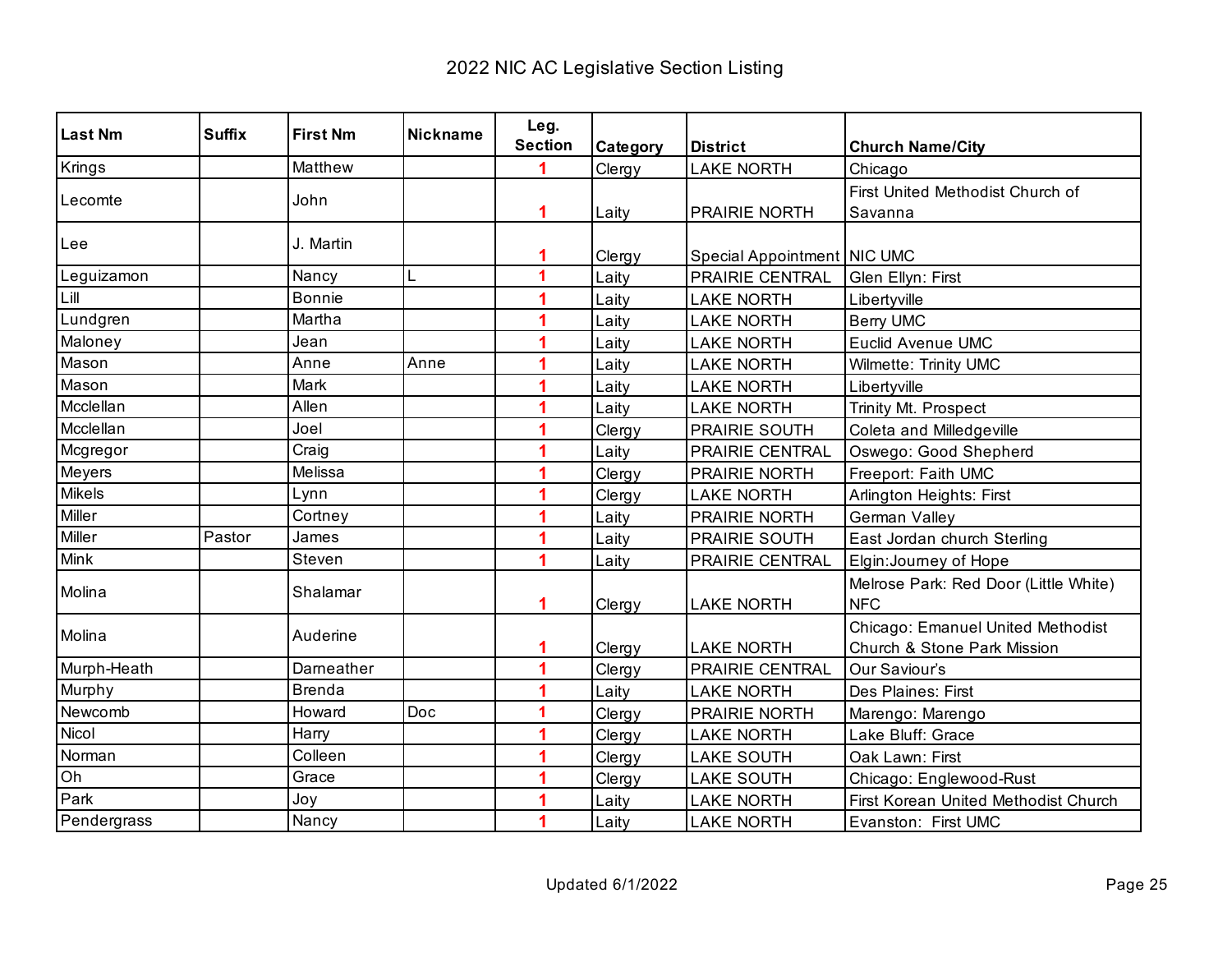| <b>Last Nm</b>       | <b>Suffix</b> | <b>First Nm</b> | <b>Nickname</b> | Leg.           |          |                        |                                      |
|----------------------|---------------|-----------------|-----------------|----------------|----------|------------------------|--------------------------------------|
|                      |               |                 |                 | <b>Section</b> | Category | <b>District</b>        | <b>Church Name/City</b>              |
| Pickett              |               | Leroy           |                 |                | Laity    | <b>LAKE SOUTH</b>      | <b>Downers Grove: First</b>          |
| Price                |               | Thomas          | Tom             |                | Laity    | PRAIRIE CENTRAL        | Lombard: First                       |
| <b>Pulgar Hughes</b> |               | Shirley         |                 |                | Clergy   | <b>PRAIRIE CENTRAL</b> | Our Redeemer's                       |
| Rainsberger          |               | Keri            |                 | 1              | Clergy   | PRAIRIE NORTH          | Lena UMC                             |
| Rand                 |               | Cerna           |                 |                | Clergy   | <b>LAKE SOUTH</b>      | La Grange: First UMC                 |
| Reimer               | Deaconess Amy |                 |                 |                | Laity    | <b>LAKE NORTH</b>      | Wilmette: Trinity                    |
| Rogula               |               | David           | Dave            | 1              | Clergy   | PRAIRIE SOUTH          | Esmond                               |
| Rogula               |               | David           | <b>DAVE</b>     | 1              | Clergy   | <b>PRAIRIE SOUTH</b>   | <b>Esmond UMC</b>                    |
| Rosellini            |               | Sara            |                 | 1              | Laity    | PRAIRIE CENTRAL        | <b>Barrington Salem</b>              |
| Rossmiller           |               | Pamela          | Pam             | 1              | Clergy   | PRAIRIE NORTH          | <b>Grace United Methodist Church</b> |
| Rossow               |               | Dennis          |                 |                | Laity    | PRAIRIE CENTRAL        | Barrington: Barrington               |
| Rubietta             |               | <b>Rich</b>     |                 |                | Clergy   | <b>LAKE SOUTH</b>      | Park Ridge                           |
| Samson               | Rev.          | Ayla            |                 | 1              | Clergy   | PRAIRIE CENTRAL        | Lombard                              |
| Schwarzwalder        |               | Paula           |                 |                | Laity    | PRAIRIE CENTRAL        | <b>Cornerstone Church</b>            |
| Schweitzer           |               | Connie          |                 |                | Laity    | PRAIRIE CENTRAL        | Journey of Hope: Elgin               |
| Severing             |               | Jarrod          |                 |                | Clergy   | PRAIRIE CENTRAL        | Journey of Hope                      |
| Smith                |               | Matthew         |                 |                | Clergy   | PRAIRIE SOUTH          | Chana/Lighthouse UMC                 |
| Smith                |               | Claudia         |                 |                | Laity    | PRAIRIE CENTRAL        | Aurora: Wesley                       |
| Spooner              |               | Mary            |                 |                | Laity    | <b>LAKE NORTH</b>      | <b>UMC Libertyville</b>              |
| Starr                |               | Kim             |                 |                | Laity    | PRAIRIE CENTRAL        | St. Charles: Baker Memorial          |
| <b>Stauter</b>       |               | H. John         |                 |                | Laity    | <b>LAKE NORTH</b>      | East Jordan                          |
| Stelter              | III           | John            |                 |                | Laity    | PRAIRIE NORTH          | Pecatonica United Methodist Church   |
| Stich                | Mr.           | Scott           |                 | 1              | Laity    | PRAIRIE NORTH          | Lena                                 |
| Sutton               |               | Ryan            |                 |                | Clergy   | PRAIRIE SOUTH          | <b>Princeton First</b>               |
| <b>Talbert</b>       |               | Allyson         |                 |                | Clergy   | <b>LAKE SOUTH</b>      | Chicago: ABLC                        |
| Taylor               |               | Irene           |                 | 1              | Clergy   | PRAIRIE CENTRAL        | Ingleside                            |
| Thompson             |               | Jeremiah        |                 |                | Clergy   | <b>PRAIRIE SOUTH</b>   | Malta                                |
| Thurlwell            |               | <b>Dottie</b>   | <b>Dottie</b>   | 1              | Laity    | PRAIRIE CENTRAL        | McHenry: Mount Hope                  |
| Tichenor             |               | Leona           |                 | 1              | Clergy   | PRAIRIE CENTRAL        | Ingalls Park                         |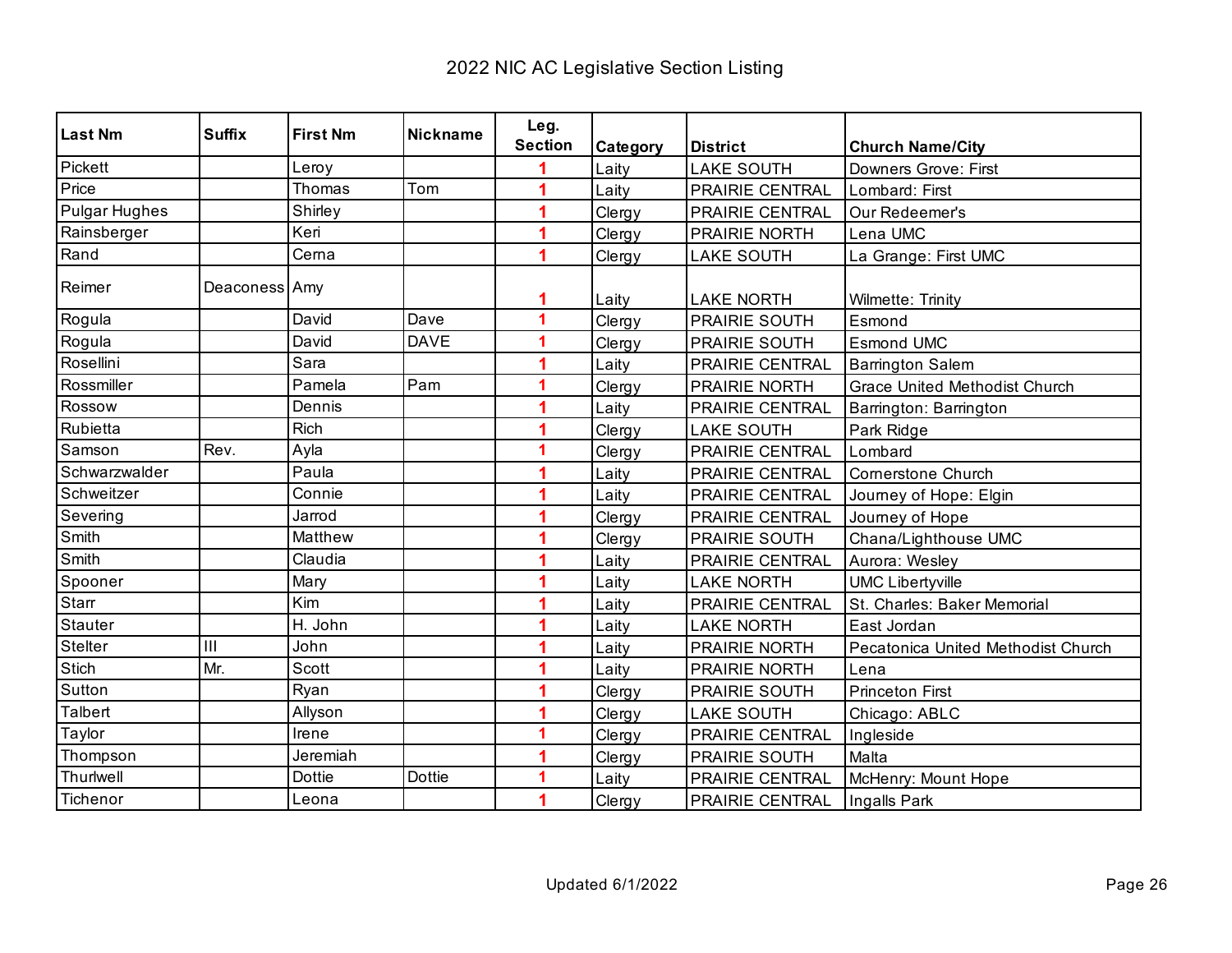| <b>Last Nm</b>            | <b>Suffix</b> | <b>First Nm</b> | <b>Nickname</b> | Leg.                    |          |                                   |                                                 |
|---------------------------|---------------|-----------------|-----------------|-------------------------|----------|-----------------------------------|-------------------------------------------------|
|                           |               |                 |                 | <b>Section</b>          | Category | <b>District</b>                   | <b>Church Name/City</b>                         |
| Van                       |               | Christian       |                 | 1                       | Clergy   |                                   | Special Appointment Pleasant Grove UMC          |
| Walker                    |               | Sheryl          |                 | 1                       | Laity    | PRAIRIE NORTH                     | Herbert: Davis                                  |
| Walters                   |               | Chris           |                 |                         | Clergy   | Special Appointment UM Foundation |                                                 |
| Weber                     |               | Carolyn         |                 | 1                       | Laity    | PRAIRIE CENTRAL                   | Bolingbrook: Friendship                         |
| Wernicke                  |               | <b>Barbara</b>  |                 |                         | Laity    | PRAIRIE CENTRAL                   | Gary United Methodist Church                    |
| West                      |               | William         | Bill            | 1                       | Laity    | PRAIRIE CENTRAL                   | <b>Barrington UMC</b>                           |
| You                       |               | Ilhan           |                 | 1                       | Clergy   | PRAIRIE SOUTH                     | Steward                                         |
| Yun                       |               | Kookjin         |                 | 1                       | Clergy   | Other                             | Hopkins, Korean Evangelical UMC of<br>Minnesota |
| Zajac                     |               | Mary            |                 | 1                       | Clergy   | PRAIRIE CENTRAL                   | <b>Baker Memorial UMC</b>                       |
| Zaki                      |               | Zaki Labib      |                 | 1                       | Clergy   | PRAIRIE CENTRAL                   | Roselle United Methodist Church                 |
| Abernethy                 |               | John            | Bill            | $\overline{\mathbf{2}}$ | Laity    | PRAIRIE CENTRAL                   | NAPERVILLE                                      |
| Allen                     |               | Jay             |                 | $\overline{\mathbf{2}}$ | Laity    | PRAIRIE SOUTH                     | Triumph: Triumph UMC                            |
| Anderson                  |               | <b>Bruce</b>    |                 | $\overline{\mathbf{2}}$ | Clergy   | PRAIRIE CENTRAL                   | Winfield                                        |
| Anderson                  |               | Danita          |                 | $\overline{2}$          | Clergy   | PRAIRIE CENTRAL                   | Woodridge                                       |
| Anderson                  |               | Rosalynn        |                 | $\overline{\mathbf{2}}$ | Laity    | <b>LAKE SOUTH</b>                 | Englewood Rust U.M. Church                      |
| <b>Barnett</b>            |               | Barry           |                 | $\overline{2}$          | Laity    | <b>LAKE SOUTH</b>                 | FAITH UMC ORLAND PARK                           |
| <b>Bibbs</b>              |               | <b>Barbara</b>  |                 | $\overline{2}$          | Laity    | PRAIRIE NORTH                     | Bethany of Fox Valley UMC                       |
| Biel                      | Sr.           | Timothy         | Tim             | $\overline{2}$          | Clergy   | <b>LAKE SOUTH</b>                 | Alsip: Christ                                   |
| Birkhahn-<br>Rommelfanger |               | Rachel          |                 | $\mathbf 2$             | Clergy   | <b>LAKE SOUTH</b>                 | Chicago                                         |
| Birkhahn-<br>Rommelfanger |               | Betty Jo        | <b>B.J.</b>     | 2                       | Clergy   | <b>LAKE NORTH</b>                 | Retired: Evanston, FUMC                         |
| <b>Black</b>              |               | Don             |                 | $\overline{\mathbf{2}}$ | Laity    | PRAIRIE NORTH                     | Rockford, Christ UMC                            |
| <b>Bronkema</b>           |               | Roger           |                 | $\overline{\mathbf{2}}$ | Clergy   | PRAIRIE NORTH                     | Warren/Elizabeth                                |
| Campañano                 |               | Juancho         |                 | $\overline{2}$          | Clergy   | <b>LAKE SOUTH</b>                 | <b>Western Springs:First</b>                    |
| Campbell                  |               | Robert          | <b>Bob</b>      | $\overline{2}$          | Clergy   |                                   | Special Appointment   Park Ridge: First UMC     |
| Carter                    |               | Thomas          | Tom             | $\overline{2}$          | Laity    |                                   | <b>PRAIRIE CENTRAL</b> Aurora: Flowing Forth    |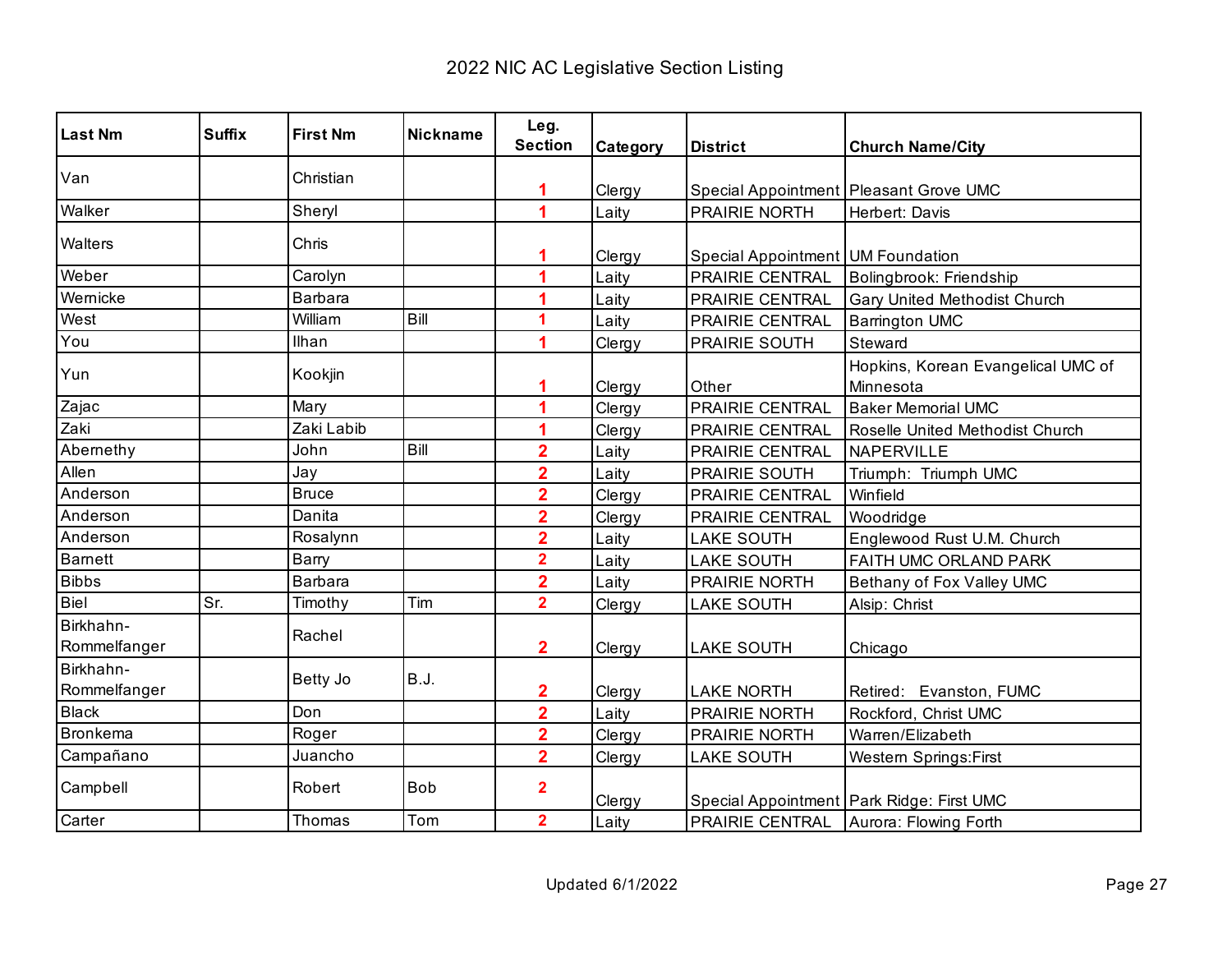| <b>Last Nm</b>          | <b>Suffix</b> | <b>First Nm</b> | <b>Nickname</b> | Leg.                             |          |                                                        |                                     |
|-------------------------|---------------|-----------------|-----------------|----------------------------------|----------|--------------------------------------------------------|-------------------------------------|
|                         |               |                 |                 | <b>Section</b>                   | Category | <b>District</b>                                        | <b>Church Name/City</b>             |
| Carter                  |               | Mildred         |                 | $\overline{2}$                   | Laity    | <b>LAKE NORTH</b>                                      | <b>Sherman Evanston</b>             |
| Chemich                 |               | Hope            |                 | $\overline{2}$                   | Clergy   | <b>LAKE NORTH</b>                                      | Chicago                             |
| Christopherson          |               | Arlene          |                 |                                  |          |                                                        |                                     |
| Coon                    |               | Christian       |                 | 2<br>$\overline{2}$              | Clergy   | Special Appointment   Bensenville<br><b>LAKE NORTH</b> |                                     |
| Crail                   |               | Jonathan        |                 | $\overline{2}$                   | Clergy   |                                                        | Chicago/River Forest: Urban Village |
|                         |               | Paula           |                 |                                  | Clergy   | PRAIRIE SOUTH                                          | DeKalb: First                       |
| Cripps-Vallejo          |               | Frank J.        | Boomer          | $\overline{2}$<br>$\overline{2}$ | Clergy   | <b>LAKE NORTH</b>                                      | Chicago: Humboldt Park UMC          |
| Crotty                  |               |                 |                 |                                  | Laity    | <b>PRAIRIE CENTRAL</b>                                 | Hope - Joliet                       |
| Cunningham              |               | Jessie          |                 | $\overline{2}$                   | Laity    | PRAIRIE SOUTH                                          | HOMEWOOD:St Andrew                  |
| Curless                 |               | Roger           |                 | $\overline{2}$                   | Laity    | PRAIRIE CENTRAL                                        | Wesley: Aurora                      |
| Davis                   |               | Diana           |                 | $\overline{\mathbf{2}}$          | Laity    | <b>LAKE SOUTH</b>                                      | First Church Chicago Temple         |
| Davis                   |               | Kimberly        |                 | $\overline{2}$                   | Clergy   | <b>LAKE SOUTH</b>                                      | Maple Park                          |
| Day                     |               | Kay             |                 | $\overline{\mathbf{2}}$          | Laity    | PRAIRIE NORTH                                          | <b>Wesley UMC</b>                   |
| Downs                   |               | Carolyn         |                 | $\overline{2}$                   | Laity    | PRAIRIE CENTRAL                                        | Cary                                |
| <b>Eckhardt Harbour</b> |               | Sandra          | Sandy           | $\overline{\mathbf{2}}$          | Clergy   | PRAIRIE NORTH                                          | Rockford: Christ/Ext. Ministry      |
| Esguerra                | Rev.          | Romir           |                 | $\overline{2}$                   | Clergy   | PRAIRIE CENTRAL                                        | Joliet: Grace                       |
| Fletcher                |               | Russell         |                 | $\overline{\mathbf{2}}$          | Laity    | PRAIRIE CENTRAL                                        | Bolingbrook: Crossroads of Faith    |
| Frana                   |               | Linda           |                 | $\overline{\mathbf{2}}$          | Laity    | PRAIRIE SOUTH                                          | Dixon: First                        |
| Friedrich               |               | Laura Dean      |                 | $\overline{\mathbf{2}}$          | Laity    | <b>LAKE NORTH</b>                                      | Chicago Holy Covenant UMC           |
| Galbreath               |               | <b>Beth</b>     |                 | $\overline{2}$                   | Clergy   | <b>LAKE SOUTH</b>                                      | <b>Brookfield Compassion</b>        |
| Gardner                 |               | Natarsha        |                 | $\overline{2}$                   | Clergy   | PRAIRIE NORTH                                          | Freeport: First UMC                 |
| Garrison                |               | <b>Bonnie</b>   |                 | $\overline{2}$                   | Laity    | <b>LAKE SOUTH</b>                                      | <b>New Lenox</b>                    |
| George                  | Jr            | John            |                 | $\overline{2}$                   | Laity    | <b>LAKE SOUTH</b>                                      | First UMC--Lockport                 |
| Greene                  |               | Gary            |                 | $\overline{2}$                   | Laity    | <b>LAKE SOUTH</b>                                      | La Grange: First                    |
| Greicar                 |               | Gary            |                 | $\overline{2}$                   | Laity    | <b>LAKE NORTH</b>                                      | Chicago: Humboldt Park              |
| Hansen                  |               | Peggy           |                 | $\overline{2}$                   | Laity    | PRAIRIE CENTRAL                                        | St. Andrew Carol Stream             |
| Hawking                 |               | CJ              |                 | $\overline{\mathbf{2}}$          | Clergy   | <b>LAKE NORTH</b>                                      | Euclid Oak Park                     |
| Hawkinson               |               | Gary            |                 | $\overline{\mathbf{2}}$          | Laity    | PRAIRIE NORTH                                          | Cedarville/Red Oak                  |
| Hilton                  |               | David           |                 | $\overline{2}$                   | Laity    | PRAIRIE NORTH                                          | <b>PECATONICA</b>                   |
| Himel                   |               | Scott           |                 | $\overline{2}$                   | Clergy   | <b>LAKE NORTH</b>                                      | Glencoe: North Shore UMC            |
| Hinz                    |               | Roland          | Jack            | $\overline{2}$                   | Laity    | <b>LAKE NORTH</b>                                      | <b>First United Methodist</b>       |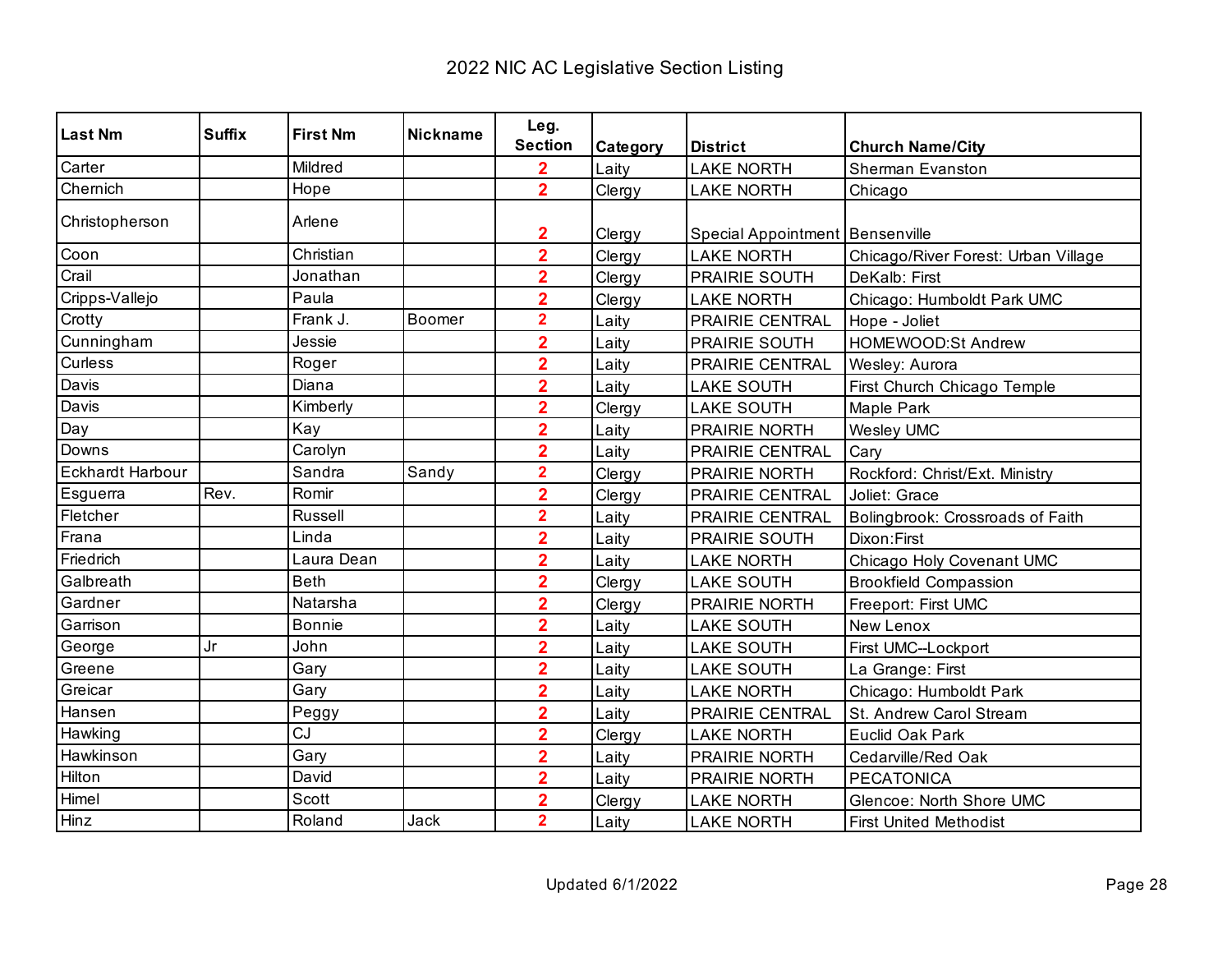| <b>Last Nm</b>  | <b>Suffix</b> | <b>First Nm</b> | <b>Nickname</b> | Leg.                    |          |                      |                                    |
|-----------------|---------------|-----------------|-----------------|-------------------------|----------|----------------------|------------------------------------|
|                 |               |                 |                 | <b>Section</b>          | Category | <b>District</b>      | <b>Church Name/City</b>            |
| Hong            |               | Sarah           |                 |                         |          |                      | Minooka, Minooka United Methodist  |
|                 |               |                 |                 | 2                       | Clergy   | <b>PRAIRIE SOUTH</b> | Church                             |
| Hood            | Rev           | Melissa         |                 | $\overline{2}$          | Clergy   | PRAIRIE CENTRAL      | Elgin:Cornerstone                  |
| Hudson          |               | Gwendolyn       | Gwen            | $\overline{2}$          | Laity    | <b>LAKE SOUTH</b>    | St. Mark                           |
| Isaac           |               | <b>Brittany</b> |                 | $\overline{2}$          | Clergy   | <b>LAKE NORTH</b>    | Lake North District Superintendent |
| Jacques         |               | Susan           |                 | $\overline{2}$          | Clergy   | PRAIRIE CENTRAL      | Downers Grove, First UMC           |
| Jang            |               | Sejoon          |                 | $\overline{\mathbf{2}}$ | Clergy   | PRAIRIE SOUTH        | Hinkley: First                     |
| Jarkloh, Jr.    | Jr.           | <b>G</b> Morris | G               | $\overline{2}$          | Clergy   | <b>LAKE NORTH</b>    | Chicago: West Ridge                |
| Javore          |               | Barbara         |                 | $\overline{\mathbf{2}}$ | Clergy   | <b>LAKE NORTH</b>    | Glencoe: North Shore               |
| Jayapalan       |               | Jay             |                 | $\overline{\mathbf{2}}$ | Laity    | <b>LAKE NORTH</b>    | Kingswood/Buffalo Grove            |
| Jones           |               | <b>Bernita</b>  |                 | $\overline{\mathbf{2}}$ | Laity    | PRAIRIE SOUTH        | Chana: Chana UMC                   |
| Kanhai          |               | Nadia           |                 | $\overline{\mathbf{2}}$ | Laity    | PRAIRIE CENTRAL      | Naperville: Grace                  |
| Kessell         | Mrs.          | Robin           |                 | $\overline{2}$          | Laity    | PRAIRIE CENTRAL      | Antioch                            |
| Knight          |               | Lisa            |                 | $\overline{2}$          | Laity    | PRAIRIE CENTRAL      | Wauconda: Federated                |
| Kruse-Safford   |               | Lisa            |                 | $\overline{\mathbf{2}}$ | Clergy   | PRAIRIE CENTRAL      | Crystal Lake: First                |
| Langdon         |               | Dennis          |                 | $\overline{2}$          | Clergy   | <b>LAKE SOUTH</b>    | Chicago: Morgan Park/Trinity       |
| Larsen          |               | Kristen         |                 | $\overline{2}$          | Clergy   | <b>LAKE SOUTH</b>    | Crete UMC                          |
| Lightsey        |               | Pamela          |                 | $\overline{2}$          | Clergy   | <b>LAKE NORTH</b>    | Chicago                            |
| Lockhart-Gilroy |               | Annie           |                 | $\overline{\mathbf{2}}$ | Clergy   | <b>LAKE NORTH</b>    | <b>First UMC Evanston</b>          |
| Lundquist       |               | William         | Bill            | $\overline{\mathbf{2}}$ | Laity    | <b>LAKE NORTH</b>    | Deerfield: Christ                  |
| Mcclellan       |               | <b>Scott</b>    |                 | $\overline{2}$          | Clergy   | N/A                  | <b>Retired Elder</b>               |
| Mccoy           |               | Lou Ann         |                 | $\overline{2}$          | Laity    | PRAIRIE SOUTH        | Channahon United Methodists Church |
| Mcdonald        |               | Greta           |                 | $\overline{2}$          | Clergy   | <b>LAKE SOUTH</b>    | Retired                            |
| Mckinney        |               | Mary Gay        | Mary Gay        | $\overline{2}$          | Clergy   | PRAIRIE CENTRAL      | Earlville UMC                      |
| Meinders        |               | <b>Betty</b>    |                 | $\overline{2}$          | Laity    | PRAIRIE NORTH        | Marengo                            |
| Mencias         |               | Geraldine       | Gigi            | $\overline{\mathbf{2}}$ | Laity    | <b>LAKE NORTH</b>    | Oak Park: St. John's               |
| Merritt         |               | <b>Brenda</b>   |                 | $\overline{\mathbf{2}}$ | Laity    | PRAIRIE NORTH        | Genoa                              |
| Miller          |               | Keith           |                 | $\overline{\mathbf{2}}$ | Laity    | PRAIRIE CENTRAL      | Elmhurst: Christ                   |
| Moller          |               | Abraham         |                 | $\overline{\mathbf{2}}$ | Clergy   | PRAIRIE SOUTH        | Ottawa Evangelical/Leland          |
| Morrow          |               | James           |                 | $\overline{\mathbf{2}}$ | Laity    | PRAIRIE CENTRAL      | Joliet: GRACE UMC                  |
| Muilkens        |               | William         | Bill            | $\overline{2}$          | Laity    | PRAIRIE CENTRAL      | Crystal Lake: First                |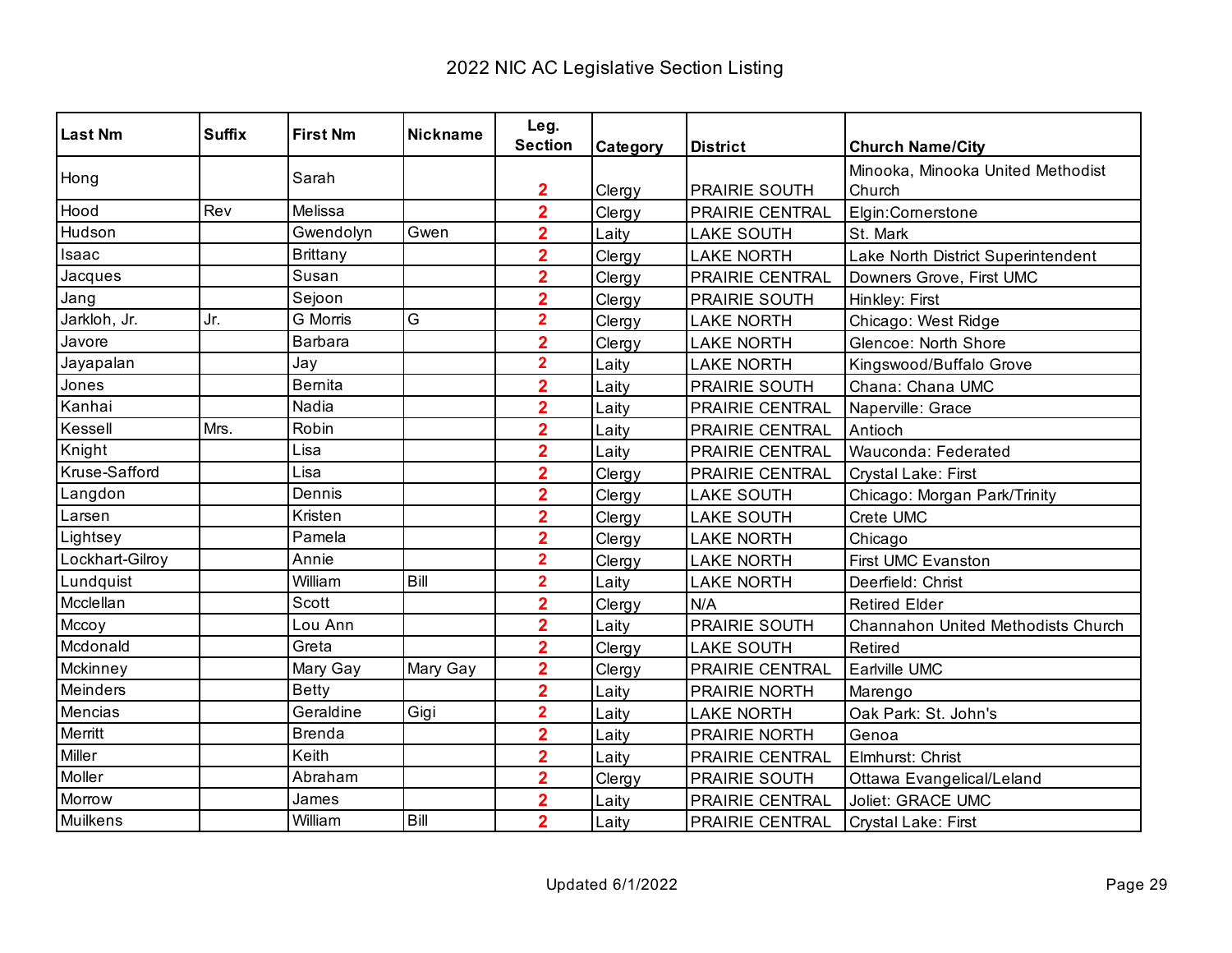| <b>Last Nm</b> | <b>Suffix</b> | <b>First Nm</b> | <b>Nickname</b> | Leg.<br><b>Section</b>  |          |                        |                                         |
|----------------|---------------|-----------------|-----------------|-------------------------|----------|------------------------|-----------------------------------------|
| Munro          |               | Joe             |                 | $\overline{2}$          | Category | <b>District</b>        | <b>Church Name/City</b>                 |
|                |               |                 |                 |                         | Clergy   | <b>PRAIRIE SOUTH</b>   | Sycamore                                |
| Nemeth         |               | Lois            |                 | $\mathbf 2$             | Laity    | <b>LAKE SOUTH</b>      | Olympia Fields United Methodist Church  |
| Nesbit         |               | Caitlyn         |                 | $\overline{\mathbf{2}}$ | Clergy   | <b>LAKE SOUTH</b>      | Orland Park: Faith                      |
| Nolan          |               | Marilyn         |                 | $\overline{\mathbf{2}}$ | Clergy   | PRAIRIE NORTH          | Lanark United Methodist Church          |
| Novy           |               | Steven          | Steve           | $\overline{\mathbf{2}}$ | Laity    | PRAIRIE CENTRAL        | Wheaton: Aldersgate                     |
| Oh             |               | Hyo Sun         |                 | $\overline{\mathbf{2}}$ | Clergy   | PRAIRIE CENTRAL        | Roselle UMC                             |
| Oladipo        |               | Amos            |                 | $\overline{2}$          | Clergy   | <b>LAKE SOUTH</b>      | Park Forest: Grace United Protestant    |
| Panlilio       |               | Noah            | Noah            |                         |          |                        | St. John's United Methodist Church,     |
|                |               |                 |                 | $\mathbf{2}$            | Clergy   | <b>LAKE NORTH</b>      | Oak Park IL                             |
| Paradiso       |               | Krista          |                 | $\overline{2}$          | Clergy   | <b>LAKE NORTH</b>      | Northbrook: Northbrook UMC              |
| Pathak         |               | Vinay           |                 | $\overline{\mathbf{2}}$ | Clergy   | <b>LAKE NORTH</b>      | Chicago: IndoPak                        |
| Perry          | Mr.           | Michael         | Mike            | $\overline{\mathbf{2}}$ | Laity    | <b>PRAIRIE NORTH</b>   | Rockford: Grace                         |
| Pierson        |               | Chris           |                 | $\overline{\mathbf{2}}$ | Clergy   | <b>PRAIRIE CENTRAL</b> | Wheaton: Gary                           |
| Quillman       | Rev.          | Cherie          |                 | $\overline{\mathbf{2}}$ | Clergy   | PRAIRIE SOUTH          | Cortland                                |
| Raber          |               | Merlyn          |                 | $\overline{\mathbf{2}}$ | Laity    | PRAIRIE SOUTH          | Morris: First                           |
| Reyes          |               | Luis Felipe     |                 | $\overline{2}$          | Clergy   | PRAIRIE CENTRAL        | Lombard: First                          |
| Rhoads         | Rev.          | Ray             |                 | $\overline{2}$          | Clergy   | PRAIRIE CENTRAL        | <b>Court Street UMC</b>                 |
| Rice           |               | Sharon          |                 | $\mathbf{2}$            | Clergy   | <b>PRAIRIE NORTH</b>   | First United Methodist Church Belvidere |
| <b>Rich</b>    |               | <b>Bonita</b>   |                 | $\overline{\mathbf{2}}$ | Laity    | <b>LAKE NORTH</b>      | Northbrook North Northfield             |
| Richardson     |               | Letitia         |                 | $\overline{\mathbf{2}}$ | Laity    | <b>LAKE SOUTH</b>      | Chicago: Kelly Woodlawn                 |
| Risley         |               | Diane           |                 | $\overline{\mathbf{2}}$ | Laity    | PRAIRIE NORTH          | Court Street UMC                        |
| Roderick       |               | J Paula         |                 | $\overline{2}$          | Laity    | <b>LAKE NORTH</b>      | Chicago: Broadway                       |
| Rogers         |               | Derek           |                 | $\overline{2}$          | Clergy   | <b>PRAIRIE CENTRAL</b> | Aurora: Flowing Forth                   |
| Roth           |               | Bonny           |                 | $\overline{\mathbf{2}}$ | Clergy   | <b>LAKE NORTH</b>      | Evanston: First                         |
| Schwirblat     |               | Siegfried       |                 | $\overline{\mathbf{2}}$ | Clergy   | PRAIRIE NORTH          | Orangeville/Afolkey                     |
| Segrest        | Jr.           | Philip          |                 | $\overline{2}$          | Laity    | <b>LAKE SOUTH</b>      | Downers Grove First United Methodist    |
| Sersen         |               | Karen           |                 | $\overline{\mathbf{2}}$ | Clergy   | PRAIRIE CENTRAL        | Fox River Grove                         |
| Shaulis        |               | Janice          |                 | $\overline{\mathbf{2}}$ | Clergy   | PRAIRIE SOUTH          | Franklin Grove                          |
| Shields        | Jr            | Addison         |                 | $\overline{\mathbf{2}}$ | Clergy   | <b>LAKE SOUTH</b>      | Harvey                                  |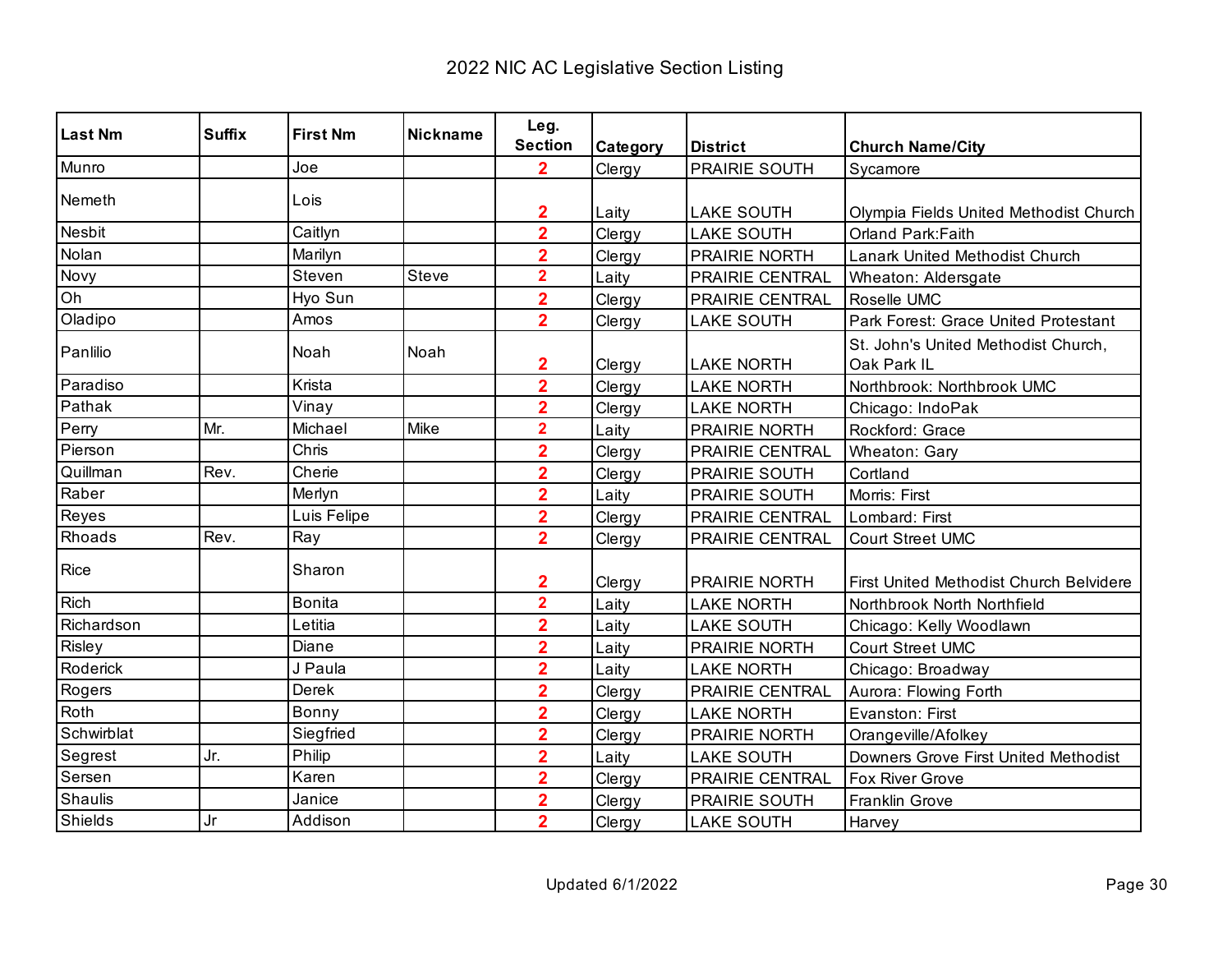| <b>Last Nm</b>  | <b>Suffix</b> | <b>First Nm</b> | <b>Nickname</b> | Leg.                    |          |                        |                                                              |
|-----------------|---------------|-----------------|-----------------|-------------------------|----------|------------------------|--------------------------------------------------------------|
|                 |               |                 |                 | <b>Section</b>          | Category | <b>District</b>        | <b>Church Name/City</b>                                      |
| Shin            |               | Anna            |                 | $\overline{\mathbf{2}}$ | Clergy   | <b>PRAIRIE CENTRAL</b> | Bolingbrook: Friendship UMC                                  |
| Smith           |               | Nancy           |                 | $\overline{2}$          | Laity    | PRAIRIE CENTRAL        | Villa Park: Calvary                                          |
| Smith           | Mrs           | Rita L          |                 | $\overline{2}$          | Laity    | <b>LAKE SOUTH</b>      | Chicago: Resurrection                                        |
| Sweitzer        |               | Nancy           |                 | $\overline{2}$          | Laity    | PRAIRIE SOUTH          | Milledgeville: Milledgeville                                 |
| Tabb            |               | Marcus          |                 | $\overline{\mathbf{2}}$ | Clergy   | <b>LAKE SOUTH</b>      | Chicago: South Shore                                         |
| Taylor-Thirus   |               | Francine        |                 | $\overline{\mathbf{2}}$ | Clergy   | <b>LAKE SOUTH</b>      | St. Mark                                                     |
| Telomen         |               | Lisa            |                 | $\overline{2}$          | Clergy   | PRAIRIE CENTRAL        | Geneva                                                       |
| Voigt           |               | Kathleen        | Katie           | $\overline{\mathbf{2}}$ | Clergy   | PRAIRIE CENTRAL        | Antioch: United Methodist Church of<br>Antioch               |
| Ward            |               | Sandy           |                 | $\overline{2}$          | Laity    | <b>LAKE SOUTH</b>      | <b>Orland Park</b>                                           |
| Warning         | Ms.           | Kristine        |                 | $\overline{\mathbf{2}}$ | Laity    | <b>LAKE SOUTH</b>      | <b>Frankfort United Methodist</b>                            |
| Wheeler         | III           | Peyton          | <b>Buzz</b>     | $\overline{\mathbf{2}}$ | Laity    | PRAIRIE SOUTH          | Sugar Grove UMC                                              |
| Wilkins         | <b>MS</b>     | Marcelle        |                 | $\overline{2}$          | Laity    | <b>LAKE SOUTH</b>      | Chicago Lawn UMC                                             |
| Williams        |               | Elizabeth       | <b>Beth</b>     | $\overline{\mathbf{2}}$ | Laity    | <b>LAKE NORTH</b>      | Arlington Heights: First                                     |
| Williams        | Rev. Dr.      | Stephen         |                 | $\overline{\mathbf{2}}$ | Clergy   | PRAIRIE CENTRAL        | <b>Wheaton: Gary Memorial</b>                                |
| Wills           |               | Jackie          |                 | $\overline{\mathbf{2}}$ | Clergy   | PRAIRIE NORTH          | Kingston                                                     |
| Wilson          |               | Pamela          | Pam             | $\overline{\mathbf{2}}$ | Laity    | PRAIRIE NORTH          | Rockford: Christ                                             |
| Woo             |               | Min             |                 | $\overline{2}$          | Clergy   | <b>LAKE NORTH</b>      | Northbrook: North Northfield                                 |
| Yagen           |               | Peg             |                 | $\overline{2}$          | Laity    | PRAIRIE SOUTH          | Maple Park: Grace                                            |
| Anderson        |               | Sheryl          |                 | 3                       | Laity    | <b>LAKE NORTH</b>      | First United Methodist Church of<br><b>Arlington Heights</b> |
| Anderson        |               | Cynthia         |                 | 3                       | Clergy   | PRAIRIE CENTRAL        | Batavia                                                      |
| <b>Bartlett</b> |               | Jerry           |                 | 3                       | Laity    | <b>PRAIRIE SOUTH</b>   | Coleta                                                       |
| Beedy           |               | Diane           |                 | 3                       | Laity    | <b>LAKE SOUTH</b>      | La Grange: First                                             |
| <b>Bohall</b>   |               | Mary            |                 | 3                       | Clergy   | PRAIRIE SOUTH          | Mendota: First                                               |
| <b>Bourke</b>   |               | Thomas          | Tom             | 3                       | Clergy   | PRAIRIE SOUTH          | Sandwich                                                     |
| <b>Bross</b>    |               | Jeffry          |                 | 3                       | Clergy   | PRAIRIE NORTH          | Prairie Central District Superintendent                      |
| Bunt            |               | Julie           |                 | 3                       | Clergy   | PRAIRIE SOUTH          | Mt. Morris: Disciples UMC                                    |
| <b>Butler</b>   |               | Robert          |                 | 3                       | Clergy   | PRAIRIE CENTRAL        | The Center of Itasca                                         |
| Carroll         |               | David           |                 | 3                       | Laity    | <b>LAKE NORTH</b>      | United Church of Rogers Park                                 |
| Casey           |               | Timothy         | Tim             | 3                       | Clergy   | <b>LAKE SOUTH</b>      | Lemont                                                       |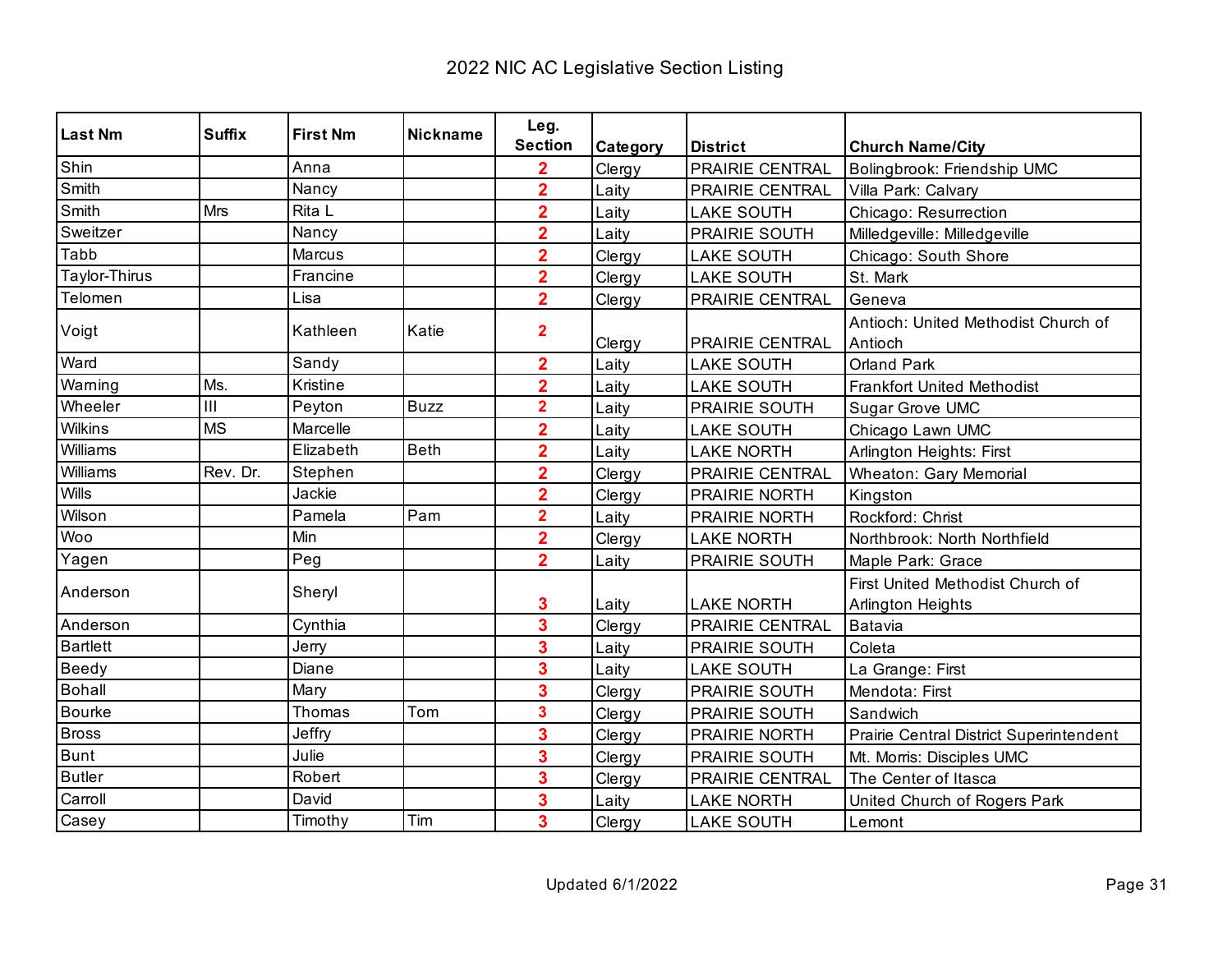| Last Nm     | <b>Suffix</b> | <b>First Nm</b> | Nickname | Leg.                    |          |                        |                                            |
|-------------|---------------|-----------------|----------|-------------------------|----------|------------------------|--------------------------------------------|
|             |               |                 |          | <b>Section</b>          | Category | <b>District</b>        | <b>Church Name/City</b>                    |
| Chapman     |               | Kimberly        | Kim      | 3                       | Clergy   | <b>PRAIRIE NORTH</b>   | Genoa: Faith                               |
| Cho         |               | Jaeeon          | Jake     | 3                       | Clergy   | <b>PRAIRIE SOUTH</b>   | Waterman United Methodist Church           |
| Choi        |               | Eun-Hye         |          | 3                       | Clergy   | <b>LAKE NORTH</b>      | <b>Glenview: Glenview</b>                  |
| Conrad      |               | <b>Rick</b>     |          | 3                       | Laity    | PRAIRIE CENTRAL        | <b>Gary United Methodist</b>               |
| David       | Dr.           | George          |          | 3                       | Clergy   | PRAIRIE CENTRAL        | Cary                                       |
| Davidson    |               | Andrea          |          | 3                       | Clergy   | <b>LAKE SOUTH</b>      | Chicago: Hartzell                          |
| Dickson     |               | Wesley          |          | 3                       | Clergy   | <b>LAKE SOUTH</b>      | New Lenox: UMCNL                           |
| Duback      |               | Linda           |          | 3                       | Laity    | <b>LAKE NORTH</b>      | <b>Glenview: Glenview</b>                  |
| Duffy       |               | Jane            |          | 3                       | Laity    | PRAIRIE CENTRAL        | Elgin: First                               |
| Dunlap-Berg |               | Larry           |          |                         |          |                        | El Calvario del Redentor/Redeemer of       |
|             |               |                 |          | 3                       | Clergy   | <b>LAKE NORTH</b>      | Calvary UMC                                |
| Eddy        |               | Edward          | Eddie    | $\overline{\mathbf{3}}$ | Clergy   | <b>PRAIRIE NORTH</b>   | Freeport:Harmony                           |
| Eden        |               | Carolyn         |          | 3                       | Laity    | PRAIRIE NORTH          | Shannon: Bethel                            |
| Edwards     |               | Clayton         |          | 3                       | Clergy   | <b>LAKE NORTH</b>      | Buffalo Grove: Kingswood UMC               |
| Eesley      |               | Jane            |          | 3                       | Clergy   | PRAIRIE NORTH          | Rockford: Christ                           |
| Elliott     |               | Linda           |          | 3                       | Laity    | <b>PRAIRIE CENTRAL</b> | Ingleside UMC/Joyful Spirit Church         |
| Emery       |               | Erwin           | Moe      | 3                       | Laity    | <b>PRAIRIE NORTH</b>   | Rockford:Beth Eden                         |
| Eubanks     |               | Marylou         |          | 3                       | Clergy   | <b>PRAIRIE SOUTH</b>   | <b>Extension ministry Kindred Hospital</b> |
| Field       |               | Scott           |          | 3                       | Clergy   | PRAIRIE CENTRAL        | Retired                                    |
| Fletcher    |               | Frank           |          | 3                       | Laity    | <b>LAKE NORTH</b>      | Oak Park: Euclid Avenue                    |
| Frey        |               | Carol           |          | 3                       | Laity    | PRAIRIE NORTH          | Mt. Carroll United Methodist Church        |
| Gewin       |               | Jean            | Jeany    | 3                       | Laity    | <b>PRAIRIE SOUTH</b>   | Princeton First United Methodist Church    |
| Good        |               | Steven          |          | 3                       | Clergy   | <b>PRAIRIE CENTRAL</b> | Oswego: Church of the Good Shepherd        |
| Gould       |               | Sandy           |          | 3                       | Laity    | PRAIRIE SOUTH          | Kaneville                                  |
| Gracie      |               | Elizabeth       |          | 3                       | Laity    | <b>LAKE NORTH</b>      | Oak Park: First                            |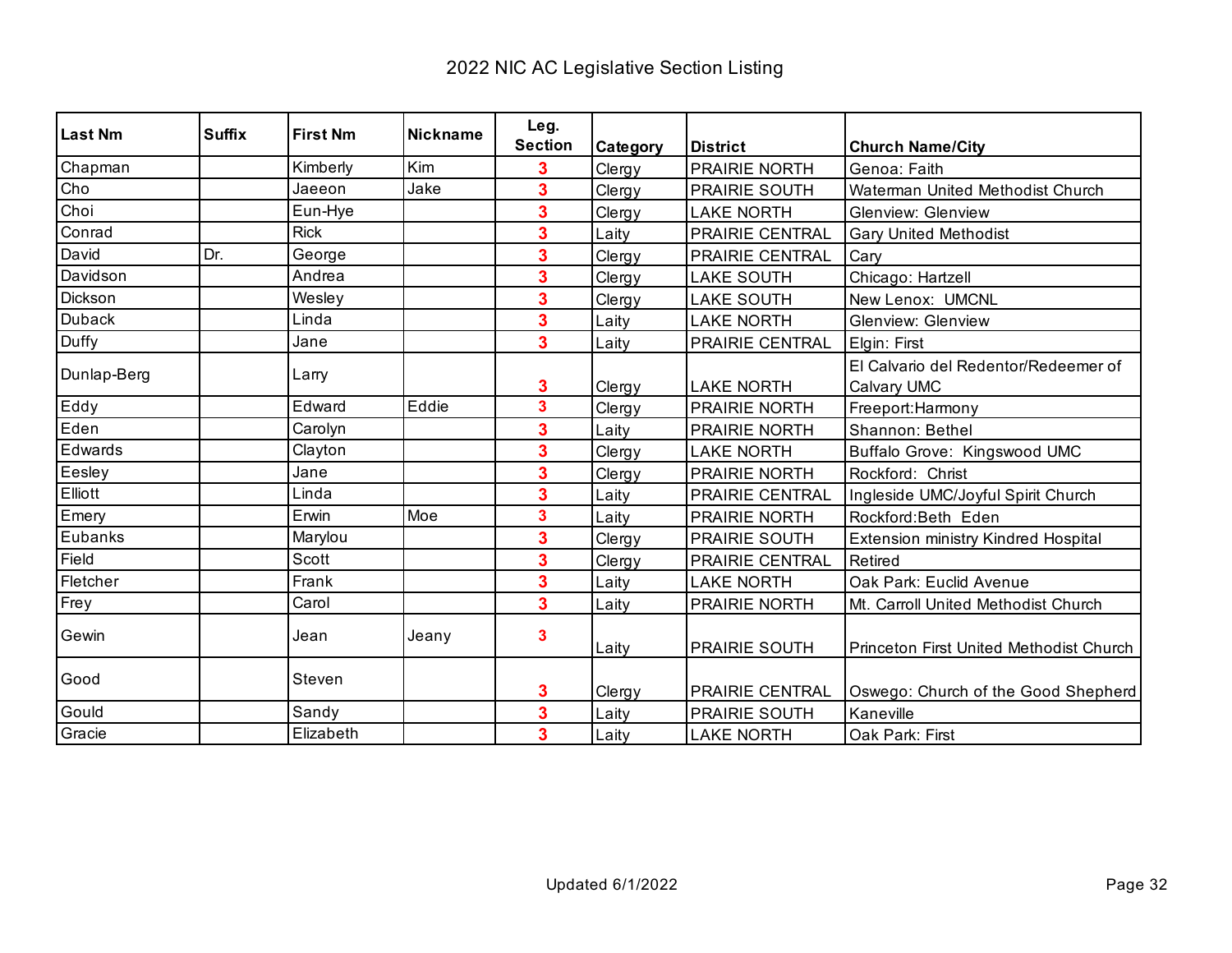| <b>Last Nm</b>     | <b>Suffix</b> | <b>First Nm</b>         | Nickname | Leg.<br><b>Section</b>  | Category | <b>District</b>                   | <b>Church Name/City</b>                                                                                                                               |
|--------------------|---------------|-------------------------|----------|-------------------------|----------|-----------------------------------|-------------------------------------------------------------------------------------------------------------------------------------------------------|
| <b>Grim Hunter</b> |               | Nancy                   |          | 3                       | Clergy   | Special Appointment   Connection) | Chicago - Chicago State University<br>ABLC / St. John's UMC of Oak Park<br>(Local Church Connection) / Grace UMC<br>of Joliet (Secondary Local Church |
| Haines             | Jr            | Calvin                  | Cal      | 3                       | Clergy   | <b>PRAIRIE SOUTH</b>              | Morrison: Morrison UMC                                                                                                                                |
| Hammer             |               | Ron                     |          | 3                       | Laity    | PRAIRIE SOUTH                     | Polo Faith                                                                                                                                            |
| Hargrave           |               | Kent                    |          | 3                       | Laity    | <b>PRAIRIE SOUTH</b>              | Erie                                                                                                                                                  |
| Harris             | Mr.           | Darryl D.               |          | 3                       | Laity    | <b>LAKE SOUTH</b>                 | Chicago: Gorham                                                                                                                                       |
| Hartzell           |               | Linny                   |          | 3                       | Clergy   | <b>LAKE SOUTH</b>                 | Hope - Joliet                                                                                                                                         |
| Henninger          |               | Gretchen                |          | 3                       | Laity    | <b>LAKE NORTH</b>                 | Chicago: Grace of Logan Square                                                                                                                        |
| Herrera            |               | Juan Pablo              |          | 3                       | Clergy   | <b>LAKE NORTH</b>                 | Cosmopolitan United Church                                                                                                                            |
| Himel              |               | Mark                    |          | 3                       | Clergy   | PRAIRIE CENTRAL                   | Naperville: Grace                                                                                                                                     |
| Hollander          |               | David                   |          | 3                       | Laity    | PRAIRIE CENTRAL                   | Naperville: Community                                                                                                                                 |
| Hong               |               | Caleb                   |          | 3                       | Clergy   | <b>LAKE SOUTH</b>                 | Faith UMC of Orland Park                                                                                                                              |
| Horner             |               | Michele                 |          | 3                       | Laity    | PRAIRIE NORTH                     | <b>Bethel</b>                                                                                                                                         |
| Jayapalan          |               | Elizabeth               |          | 3                       | Laity    | <b>LAKE NORTH</b>                 | Kingswood                                                                                                                                             |
| Jeon               |               | Juyeon                  |          | 3                       | Clergy   | PRAIRIE CENTRAL                   | Genoa: Faith                                                                                                                                          |
| Johnson            |               | William                 | Cody     | $\overline{\mathbf{3}}$ | Clergy   | <b>LAKE NORTH</b>                 | Ravenswood Fellowship UMC                                                                                                                             |
| Jungnickel         |               | David                   |          | 3                       | Clergy   | <b>PRAIRIE SOUTH</b>              | LaMoille                                                                                                                                              |
| Kaller             |               | David                   |          | 3                       | Clergy   | <b>LAKE SOUTH</b>                 | Lockport: First                                                                                                                                       |
| Kang               |               | Jin-Hee                 |          | 3                       | Clergy   | PRAIRIE SOUTH                     | Rock Falls: Rock Falls UMC                                                                                                                            |
| Kehr               |               | Gleeann                 |          | 3                       | Laity    | <b>LAKE SOUTH</b>                 | <b>Lemont UMC</b>                                                                                                                                     |
| Kim                |               | Hogun                   |          | 3                       | Clergy   | <b>LAKE SOUTH</b>                 | Flossmoor: South Suburban Korean                                                                                                                      |
| Lartey             |               | Fredrick                |          | 3                       | Clergy   | <b>LAKE NORTH</b>                 | African Community UMC                                                                                                                                 |
| Layng              |               | Susan                   | Sue      | $\overline{\mathbf{3}}$ | Laity    | PRAIRIE NORTH                     | Cherry Valley                                                                                                                                         |
| Lee                |               | Soon Sun                |          | $\overline{\mathbf{3}}$ | Clergy   | PRAIRIE CENTRAL                   | The Federated Church of Wauconda                                                                                                                      |
| Lee                |               | Hong-Kien<br>(Jeremiah) |          | 3                       | Clergy   | PRAIRIE CENTRAL                   | Naperville: Community UMC                                                                                                                             |
| Linderborg         |               | Martha                  |          | 3                       | Laity    | <b>LAKE SOUTH</b>                 | Oak Lawn: First                                                                                                                                       |
| Locke              |               | Richard                 |          | $\overline{\mathbf{3}}$ | Laity    | <b>LAKE NORTH</b>                 | <b>EVANSTON</b>                                                                                                                                       |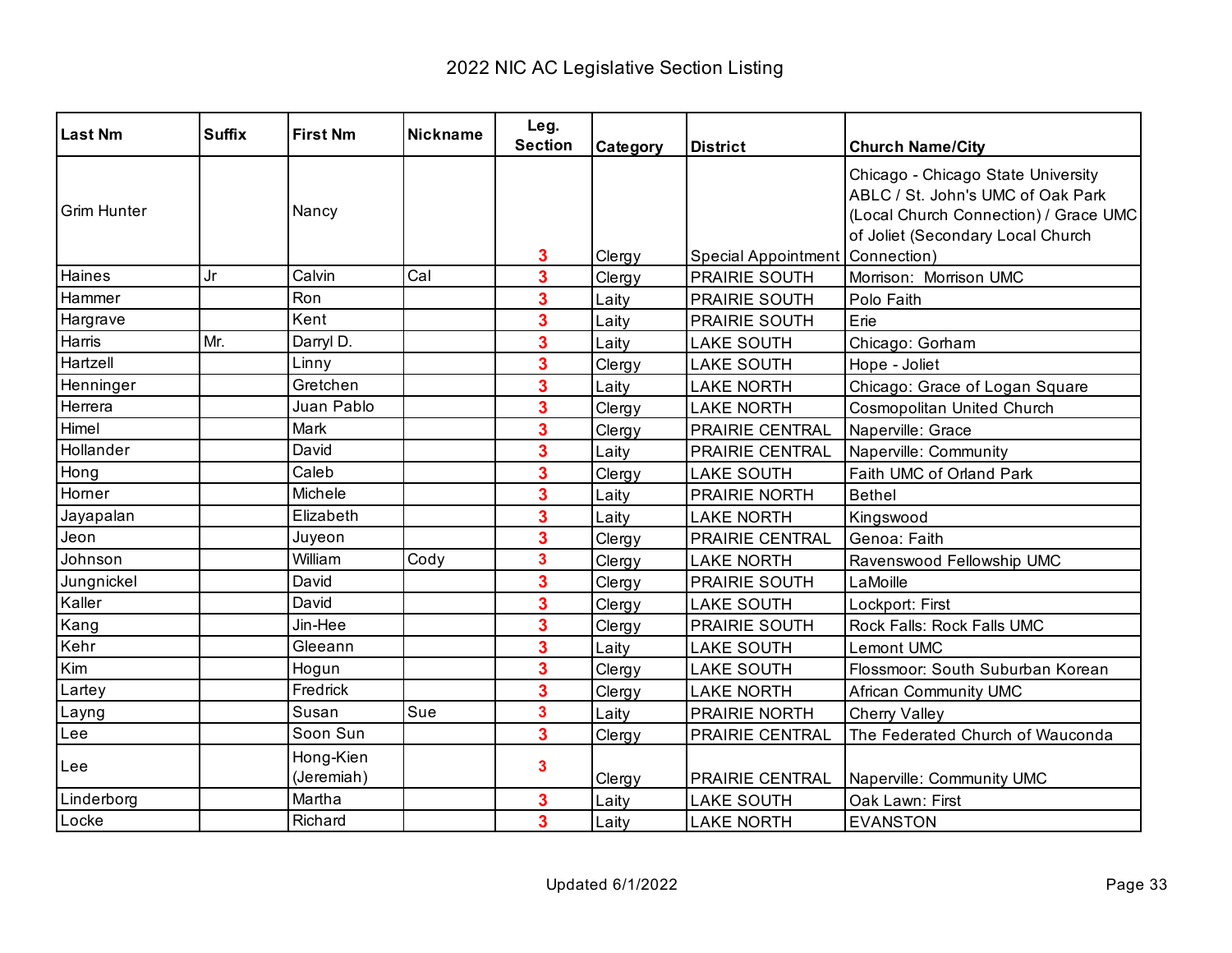| <b>Last Nm</b> | <b>Suffix</b> | <b>First Nm</b> | <b>Nickname</b> | Leg.                    |          |                                       |                                         |
|----------------|---------------|-----------------|-----------------|-------------------------|----------|---------------------------------------|-----------------------------------------|
|                |               |                 |                 | <b>Section</b>          | Category | <b>District</b>                       | <b>Church Name/City</b>                 |
| Loeppert       |               | James           |                 | 3                       | Laity    | Special Appointment Arlington heights |                                         |
| Long Joyce     |               | Lindsey         |                 | 3                       | Clergy   | <b>LAKE NORTH</b>                     | Chicago: United Church of Rogers Park   |
| Loveridge      |               | Danice          |                 | 3                       | Clergy   | PRAIRIE NORTH                         | Cherry Valley UMC                       |
| Lyall          |               | Alka            |                 | 3                       | Clergy   | <b>LAKE NORTH</b>                     | Chicago                                 |
| Mason          |               | Luther          |                 | 3                       | Clergy   | <b>LAKE SOUTH</b>                     | Chicago Greenstone                      |
| Mcartor        |               | Mary Lynn       |                 | 3                       | Laity    | PRAIRIE SOUTH                         | Malta UMC                               |
| Mccoy          |               | Myron           |                 | 3                       | Clergy   | <b>LAKE SOUTH</b>                     | Chicago                                 |
| Melvin         |               | Susan           |                 | 3                       | Laity    | <b>LAKE NORTH</b>                     | Winthrop Harbor: North Prairie          |
| Mencias        |               | Edwin           | Edwin           | 3                       | Laity    | <b>LAKE NORTH</b>                     | Oak Park: St. John's                    |
| Meza           |               | Elsa Noemi      |                 | 3                       | Clergy   | <b>LAKE NORTH</b>                     | Redeemer of Calvary                     |
| <b>Mikels</b>  |               | Michael         |                 | 3                       | Laity    | <b>LAKE NORTH</b>                     | <b>ARLINGTON HEIGHTS</b>                |
| Miller         |               | Thomas          |                 | 3                       | Laity    | PRAIRIE CENTRAL                       | First UMC of West Dundee                |
| Mindrup        |               | Steven          |                 | 3                       | Clergy   | PRAIRIE CENTRAL                       | Retired                                 |
| Moller         |               | Jenny           |                 | 3                       | Clergy   | <b>LAKE NORTH</b>                     | Ottawa Evangelical/Leland               |
| Moore          |               | Philip          |                 | 3                       | Laity    | PRAIRIE CENTRAL                       | Woodstock                               |
| Morrow         |               | <b>DIANE</b>    |                 | 3                       | Laity    | PRAIRIE CENTRAL                       | Joliet: GRACE UMC                       |
| Nanabray       |               | Dr. Audrea      |                 | 3                       | Clergy   | <b>LAKE NORTH</b>                     | Des Plaines: First                      |
| Neace          |               | Kimberly        |                 | 3                       | Clergy   | PRAIRIE CENTRAL                       | <b>Baker Memorial UMC</b>               |
| Nelson         |               | James           | Jim             | 3                       | Laity    | PRAIRIE CENTRAL                       | First United Methodist Crystal Lake, IL |
| Novy           |               | Teresa          |                 | 3                       | Clergy   | <b>LAKE SOUTH</b>                     | Mokena: UMC                             |
| Oglesby        | Jr            | Dennis M        |                 | 3                       | Clergy   | <b>LAKE NORTH</b>                     | Evanston: Sherman                       |
| Oh             |               | Cheoneui        |                 | 3                       | Clergy   | Special Appointment Nolensville       |                                         |
| Park           |               | Sam             | Sam             | $\overline{\mathbf{3}}$ | Clergy   | PRAIRIE CENTRAL                       | Aurora                                  |
| Park           |               | Misook          |                 | 3                       | Clergy   | <b>LAKE SOUTH</b>                     | Sammool                                 |
| Parsons        |               | Heidi           |                 | 3                       | Laity    | PRAIRIE CENTRAL                       | <b>Roselle United Methodist</b>         |
| Percell        |               | Deborah         |                 | 3                       | Clergy   | <b>LAKE NORTH</b>                     | Lake Bluff: Grace                       |
| Pohlman        |               | Judith          | Judy            | 3                       | Laity    | PRAIRIE CENTRAL                       | Elk Grove Village                       |
| Poole          |               | Linda           |                 | 3                       | Laity    | PRAIRIE SOUTH                         | Brookville GraceUM Church, Polo         |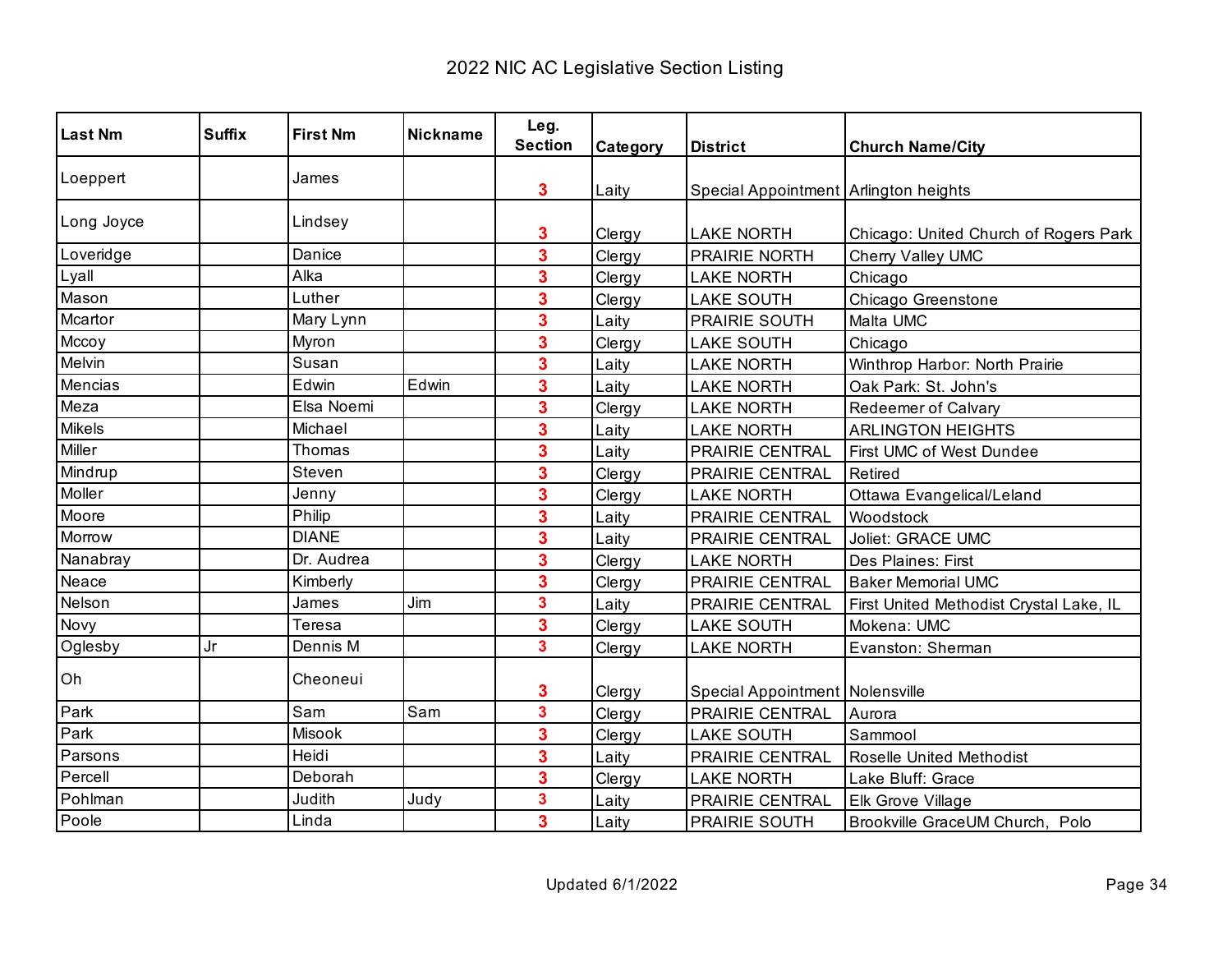| <b>Last Nm</b>          | <b>Suffix</b> | <b>First Nm</b> | Nickname    | Leg.                    |          |                        |                                                          |
|-------------------------|---------------|-----------------|-------------|-------------------------|----------|------------------------|----------------------------------------------------------|
|                         |               |                 |             | <b>Section</b>          | Category | <b>District</b>        | <b>Church Name/City</b>                                  |
| Powell-Bass             |               | Vickie          |             | 3                       | Laity    | <b>LAKE SOUTH</b>      | Chicago: Wesley UMC                                      |
| Power                   |               | Tennille        |             | 3                       | Clergy   | <b>LAKE SOUTH</b>      | <b>Hazel Crest Community</b>                             |
| Preston                 |               | James           |             | $\overline{\mathbf{3}}$ | Clergy   | <b>LAKE NORTH</b>      | Buffalo Grove: Kingswood UMC                             |
| Price                   |               | Patricia        |             | 3                       | Laity    | PRAIRIE CENTRAL        | First United Methodist Church of<br>Lombard              |
| Pries                   |               | Lynn            |             | $\overline{\mathbf{3}}$ | Clergy   | <b>PRAIRIE CENTRAL</b> | Community UMC                                            |
| Prince                  |               | Cynthia         |             | $\overline{\mathbf{3}}$ | Laity    | <b>LAKE SOUTH</b>      | Crete                                                    |
| Rainey                  |               | Virginia        |             | 3                       | Clergy   | PRAIRIE CENTRAL        | Lombard: First                                           |
| Rawlinson               |               | Mary            |             | 3                       | Clergy   | <b>LAKE NORTH</b>      | ABLC - Family Guidance Centers, Inc.                     |
| Reid                    |               | Adonna          |             | $\overline{\mathbf{3}}$ | Clergy   | <b>LAKE NORTH</b>      | Oak Park: First                                          |
| Risley                  |               | David           |             | 3                       | Laity    | PRAIRIE NORTH          | <b>Court Street UMC</b>                                  |
| Sagami                  |               | Donna           |             | 3                       | Laity    | <b>LAKE NORTH</b>      | Chicago: Ravenswood Fellowship UMC                       |
| Schiller                | Mr.           | Stephen         |             | 3                       | Laity    | PRAIRIE NORTH          | Fumc Harvard                                             |
| Shifflette              |               | Raleigh         |             | $\overline{\mathbf{3}}$ | Laity    | PRAIRIE SOUTH          | Mendota                                                  |
| Smick                   |               | Megan           |             | $\overline{\mathbf{3}}$ | Clergy   | <b>PRAIRIE SOUTH</b>   | Oregon UMC                                               |
| Steenwyk                |               | Marilyn         |             | 3                       | Laity    | PRAIRIE SOUTH          | Sandwich: United                                         |
| Stelter                 |               | Sharon          | Shary       | 3                       | Laity    | <b>PRAIRIE NORTH</b>   | Pecatonica UMC                                           |
| Stoner                  |               | Michael         | Mike        | $\overline{\mathbf{3}}$ | Clergy   | PRAIRIE CENTRAL        | Yorkville Trinity                                        |
| Stratton                |               | Marlene         |             | 3                       | Laity    | PRAIRIE CENTRAL        | Elmhurst: First                                          |
| Thorbjornsen-<br>Coates |               | Joy             |             | 3                       | Laity    | <b>LAKE NORTH</b>      | Chicago: Berry Memorial UMC                              |
| Uhl                     |               | Stephanie       |             | 3                       | Laity    | <b>LAKE SOUTH</b>      | Chicago: United Church of Hyde Park                      |
| Wagner                  |               | Richard         |             | 3                       | Clergy   | <b>LAKE SOUTH</b>      | Olympia Fields United Methodist Church                   |
| Walker                  |               | Rodney C.       |             | 3                       | Clergy   | <b>LAKE NORTH</b>      | St. Matthew                                              |
| Wang                    |               | Richard         | <b>Dick</b> | $\overline{\mathbf{3}}$ | Clergy   | PRAIRIE NORTH          | Rockford: Court Street                                   |
| Ward                    |               | Tyler           |             | 3                       | Clergy   |                        | Special Appointment   General Board of Global Ministries |
| Ward                    |               | Franklin        |             | $\overline{\mathbf{3}}$ | Laity    | <b>LAKE NORTH</b>      | Neighborhood UMC- Maywood                                |
| Webster                 |               | Sharon          |             | 3                       | Laity    | PRAIRIE NORTH          | Scales Mound                                             |
| Whitely                 |               | Sydney          |             | $\overline{\mathbf{3}}$ | Laity    | PRAIRIE CENTRAL        | <b>Barrington UMC</b>                                    |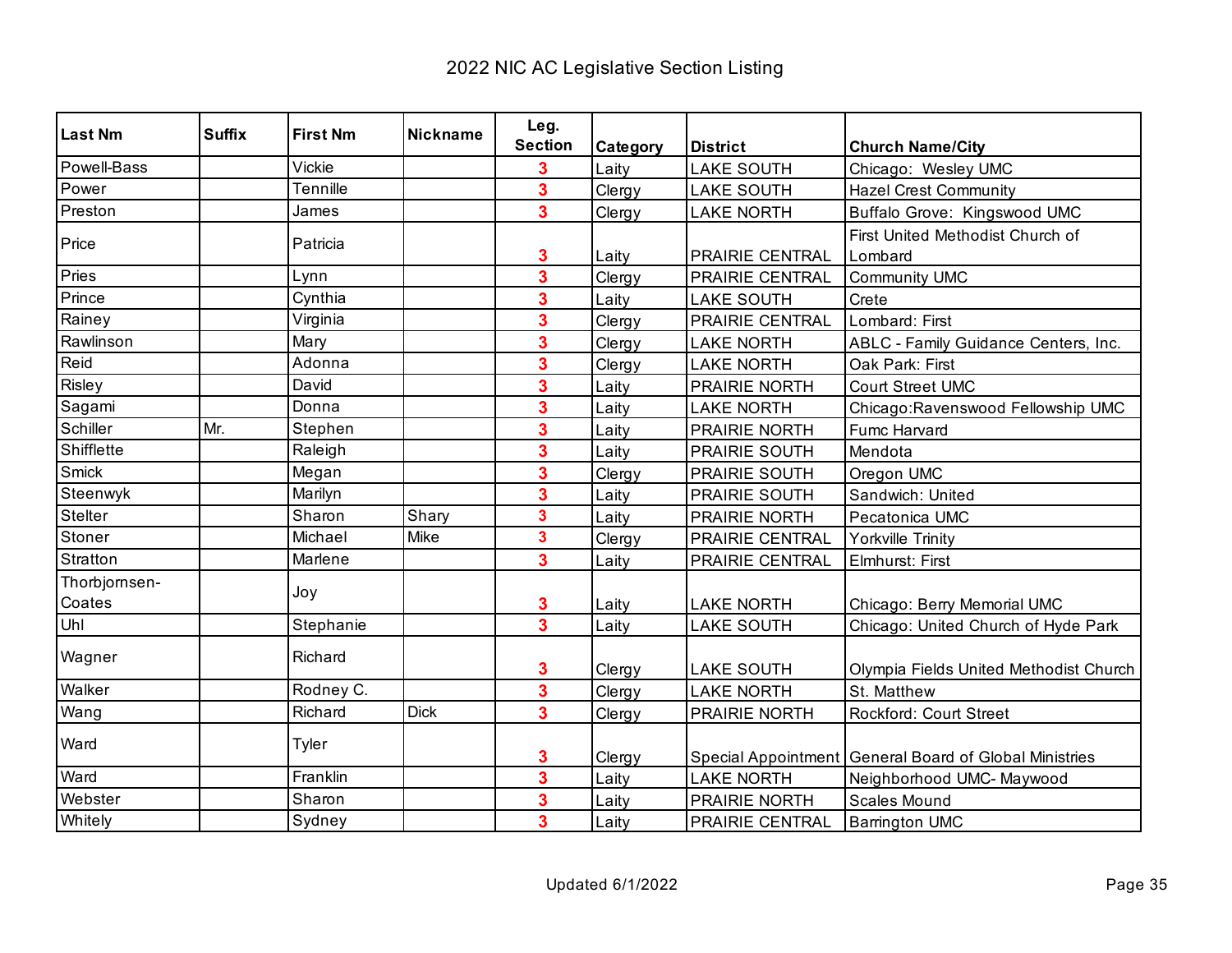| <b>Last Nm</b>      | <b>Suffix</b> | <b>First Nm</b> | <b>Nickname</b> | Leg.           |          |                        |                                    |
|---------------------|---------------|-----------------|-----------------|----------------|----------|------------------------|------------------------------------|
|                     |               |                 |                 | <b>Section</b> | Category | <b>District</b>        | <b>Church Name/City</b>            |
| Williams            |               | Eugene          |                 | 3              | Laity    | <b>LAKE SOUTH</b>      | Chicago South Shore                |
| Wilson              |               | John            |                 | 3              | Laity    | PRAIRIE NORTH          | Rockford: Christ                   |
| Witt                |               | Wendy           |                 | 3              | Clergy   | <b>PRAIRIE CENTRAL</b> | <b>First UMC West Dundee</b>       |
| Woosnam             |               | George          |                 | 3              | Clergy   | PRAIRIE NORTH          | <b>LANARK</b>                      |
| Yim                 |               | Dave            |                 | 3              | Clergy   | PRAIRIE NORTH          | Savanna: First                     |
| Yocum               | Sr            | Dennis          |                 | 3              | Laity    | <b>PRAIRIE SOUTH</b>   | <b>Ashton Reynolds</b>             |
| Yoon                |               | Charles         |                 | 3              | Clergy   | <b>LAKE SOUTH</b>      | Faith UMC: Downers Grove           |
| Alden               |               | Judith          |                 | 4              | Laity    | <b>LAKE SOUTH</b>      | Marengo United Methodist Church    |
| Allen-Stewart       |               | Patricia        |                 | 4              | Clergy   | PRAIRIE NORTH          | N/A                                |
| Asbury              |               | Douglas         |                 | 4              | Clergy   | N/A                    | Retired                            |
| Aves                |               | Kris            |                 | 4              | Laity    | PRAIRIE NORTH          | Faith UMC                          |
| <b>Bailey</b>       |               | Kathleen        |                 | 4              | Laity    | <b>LAKE SOUTH</b>      | Western Springs                    |
|                     |               | Grant           |                 |                |          |                        | First United Methodist Church of   |
| <b>Bailey</b>       |               |                 |                 | 4              | Laity    | <b>LAKE NORTH</b>      | Evanston                           |
| <b>Bailey-Green</b> |               | Joshua          | Josh            | 4              | Clergy   | PRAIRIE CENTRAL        | Batavia                            |
| <b>Binkerd</b>      |               | Karen           |                 | 4              | Laity    | <b>PRAIRIE CENTRAL</b> | <b>Wheaton: Gary Memorial</b>      |
| Blachford           |               | Eric            |                 | 4              | Clergy   | <b>PRAIRIE CENTRAL</b> | <b>Harvard First</b>               |
| Blade               |               | Nancy           |                 | 4              | Clergy   | PRAIRIE SOUTH          | Kaneville: Kaneville               |
| Brown               |               | <b>Becky</b>    |                 | 4              | Laity    | PRAIRIE SOUTH          | Sycamore                           |
| <b>Bruozas</b>      |               | Cheryl          |                 | 4              | Laity    | <b>LAKE SOUTH</b>      | New Lenox                          |
| <b>Byrne</b>        |               | <b>Brenda</b>   |                 | 4              | Clergy   | PRAIRIE NORTH          | Davis/Rock City and Durand         |
| Calhamer            |               | Tatiana         |                 | 4              | Laity    | PRAIRIE CENTRAL        | Elgin: Cornerstone                 |
| Campañano           |               | Digna           |                 | 4              | Clergy   | <b>LAKE SOUTH</b>      | <b>Western Springs:First</b>       |
| Chafin              |               | Lonnie          |                 | 4              | Laity    | <b>LAKE NORTH</b>      | Chicago: Urban Village Wicker Park |
| Christy             |               | Scort           |                 | 4              | Clergy   | <b>LAKE NORTH</b>      | <b>Emmanuel Evanston UM</b>        |
| Conterato           |               | Deborah         | Debbie          | 4              | Laity    | PRAIRIE CENTRAL        | St Charles: Baker Memorial         |
| Culpepper           |               | Calvin          |                 | 4              | Clergy   | PRAIRIE NORTH          | Court Street UMC                   |
| Dangerfield         |               | Deborah         |                 | 4              | Laity    | <b>LAKE SOUTH</b>      | CHICAGO: Maple Park UMC            |
| Dean                |               | Marc            |                 | 4              | Laity    | <b>LAKE SOUTH</b>      | Chicago: St. Mark                  |
| Dunn                |               | Carol           |                 | 4              | Laity    | PRAIRIE CENTRAL        | United Methodist Church of Antioch |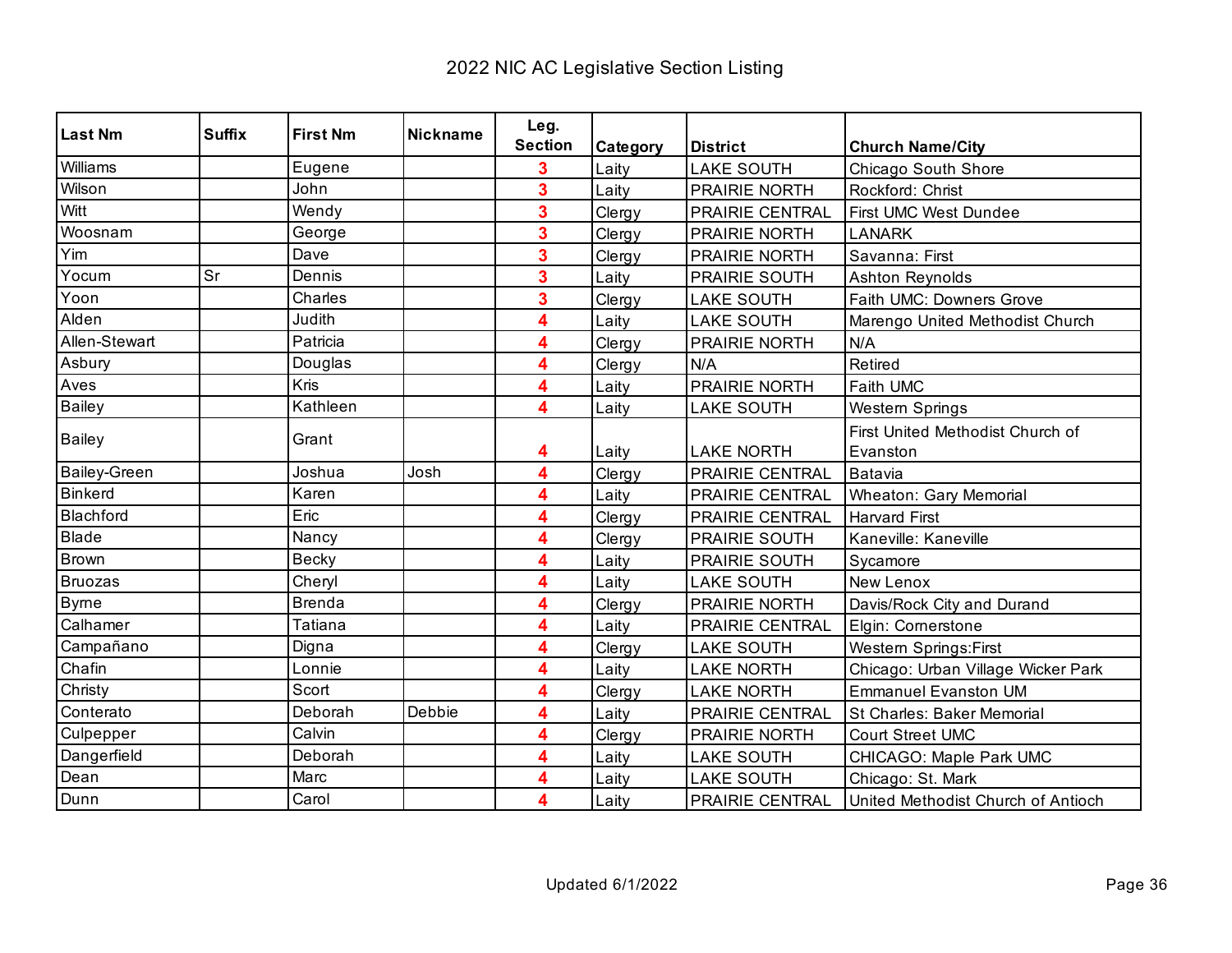| <b>Last Nm</b> | <b>Suffix</b> | <b>First Nm</b> | <b>Nickname</b> | Leg.<br><b>Section</b> |          |                                    |                                                             |
|----------------|---------------|-----------------|-----------------|------------------------|----------|------------------------------------|-------------------------------------------------------------|
|                |               |                 |                 |                        | Category | <b>District</b>                    | <b>Church Name/City</b>                                     |
| Earley         |               | Melissa         |                 |                        |          |                                    | First United Methodist Church of                            |
| Eden           |               | Lee             |                 | 4<br>4                 | Clergy   | <b>LAKE NORTH</b><br>PRAIRIE NORTH | Arlington Heights                                           |
| Edman          |               |                 |                 |                        | Laity    |                                    | Shannon: Bethel                                             |
|                |               | Gwenn           |                 | 4                      | Laity    | PRAIRIE CENTRAL                    | Woodridge                                                   |
| English        |               | <b>Brian</b>    |                 | 4                      | Laity    | PRAIRIE CENTRAL                    | Schaumburg: Our Saviour's                                   |
| Erickson       |               | <b>Betty</b>    |                 | 4                      | Laity    | PRAIRIE CENTRAL                    | St. Charles: Baker Memorial                                 |
| Figueredo      |               | Mary            |                 | 4                      | Laity    | <b>LAKE NORTH</b>                  | North Shore UMC - Glencoe                                   |
| Francis        |               | Jeanna          |                 | 4                      | Laity    | PRAIRIE CENTRAL                    | Crystal Lake: First Church                                  |
| Fu             |               | James           | Jim             | 4                      | Clergy   | PRAIRIE CENTRAL                    | Elmhurst: Christ                                            |
| Gilbert        |               | <b>Brian</b>    |                 | 4                      | Clergy   | PRAIRIE SOUTH                      | <b>PRAIRIE SOUTH</b>                                        |
| Gilmore        |               | Mark            |                 | 4                      | Clergy   | <b>LAKE SOUTH</b>                  | Tinley Park: Tinley Park UMC                                |
| Gire           |               | Dann            |                 | 4                      | Laity    | PRAIRIE CENTRAL                    | Schaumburg: Our Redeemer's                                  |
| Gross          |               | Gregory         |                 | 4                      | Clergy   |                                    | Special Appointment Chicago: Care for Real                  |
| Gussman        |               | Christina       | Chris           | 4                      | Laity    | PRAIRIE CENTRAL                    | Oswego: Wellspring NFC                                      |
| Hamilton       | III           | Robert          |                 | 4                      | Clergy   | PRAIRIE CENTRAL                    | Rochelle                                                    |
| Han            |               | Sang            |                 | 4                      | Clergy   | PRAIRIE CENTRAL                    | Addison: Good Samaritan UMC                                 |
| Hardin Hermann |               | Wendy           |                 | 4                      | Clergy   | <b>LAKE NORTH</b>                  | Trinity United Methodist Church of<br><b>Mount Prospect</b> |
| Hayes          |               | Randy           |                 | 4                      | Laity    | PRAIRIE SOUTH                      | <b>Conference Secretary</b>                                 |
| Hecathorn      |               | Ann             |                 | 4                      | Laity    | PRAIRIE SOUTH                      | Earlville                                                   |
| Herche         |               | Frank           |                 | 4                      | Laity    | PRAIRIE SOUTH                      | Albany                                                      |
| Hobson         |               | Carole          |                 | 4                      | Laity    | <b>LAKE SOUTH</b>                  | Chicago                                                     |
| Houston        |               | Robert          |                 | 4                      | Clergy   | <b>LAKE SOUTH</b>                  | Freedom UMC                                                 |
| Hursh          |               | Ruth            |                 | 4                      | Laity    | <b>LAKE SOUTH</b>                  | La Grange: First                                            |
| Ilseman        |               | Adrienne Ann    |                 | 4                      | Clergy   | PRAIRIE CENTRAL                    | Evanston: First Church                                      |
| Jo             |               | Sun Hyung       |                 | 4                      | Clergy   | <b>LAKE NORTH</b>                  | Jesus-Love Korean UMC                                       |
| Johnicker      |               | Violet          |                 | 4                      | Clergy   | <b>PRAIRIE NORTH</b>               | Rockford: Brooke Road United<br>Methodist Church            |
| Johnston       |               | Jill            |                 | 4                      | Laity    | PRAIRIE CENTRAL                    | Elgin: First                                                |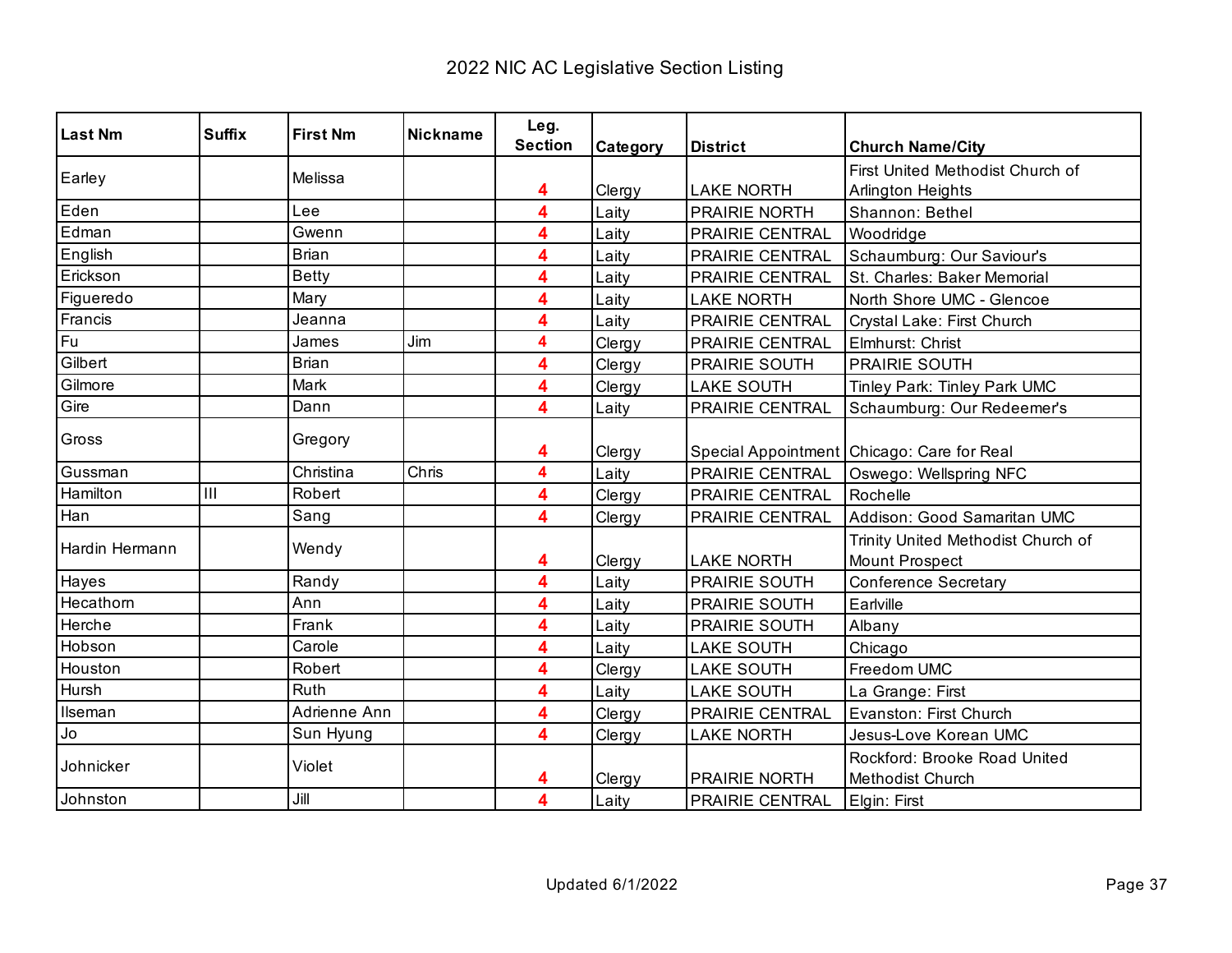| <b>Last Nm</b> | <b>Suffix</b> | <b>First Nm</b> | <b>Nickname</b> | Leg.           |          |                        |                                               |
|----------------|---------------|-----------------|-----------------|----------------|----------|------------------------|-----------------------------------------------|
|                |               |                 |                 | <b>Section</b> | Category | <b>District</b>        | <b>Church Name/City</b>                       |
| Kang           |               | Sun-Ah          |                 |                |          |                        | Chadwick: Hope, Fairhaven, Hickory            |
|                |               |                 |                 | 4              | Clergy   | <b>PRAIRIE NORTH</b>   | Grove                                         |
| Kardon         |               | Hannah          |                 | 4              | Clergy   | <b>LAKE NORTH</b>      | Chicago: Urban Village Wicker Park            |
| Kelsey-Powell  | Α.            | Keith           |                 | 4              | Clergy   | <b>PRAIRIE NORTH</b>   | Davis Junction                                |
| Kemp           |               | Cheryl          | Cheri           | 4              | Laity    | PRAIRIE SOUTH          | Franklin Grove                                |
| Knapp          |               | Richard         | <b>Dick</b>     | 4              | Laity    | PRAIRIE CENTRAL        | <b>Lombard First</b>                          |
| Koch           |               | Sharon          |                 | 4              | Laity    | PRAIRIE NORTH          | Freeport Faith UM Church                      |
| Kuecker        |               | Theodore        | Max             | 4              | Clergy   | <b>LAKE NORTH</b>      | Chicago: Epworth                              |
| Laboy          |               | Felicia         |                 | 4              | Clergy   | PRAIRIE CENTRAL        | Elgin: First                                  |
| Lafferty       |               | Teri            |                 | 4              | Clergy   | PRAIRIE CENTRAL        | Plainfield: Sharon                            |
| Lagos-Fonseca  |               | David           |                 | 4              | Clergy   | PRAIRIE CENTRAL        | Our Saviour's UMC, Schaumburg                 |
| Lawrence       |               | Jacquelin       | Jacquee         | 4              | Laity    | PRAIRIE CENTRAL        | Aurora: Bethany of Fox Valley                 |
| ∟ee            |               | Young Sun       |                 | 4              | Clergy   | <b>PRAIRIE SOUTH</b>   | Dixon First United Methodist Church           |
| Lee            |               | Paul H.         |                 | 4              | Clergy   | PRAIRIE SOUTH          | Sterling: Wesley                              |
| -ee            | Mrs           | Keumok          | Kay             | 4              | Laity    | <b>LAKE NORTH</b>      | Wheeling: First Korean UMC                    |
| -ee            |               | Hui             | Jennifer        | 4              | Laity    | <b>LAKE NORTH</b>      | Wheeling: First Korean                        |
| Litherland     |               | Trevor          |                 | 4              | Laity    | PRAIRIE CENTRAL        | Naperville: Wheatland Salem                   |
| Livingston     |               | Randolph        | Randy           | 4              | Laity    | <b>LAKE SOUTH</b>      | Chicago Greenstone                            |
| Machonis       | Jr.           | John            |                 | 4              | Laity    | <b>PRAIRIE CENTRAL</b> | Schaumburg                                    |
| Mann           |               | Michael         |                 | 4              | Clergy   | <b>PRAIRIE CENTRAL</b> | St. Andrew United Methodist Church            |
| Manzi          |               | Mark            |                 | 4              | Laity    | PRAIRIE NORTH          | Carol Stream: St.Andrew                       |
| Marasigan      | Dr.           | Ligaya          |                 | 4              | Laity    | <b>LAKE NORTH</b>      | Melrose Park: Cosmopolitan                    |
|                |               | Matthew         |                 |                |          |                        | <b>First United Methodist Church</b>          |
| Mariani        |               |                 |                 | 4              | Clergy   | PRAIRIE NORTH          | Hampshire                                     |
| Marino         |               | Cindy           |                 | 4              | Clergy   | PRAIRIE CENTRAL        | Naperville: Grace                             |
| Marousek       |               | Christine       |                 | 4              | Laity    | PRAIRIE CENTRAL        | Lombard: First                                |
| Mcbride        | Ms.           | Carolyn         |                 | 4              | Laity    | <b>LAKE SOUTH</b>      | Chicago                                       |
|                |               |                 |                 |                |          |                        | Winthrop Harbor UMC & Living Faith            |
| Mccarthy       |               | Dana            |                 | 4              | Laity    | <b>LAKE NORTH</b>      | <b>UMC</b>                                    |
| McDonald       |               | Colin           |                 |                |          |                        |                                               |
|                |               |                 |                 | 4              | Laity    | <b>LAKE NORTH</b>      | <b>First Church United Methodist Evanston</b> |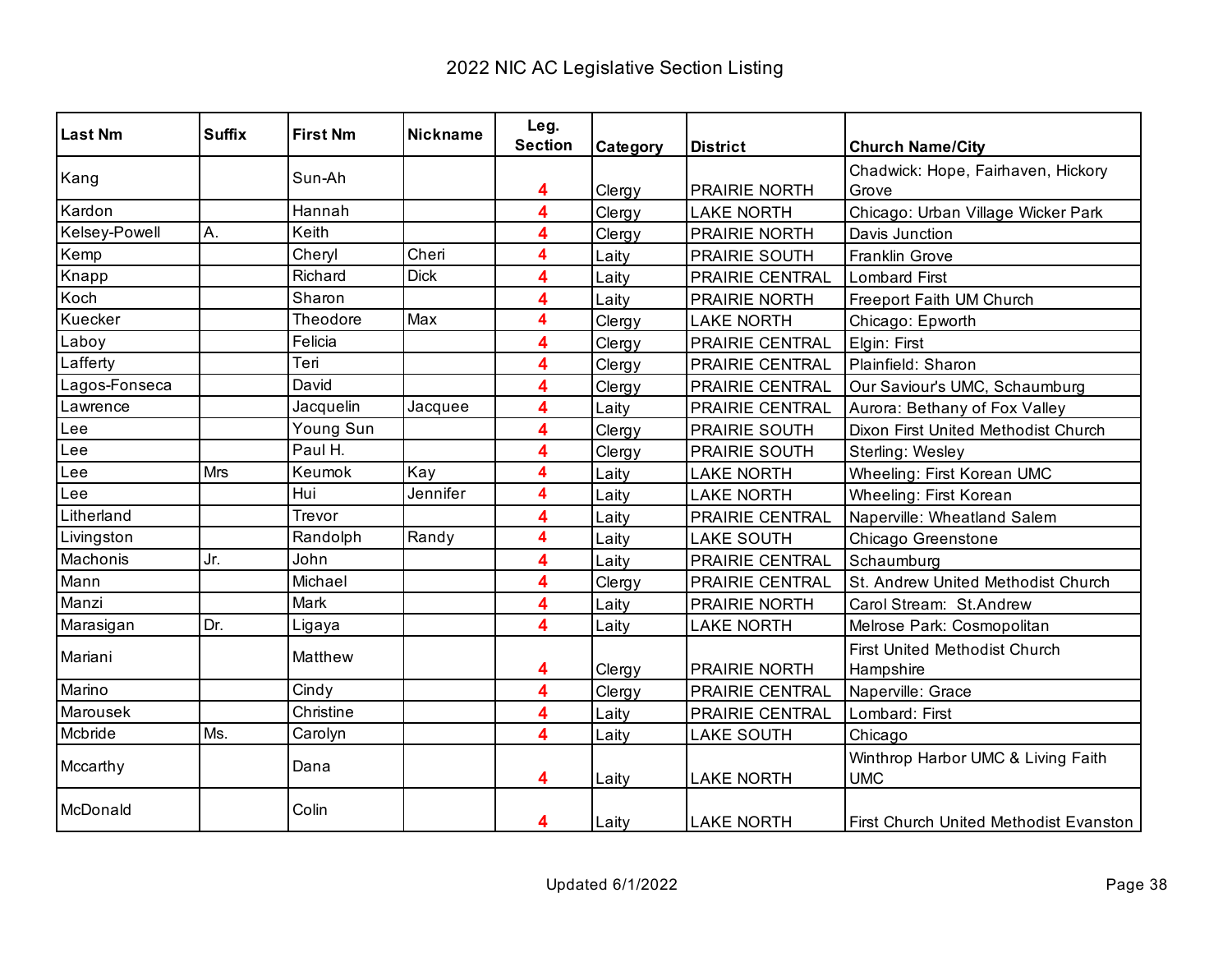| <b>Last Nm</b>  | <b>Suffix</b> | <b>First Nm</b> | <b>Nickname</b> | Leg.           |                 |                        |                                              |
|-----------------|---------------|-----------------|-----------------|----------------|-----------------|------------------------|----------------------------------------------|
|                 |               |                 |                 | <b>Section</b> | <b>Category</b> | <b>District</b>        | <b>Church Name/City</b>                      |
| Mckay           |               | Catiana         |                 | 4              | Clergy          | PRAIRIE NORTH          | Galena UMC                                   |
| Mckune          |               | Kelly           |                 | 4              | Clergy          | PRAIRIE SOUTH          | Red Oak UMC                                  |
| Mede            |               | Deanna          | Dee             | 4              | Clergy          | <b>PRAIRIE NORTH</b>   | Rockford                                     |
| Melad           | Jr            | Victor          |                 | 4              | Clergy          | <b>LAKE NORTH</b>      | Chicago: Edison Park UMC                     |
| Message         |               | Dale            |                 | 4              | Laity           | <b>LAKE NORTH</b>      | Grayslake: United Protestant                 |
| <b>Metts</b>    |               | Sandra          | Sandy           | 4              | Laity           | <b>LAKE NORTH</b>      | Trinity Methodist Church of Wilmettte        |
| Meyers          |               | Paul            |                 | 4              | Clergy          | PRAIRIE NORTH          | Roscoe UMC                                   |
| Miller          | III           | Innis           |                 | 4              | Clergy          | <b>LAKE SOUTH</b>      | Chicago                                      |
| Morgan          |               | Barbara         |                 | 4              | Clergy          | <b>LAKE NORTH</b>      | Waukegan: First UMC                          |
| Morris          |               | <b>Brenda</b>   |                 | 4              | Clergy          | <b>PRAIRIE NORTH</b>   | Shannon-Bethel                               |
| Newby           |               | Karen           |                 | 4              | Laity           | PRAIRIE SOUTH          | <b>FUMC Princeton</b>                        |
| <b>Nieves</b>   |               | Miguel          |                 | 4              | Clergy          | <b>LAKE NORTH</b>      | <b>Beach Park</b>                            |
| Nott            |               | Gene            |                 | 4              | Laity           | <b>PRAIRIE NORTH</b>   | Dakota Rock Grove                            |
| <b>Ntim</b>     |               | Kwadwo          |                 | 4              | Clergy          | <b>LAKE NORTH</b>      | <b>Memorial UM</b>                           |
| Nystrom         |               | Linda           |                 | 4              | Laity           | PRAIRIE CENTRAL        | <b>VILLA PARK</b>                            |
| Oberwise Lacock |               | Michelle        |                 | 4              | Clergy          | <b>PRAIRIE SOUTH</b>   | N/A                                          |
| Oglesby         |               | Sylvia Jo       |                 | 4              | Laity           | <b>LAKE SOUTH</b>      | Chicago Ingleside Whitfield                  |
| Olds            |               | Diane           |                 | 4              | Laity           | PRAIRIE CENTRAL        | Mount Carroll UMC                            |
| Osikowicz       |               | Linda           |                 | 4              | Laity           | PRAIRIE CENTRAL        | Barrington: Barrington UMC                   |
| Parks           |               | Judy            |                 | 4              | Laity           | <b>PRAIRIE NORTH</b>   | Rockford: Brooke Road                        |
| Paul            |               | Lisl Heymans    | Lisl            | 4              | Clergy          | <b>LAKE NORTH</b>      | Evanston: First                              |
| Pickens         | ESQ           | Larry           |                 | 4              | Clergy          | <b>LAKE SOUTH</b>      | Crete UMC                                    |
| Pierce          |               | Jane            |                 | 4              | Laity           | <b>PRAIRIE CENTRAL</b> | Bolingbrook                                  |
| Prunier-King    |               | Janice          |                 | 4              | Laity           | PRAIRIE CENTRAL        | Cary                                         |
| Rauch           |               | Russetta        |                 | 4              | Laity           | PRAIRIE CENTRAL        | Naperville: Wesley                           |
| Rawlinson       |               | Thomas          |                 | 4              | Clergy          | <b>LAKE NORTH</b>      | Chicago: St Matthew UMC                      |
| Renick          |               | Nancy           |                 | 4              | Laity           | <b>LAKE SOUTH</b>      | First UMC at Chicago Temple                  |
| Reniva          |               | Eric            |                 | 4              | Clergy          | PRAIRIE NORTH          | Rockford Beth Eden UMC                       |
| Riggs           |               | Linda           |                 | 4              | Laity           | <b>PRAIRIE CENTRAL</b> | Algonquin. Christ United Methodist<br>Church |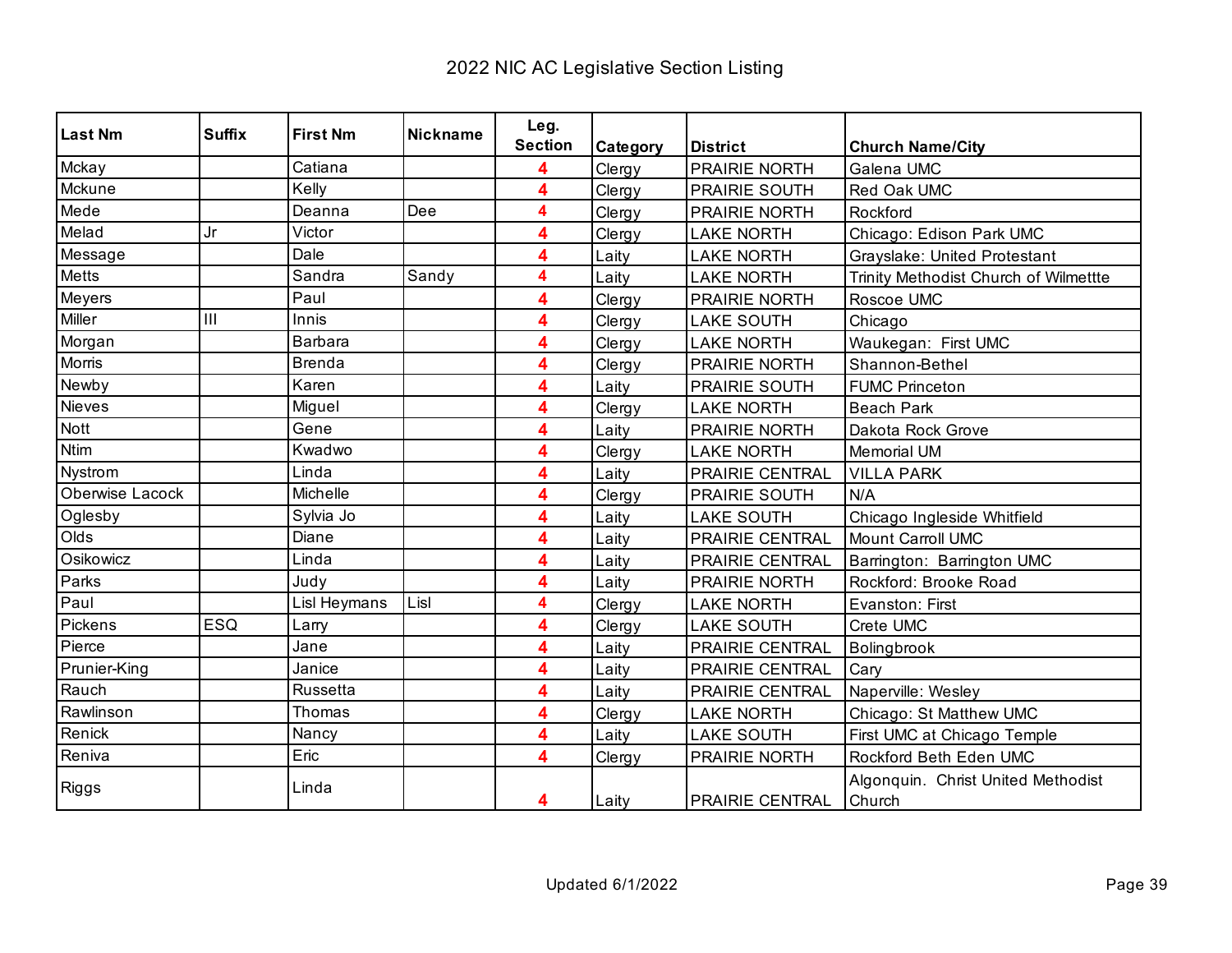| <b>Last Nm</b>        | <b>Suffix</b> | <b>First Nm</b> | <b>Nickname</b> | Leg.<br><b>Section</b> | Category | <b>District</b>        | <b>Church Name/City</b>                 |
|-----------------------|---------------|-----------------|-----------------|------------------------|----------|------------------------|-----------------------------------------|
| Ringstad-Gagliano     |               | Mary            |                 | 4                      | Laity    | <b>LAKE NORTH</b>      | Chicago: West Ridge UMC                 |
| Rudy                  |               | Martha          |                 | 4                      | Laity    | <b>LAKE NORTH</b>      | Evanston: First                         |
| Sanders               |               | Michelle        |                 | 4                      | Clergy   | <b>LAKE SOUTH</b>      | Chicago: Kelly Woodlawn                 |
| Scott                 |               | Tammy           |                 | 4                      | Clergy   | PRAIRIE SOUTH          | <b>Sugar Grove</b>                      |
| Showalter-<br>Swanson |               | Grant           |                 | 4                      | Clergy   | <b>LAKE NORTH</b>      | Chicago, IL: Urban Village Church       |
| Simmons               |               | Sharrann        | Sharrann        | 4                      | Laity    | <b>LAKE SOUTH</b>      | Hinsdale                                |
| Singh                 |               | Ashish          |                 | 4                      | Clergy   | <b>LAKE NORTH</b>      | United Methodist Church of Libertyville |
| Smith                 |               | <b>Brian</b>    |                 | 4                      | Clergy   | <b>LAKE NORTH</b>      | Wilmette: Trinity                       |
| Spooner               |               | Herbert         | Herb            | 4                      | Laity    | <b>LAKE NORTH</b>      | <b>UMC Libertyville</b>                 |
| Steele                |               | Sheryl          | Sherry          | 4                      | Clergy   | PRAIRIE CENTRAL        | <b>Plainfield First</b>                 |
| <b>Stephens</b>       |               | Jennifer        |                 | 4                      | Clergy   | <b>LAKE NORTH</b>      | Chicago: Holy Covenant UMC              |
| Straight              |               | Charles         |                 | 4                      | Clergy   | <b>LAKE SOUTH</b>      | Dolton                                  |
| Tabb                  |               | Robyn           |                 | 4                      | Clergy   | <b>PRAIRIE CENTRAL</b> | Elk Grove Village: Prince of Peace      |
| Thorsen               |               | Carol           |                 | 4                      | Laity    | PRAIRIE CENTRAL        | Roselle United Methodist                |
| Trygstad              |               | Lynn            |                 | 4                      | Laity    | <b>PRAIRIE CENTRAL</b> | Naperville: Wesley                      |
| Turner                |               | William         | Jason           | 4                      | Clergy   | PRAIRIE CENTRAL        | Itasca: The Center                      |
| Vause                 |               | Christine       |                 | 4                      | Laity    | PRAIRIE SOUTH          | Minooka UMC                             |
| Vega                  |               | Luis            |                 | 4                      | Laity    | PRAIRIE CENTRAL        | Barrington: Barrington                  |
| Ward                  | Mr            | David           | Dave            | 4                      | Laity    | PRAIRIE NORTH          | Cherry Valley UMC                       |
| Winkler               |               | Christopher     | Chris           | 4                      | Clergy   | PRAIRIE CENTRAL        | Barrington United Methodist Church      |
| Young                 |               | Monetta         |                 | 4                      | Laity    | <b>PRAIRIE SOUTH</b>   | Ashton                                  |
| Zolk                  |               | Cynthia         |                 | 4                      | Clergy   | <b>LAKE SOUTH</b>      | LaGrange: First                         |
| Ahn                   |               | Kicheon         |                 | 5                      | Clergy   | PRAIRIE SOUTH          | Fenton                                  |
| Albrecht              |               | Harold          |                 | 5                      | Laity    | PRAIRIE SOUTH          | Walnut: Red Oak                         |
| Alton                 | Mr.           | Richard         |                 | 5                      | Laity    | <b>LAKE NORTH</b>      | Oak Park                                |
| Anderson              |               | Sharon          |                 | 5                      | Laity    | PRAIRIE CENTRAL        | Geneva UMC                              |
| Ashley                |               | Corey           |                 | 5                      | Clergy   | PRAIRIE CENTRAL        | Wellspring United Methodist Church      |
| <b>Babler</b>         |               | Thomas          |                 | 5                      | Clergy   | <b>LAKE SOUTH</b>      | Downers Grove: First                    |
| <b>Baker</b>          |               | Jeanne          | Jeanni          | $5\phantom{a}$         | Laity    | PRAIRIE CENTRAL        | Oswego: Good Shepherd                   |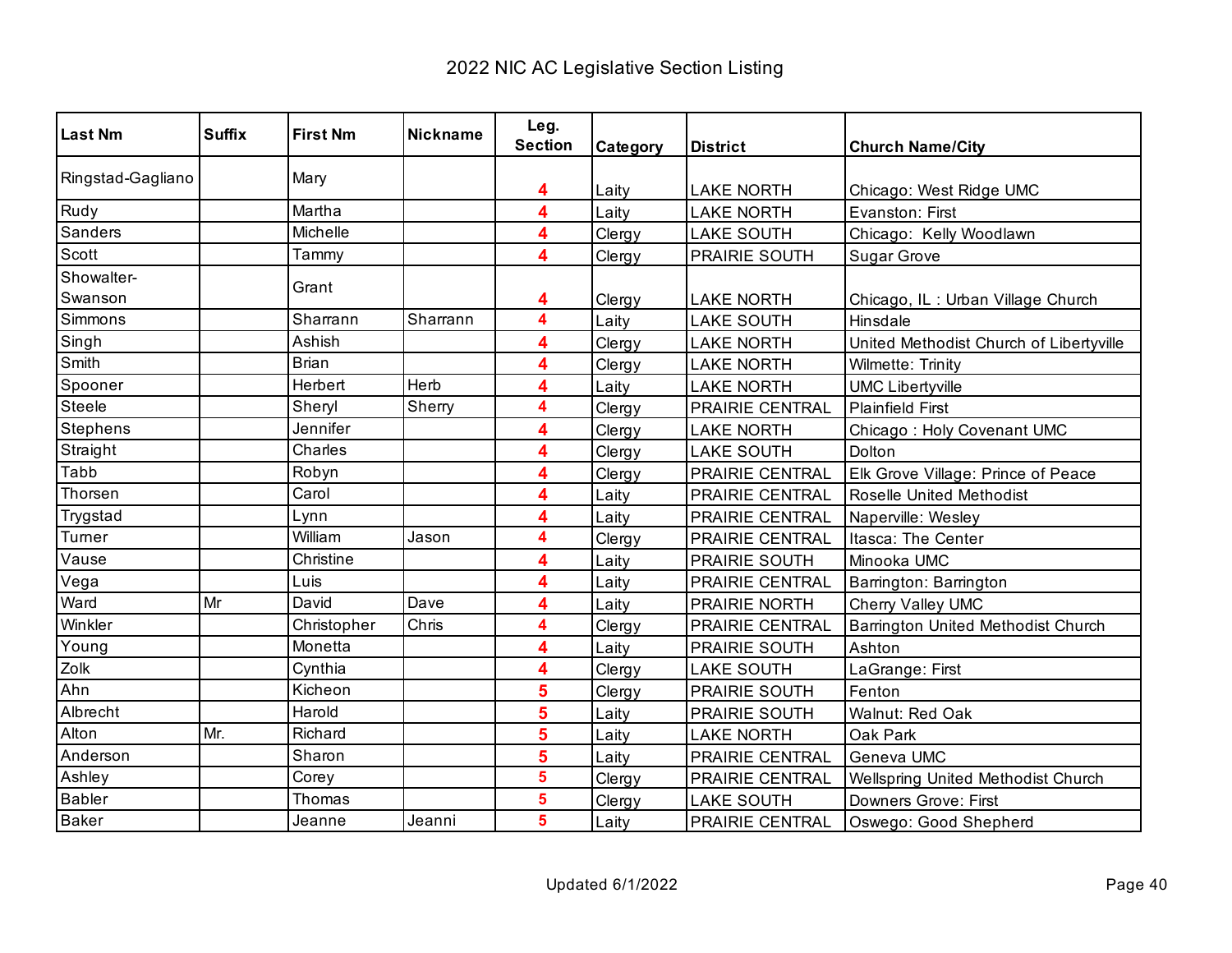| Last Nm      | <b>Suffix</b> | <b>First Nm</b> | <b>Nickname</b> | Leg.                    |          |                        |                                                |
|--------------|---------------|-----------------|-----------------|-------------------------|----------|------------------------|------------------------------------------------|
|              |               |                 |                 | <b>Section</b>          | Category | <b>District</b>        | <b>Church Name/City</b>                        |
| Bee          | Rev.          | Lori            |                 | 5                       | Clergy   | PRAIRIE CENTRAL        | McHenry: Mount Hope                            |
| Bell         |               | Jim             |                 | 5                       | Clergy   | <b>PRAIRIE NORTH</b>   | <b>Belvidere: First</b>                        |
| Bell         |               | Thomas          |                 | 5                       | Laity    | <b>LAKE SOUTH</b>      | Dolton                                         |
| Bell         |               | John            |                 | 5                       | Clergy   | <b>PRAIRIE CENTRAL</b> | Aurora: Wesley                                 |
| Belle        |               | Cynthia         |                 | 5                       | Laity    | <b>LAKE NORTH</b>      | <b>River Forest</b>                            |
| Biegon       |               | Judy            | Judy            | $\overline{\mathbf{5}}$ | Laity    | PRAIRIE NORTH          | Galena                                         |
| Biekman      |               | Robert          |                 | 5                       | Clergy   | <b>LAKE NORTH</b>      | United Church of Rogers Park                   |
| Blocker      |               | Lisa            |                 | 5                       | Laity    | <b>LAKE SOUTH</b>      | Mokena UMC                                     |
| Bonnell      |               | Karen           |                 | 5                       | Laity    | PRAIRIE SOUTH          | Steward                                        |
| <b>Boryk</b> |               | John            | John Alan       | 5                       | Clergy   | <b>LAKE NORTH</b>      | Park Ridge                                     |
| Brace        |               | Jeffrey         |                 | 5                       | Clergy   | <b>PRAIRIE SOUTH</b>   | Mendota                                        |
| Brown        |               | Norval          |                 | 5                       | Clergy   | PRAIRIE CENTRAL        | Cary                                           |
| Brown        |               | <b>Bob</b>      |                 | 5                       | Laity    | PRAIRIE SOUTH          | Sycamore                                       |
| Brown        |               | P. Devon        |                 | 5                       | Clergy   | <b>LAKE SOUTH</b>      | Chicago: St. Mark                              |
| Bruozas      |               | Robert          | <b>Bob</b>      | 5                       | Laity    | <b>LAKE SOUTH</b>      | New Lenox                                      |
| Burkhart     |               | Robert          | <b>Bob</b>      | 5                       | Clergy   | <b>LAKE NORTH</b>      | Retired clergy                                 |
| Campbell     |               | <b>Bonnie</b>   |                 | 5                       | Clergy   | PRAIRIE CENTRAL        | Lombard: First                                 |
| Carlson      |               | Gwynne          |                 | 5                       | Laity    | <b>LAKE NORTH</b>      | Redeemer of Calvary                            |
| Carr         |               | Jay             |                 | 5                       | Clergy   | <b>LAKE NORTH</b>      | Libertyville                                   |
| Carroll      |               | Doug            |                 |                         |          |                        | Pearl City UMC, McConnell UMC,                 |
|              |               |                 |                 | 5                       | Clergy   | PRAIRIE NORTH          | <b>Stockton Wesley UMC</b>                     |
| Choi         |               | Chan Ik         |                 | 5                       | Clergy   | <b>LAKE SOUTH</b>      | Urban Village Church South Loop                |
| Choi         |               | Kihwan          |                 | 5                       | Clergy   | PRAIRIE CENTRAL        | Naperville Korean                              |
| Christian    |               | Avani           |                 | 5                       | Clergy   | PRAIRIE CENTRAL        | West Chicago                                   |
| Conway       |               | Jacques         |                 |                         |          |                        | Chicago Southern District                      |
|              |               |                 |                 | 5                       | Clergy   | <b>LAKE SOUTH</b>      | Superintendent                                 |
| Cox          |               | Dana            |                 | 5                       | Clergy   | PRAIRIE SOUTH          | Paw Paw                                        |
| Crawford     |               | Alice           |                 | 5                       | Laity    | <b>LAKE NORTH</b>      | Park Ridge FUMC                                |
| Crihfield    |               | Philip          |                 | 5                       | Laity    | <b>LAKE NORTH</b>      | <b>Evanston First</b>                          |
| Cross        |               | Harriette       |                 | 5                       | Clergy   | <b>LAKE SOUTH</b>      | First United Methodist Church of<br>Wilmington |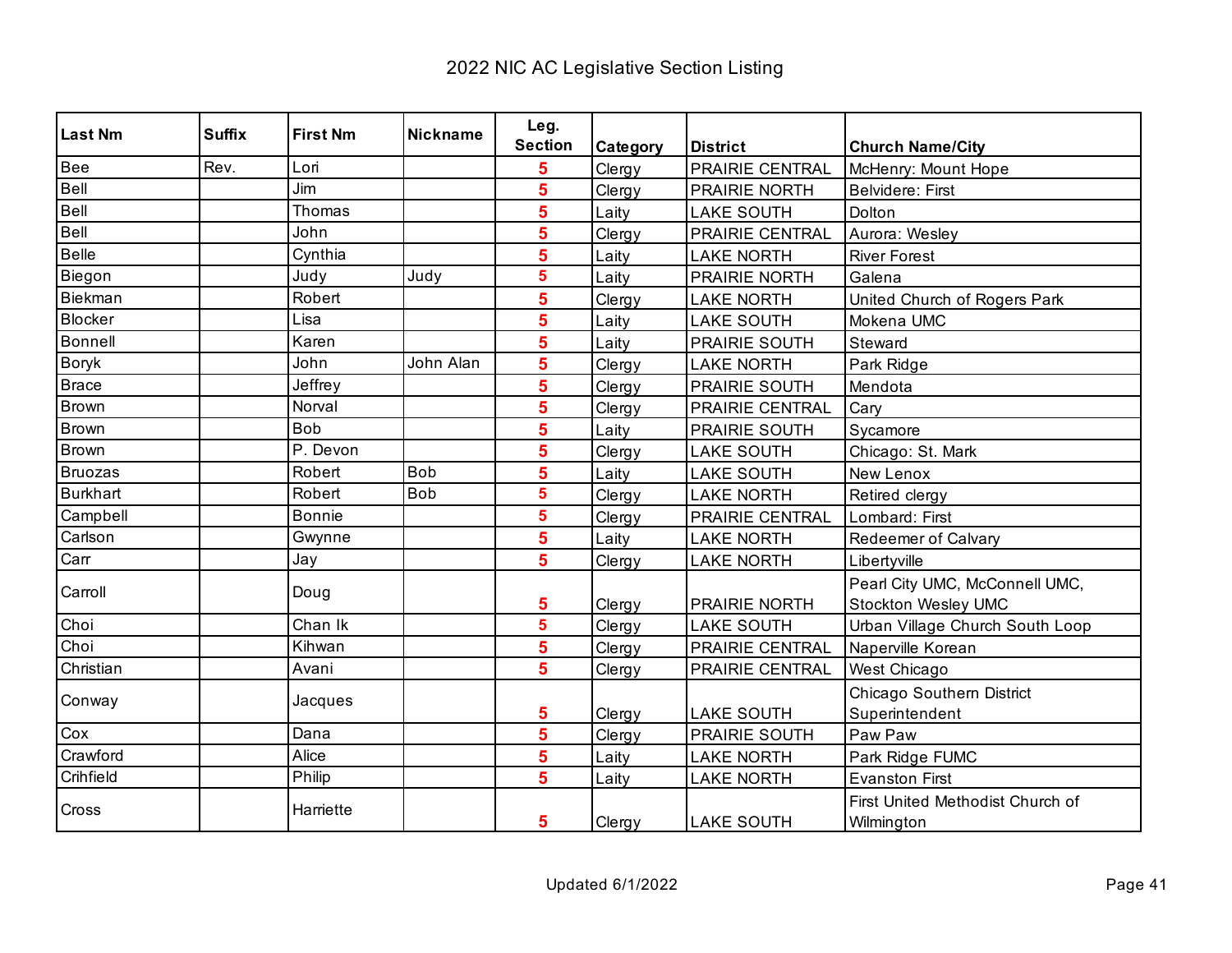| <b>Last Nm</b>  | <b>Suffix</b> | <b>First Nm</b> | <b>Nickname</b> | Leg.                    |                 |                        |                                         |
|-----------------|---------------|-----------------|-----------------|-------------------------|-----------------|------------------------|-----------------------------------------|
|                 |               |                 |                 | <b>Section</b>          | <b>Category</b> | <b>District</b>        | <b>Church Name/City</b>                 |
| Debaun          |               | Ronald          | Ron             | 5                       | Clergy          | PRAIRIE CENTRAL        | Hope Joliet                             |
| Dunfrund        |               | William         |                 | $\overline{\mathbf{5}}$ | Laity           | <b>PRAIRIE SOUTH</b>   | Mendota first United Methodist Church   |
| Farley          | Mrs           | <b>Barb</b>     |                 | 5                       | Laity           | PRAIRIE CENTRAL        | St. Andrew UMC                          |
| Faulkner        | Ms            | Rose            |                 | $\overline{\mathbf{5}}$ | Laity           | <b>LAKE SOUTH</b>      | St. Mark Chicago                        |
| Fleming         |               | Karen           |                 | 5                       | Laity           | PRAIRIE SOUTH          | Marseilles UMC                          |
| Gatz            |               | Elisa           |                 | 5                       | Laity           | PRAIRIE SOUTH          | Sterling: Wesley                        |
| Gbur            |               | <b>Barbara</b>  |                 | $5\phantom{a}$          | Laity           | <b>LAKE SOUTH</b>      | Hazel Crest Community UM Church         |
| Greco           |               | Thomas          |                 | 5                       | Laity           | <b>LAKE NORTH</b>      | Malta                                   |
| Hadaway         |               | Victoria        |                 | 5                       | Clergy          | Other                  | <b>Central UMC</b>                      |
| Hamilton        |               | Meghan          | Meghan          | $\overline{\mathbf{5}}$ | Laity           | PRAIRIE CENTRAL        | Geneva                                  |
| <b>Harkness</b> |               | Mark            |                 | 5                       | Clergy          | <b>PRAIRIE NORTH</b>   | Cherry Valley UMC                       |
| Harrison        |               | Jean            |                 | $\overline{\mathbf{5}}$ | Laity           | <b>LAKE SOUTH</b>      | <b>Riverside UMC</b>                    |
| Hayag           |               | Rolland         | Rolland         | $5\phantom{a}$          | Clergy          | <b>PRAIRIE NORTH</b>   | Shirland UMC                            |
| Hemandez        |               | Uziel           |                 |                         |                 |                        |                                         |
| Martinez        |               |                 |                 | 5                       | Clergy          | PRAIRIE NORTH          | Rockford: Centennial Multicultural UMC  |
| Holmes          |               | Sharon          |                 | $\overline{\mathbf{5}}$ | Laity           | PRAIRIE NORTH          | Kingston                                |
| Hong            |               | Jin-Ho          |                 | $5\phantom{1}$          | Clergy          | <b>LAKE NORTH</b>      | Prospect Heights: Central Korean        |
| Hwang           |               | Heesung         |                 |                         |                 |                        | First United Methodist Church of the    |
|                 |               |                 |                 | 5                       | Clergy          | <b>LAKE SOUTH</b>      | Chicago Temple                          |
| <b>Iton</b>     |               | Lennox          |                 | 5                       | Laity           | <b>LAKE SOUTH</b>      | Hinsdale: Hinsdale UMC                  |
| Johnson         |               | J Thomas        | Tom             | $5\phantom{a}$          | Laity           | <b>LAKE NORTH</b>      | <b>Glenview: Glenview</b>               |
| Johnson         |               | Joseph          | Joe             | $\overline{\mathbf{5}}$ | Clergy          | <b>PRAIRIE CENTRAL</b> | Elmhurst: First                         |
| Johnson         |               | <b>Brenda</b>   |                 | 5                       | Laity           | <b>LAKE SOUTH</b>      | Chicago                                 |
| Johnson         |               | Cheryl          |                 | 5                       | Laity           | <b>PRAIRIE CENTRAL</b> | Geneva                                  |
| Jones           |               | Leonard         |                 | 5                       | Laity           | PRAIRIE CENTRAL        | Bolingbrook: Friendship                 |
| Jones Clanton   |               | Florance        |                 | 5                       | Laity           | <b>LAKE SOUTH</b>      | Alsip: Christ                           |
| Joyner          |               | <b>Nicholas</b> |                 | 5                       | Clergy          | <b>LAKE NORTH</b>      | Olivet United Methodist Church          |
| Kim             |               | Kwangtae        |                 | 5                       | Clergy          | <b>LAKE NORTH</b>      | First Korean UMC in Wheeling            |
| Kim             |               | Sung-Eun        |                 | 5                       | Clergy          | PRAIRIE NORTH          | Forreston/ Leaf River                   |
| Kim             |               | Yoon Ki         |                 | 5                       | Clergy          | <b>PRAIRIE CENTRAL</b> | Korean UMC of South Suburban<br>Chicago |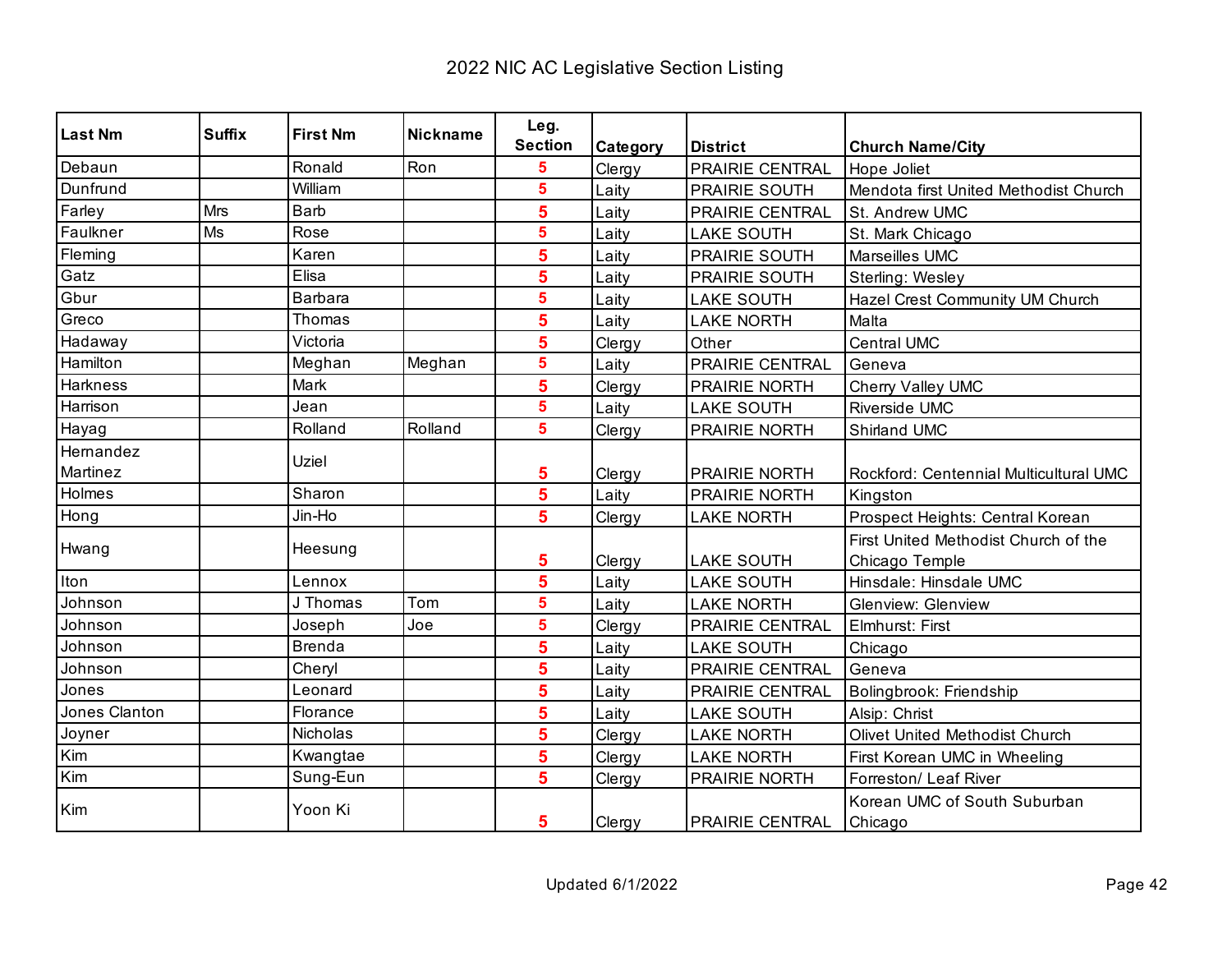| <b>Last Nm</b> | <b>Suffix</b> | <b>First Nm</b> | <b>Nickname</b> | Leg.           |          |                                       |                                           |
|----------------|---------------|-----------------|-----------------|----------------|----------|---------------------------------------|-------------------------------------------|
|                |               |                 |                 | <b>Section</b> | Category | <b>District</b>                       | <b>Church Name/City</b>                   |
| Kim            |               | <b>Theddeus</b> |                 | 5              | Clergy   | PRAIRIE CENTRAL                       | Salem Korean UMC                          |
| Kim            |               | Soyoung         |                 | 5              | Clergy   | PRAIRIE CENTRAL                       | Salem UMC                                 |
| King           | Sr.           | Claude          |                 | 5              | Clergy   | <b>LAKE SOUTH</b>                     | Downers Grove First UMC                   |
| Knight         |               | Kelli           |                 | 5              | Clergy   | Special Appointment Holy Covenant UMC |                                           |
| Lamoreux       |               | John            |                 | 5              | Laity    | PRAIRIE NORTH                         | <b>LANARK</b>                             |
| Lebaron        |               | <b>Brian</b>    |                 | 5              | Clergy   | PRAIRIE SOUTH                         | Polo: Faith                               |
| Lee            |               | Alex            |                 | 5              | Clergy   | PRAIRIE NORTH                         | <b>Harvard First</b>                      |
| Lee            | Rev           | Rosa Y.         |                 | 5              | Clergy   | PRAIRIE SOUTH                         | Dixon: Grace UMC                          |
| Lee            |               | Esther          |                 | 5              | Clergy   | <b>LAKE NORTH</b>                     | Deerfield: Christ                         |
| Lucas          |               | Antoinette      | Toni            | 5              | Laity    | PRAIRIE SOUTH                         | <b>Albany United Methodist</b>            |
| Lukasick       |               | Carolyn         |                 | 5              | Clergy   | PRAIRIE NORTH                         | Rockton                                   |
| Magrini        |               | Cheri           |                 | 5              | Clergy   | <b>LAKE SOUTH</b>                     | Chicago: Chicago Temple                   |
| Mason          |               | Janet           |                 | 5              | Laity    | <b>LAKE NORTH</b>                     | LIBERTYVILLE                              |
| Mccallister    |               | Lorraine        |                 | 5              | Laity    | PRAIRIE SOUTH                         | <b>First United Methodist</b>             |
| Mccoy          |               | Jon             |                 | 5              | Clergy   | Other                                 | Christ UMC                                |
| Mcleod         | D.Min., JD    | Aaron           |                 | 5              | Clergy   | <b>LAKE SOUTH</b>                     | Chicago: Gorham                           |
| Meyers         |               | Mark            |                 | 5              | Clergy   | <b>LAKE SOUTH</b>                     | New Lenox                                 |
| Mitchell       |               | Timothy         |                 | 5              | Clergy   | PRAIRIE SOUTH                         | Dixon                                     |
| Moe            |               | Jean            |                 | 5              | Laity    | PRAIRIE SOUTH                         | Sterling: Wesley                          |
| Montgomery     |               | D. Josiah       | <b>DJ</b>       | 5              | Clergy   | <b>LAKE SOUTH</b>                     | East Side Church-Chicago                  |
| Mowry          |               | Keck            |                 | 5              | Clergy   | <b>LAKE NORTH</b>                     | First United Methodist Church             |
| Moy            | Ms.           | Elaine          |                 | 5              | Laity    | <b>LAKE NORTH</b>                     | Evanston: First                           |
| Ostwald        |               | Leah            |                 | 5              | Laity    | <b>LAKE SOUTH</b>                     | Hinsdale                                  |
| Paisley        |               | Katherine       |                 | 5              | Clergy   | PRAIRIE SOUTH                         | Rochelle UMC                              |
| Park           |               | Kwan-Woo        |                 | 5              | Clergy   | <b>LAKE NORTH</b>                     | Mundelein                                 |
| Park           |               | Young-Mee       |                 | 5              | Clergy   | <b>LAKE SOUTH</b>                     | Hinsdale                                  |
| Parrish        |               | Diane           |                 | 5              | Laity    | PRAIRIE NORTH                         | First United methodist church of kirkland |
| Peddicord      |               | Marcia          |                 | 5              | Clergy   | PRAIRIE SOUTH                         | Malden UMC                                |
| Pepper         |               | Lucas           | Luke            | 5              | Clergy   | PRAIRIE CENTRAL                       | First UMC of West Dundee                  |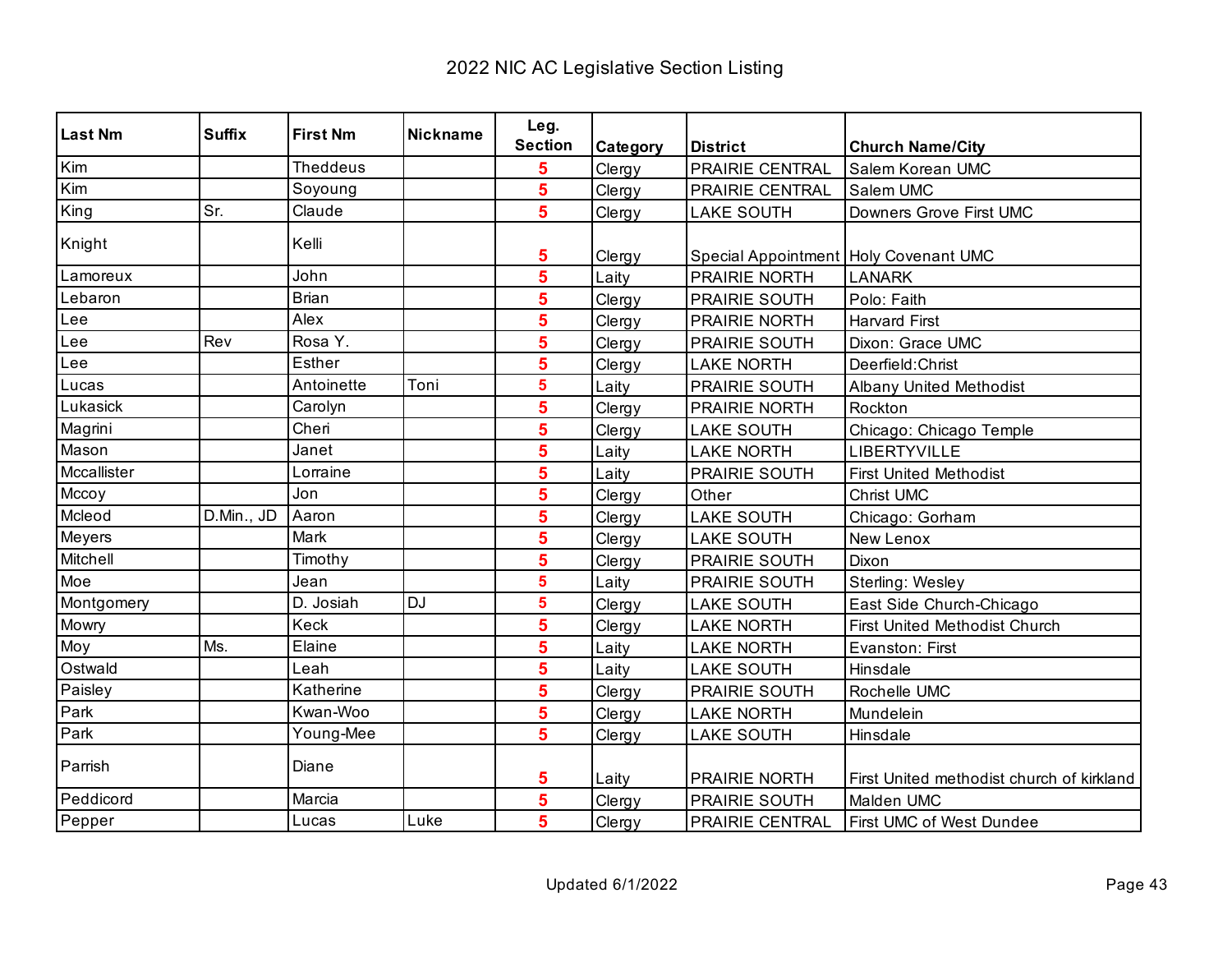| <b>Last Nm</b>   | <b>Suffix</b> | <b>First Nm</b> | <b>Nickname</b> | Leg.           |          |                      |                                                 |
|------------------|---------------|-----------------|-----------------|----------------|----------|----------------------|-------------------------------------------------|
|                  |               |                 |                 | <b>Section</b> | Category | <b>District</b>      | <b>Church Name/City</b>                         |
| Pirtle           |               | Pamela          |                 | 5              | Clergy   | <b>LAKE SOUTH</b>    | Flossmoor                                       |
| Plock            |               | Donald          |                 | 5              | Clergy   | <b>PRAIRIE NORTH</b> | German Valley/Winnebago UMC                     |
| Poust            |               | David           |                 | 5              | Clergy   | PRAIRIE SOUTH        | <b>Walnut UMC</b>                               |
| Price            |               | David           |                 | 5              | Clergy   | <b>LAKE SOUTH</b>    | Lansing: First                                  |
| Pritchard        |               | Robert          | <b>Bob</b>      | 5              | Laity    | PRAIRIE SOUTH        | Hinkley: First                                  |
| Ray              |               | P Joanne        | Joanne          | 5              | Laity    | PRAIRIE CENTRAL      | <b>Grace United Methodist Church</b>            |
| Rutherford       |               | Libby           |                 | 5              | Clergy   | PRAIRIE NORTH        | Apple River                                     |
| Scott            |               | Martha          |                 | 5              | Clergy   | <b>LAKE NORTH</b>    | <b>Euclid Avenue UMC</b>                        |
| Shires           |               | Dawn            |                 | 5              | Laity    | <b>LAKE SOUTH</b>    | <b>Tinley Park UMC</b>                          |
| Siefken          |               | <b>Russell</b>  |                 | 5              | Laity    | PRAIRIE SOUTH        | <b>Rock Falls United Methodist</b>              |
| Siegel           |               | Ji Eun "Mori"   |                 | 5              | Clergy   | <b>LAKE NORTH</b>    | Ravenswood Fellowship UMC                       |
| Simmons          |               | James           | Jim             | 5              | Laity    | <b>LAKE SOUTH</b>    | Orland Park: Faith UMC                          |
| Smith            |               | Sandra          |                 | 5              | Clergy   | PRAIRIE SOUTH        | Earlville/Triumph                               |
| Stanford         |               | Leslie          |                 | 5              | Clergy   | PRAIRIE NORTH        | Rockford - Christ the Carpenter                 |
| <b>Steele</b>    |               | Tedd            |                 | 5              | Clergy   | PRAIRIE SOUTH        | Yorkville: Trinity                              |
| Swinson          | Dr            | Daniel          |                 | 5              | Clergy   | PRAIRIE SOUTH        | Sycamore UMC                                    |
| Thompson         |               | Megan           |                 | 5              | Clergy   | <b>PRAIRIE SOUTH</b> | Seneca & Marseilles                             |
| Tobola           |               | Megan           |                 | 5              | Clergy   | PRAIRIE CENTRAL      | Naperville: Wesley UMC                          |
| V. Hides         |               | Christine       |                 | 5              | Clergy   | <b>LAKE NORTH</b>    | ABLC - Park Ridge: First                        |
| Van Dom          |               | Ted             |                 | 5              | Laity    | PRAIRIE CENTRAL      | Naperville: Wheatland Salem Church              |
| Van Haften       |               | Daniel          |                 | 5              | Laity    | PRAIRIE CENTRAL      | Batavia United Methodist Church                 |
| Vanstone         |               | William         | Bill            | 5              | Laity    | PRAIRIE SOUTH        | Rochelle: Rochelle UMC                          |
| Vehmeier         |               | Dawn            |                 | 5              | Laity    | <b>PRAIRIE NORTH</b> | <b>FREEPORT: FAITH</b>                          |
| Weber            |               | Jenny           |                 | 5              | Clergy   | <b>PRAIRIE NORTH</b> | Kirkland: First                                 |
| Wellman          |               | Kathy           |                 | 5              | Clergy   | PRAIRIE CENTRAL      | Naperville: Wesley                              |
| Wheeler          |               | Ron             |                 | 5              | Laity    | PRAIRIE SOUTH        | Sugar Grove UMC                                 |
| Wilson           |               | Janette C.      |                 | 5              | Clergy   | <b>LAKE SOUTH</b>    | Chicago: Maple Park UMC                         |
| Wilson Underwood |               | Laura           |                 | 5              | Clergy   | <b>LAKE NORTH</b>    | Morris                                          |
| Woo              |               | Chanje          | CJ              | 5              | Clergy   | <b>LAKE NORTH</b>    | Arlington Heights: Church of the<br>Incarnation |